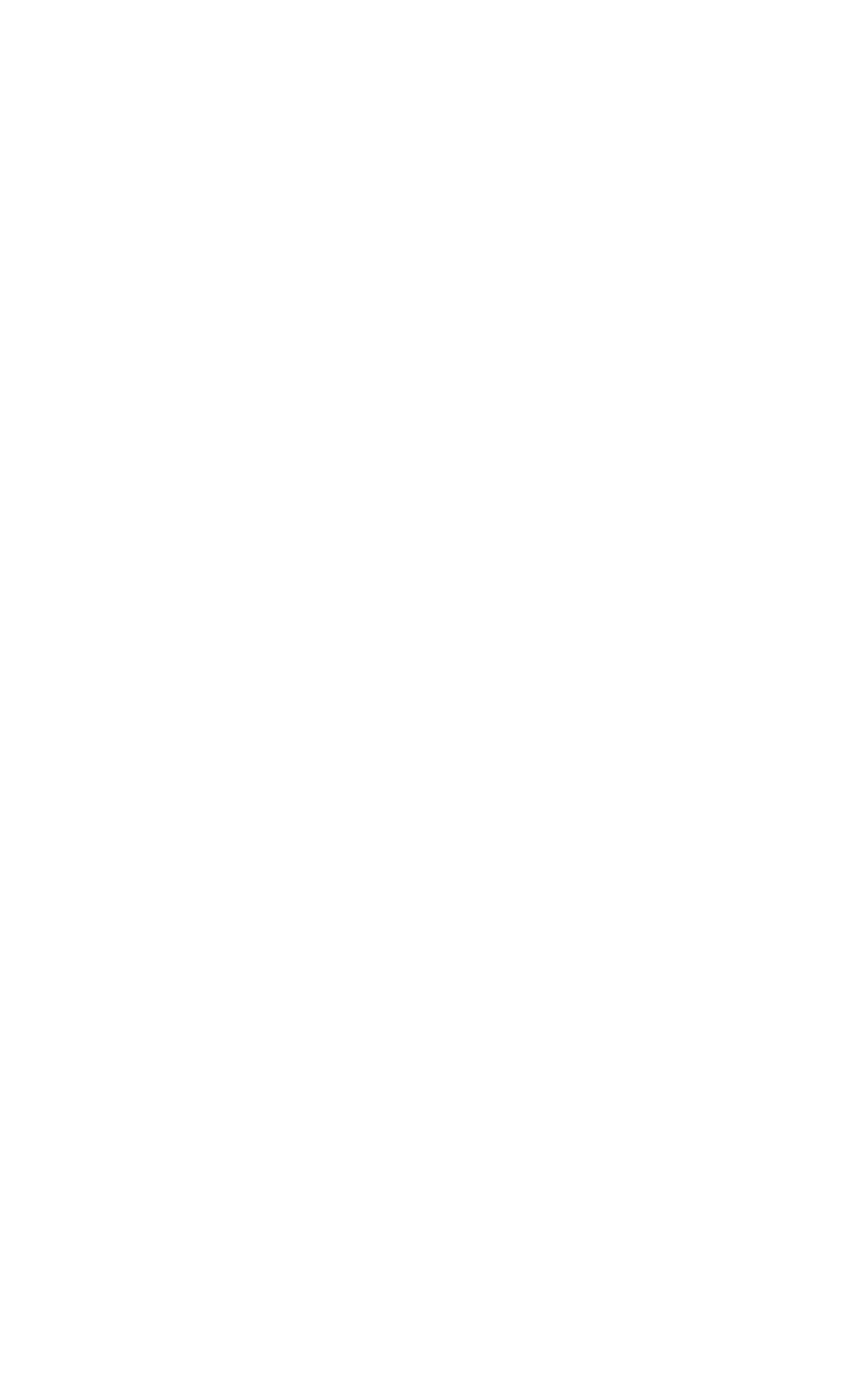# ANATOMY OF THE STATE

#### MURRAY N. ROTHBARD

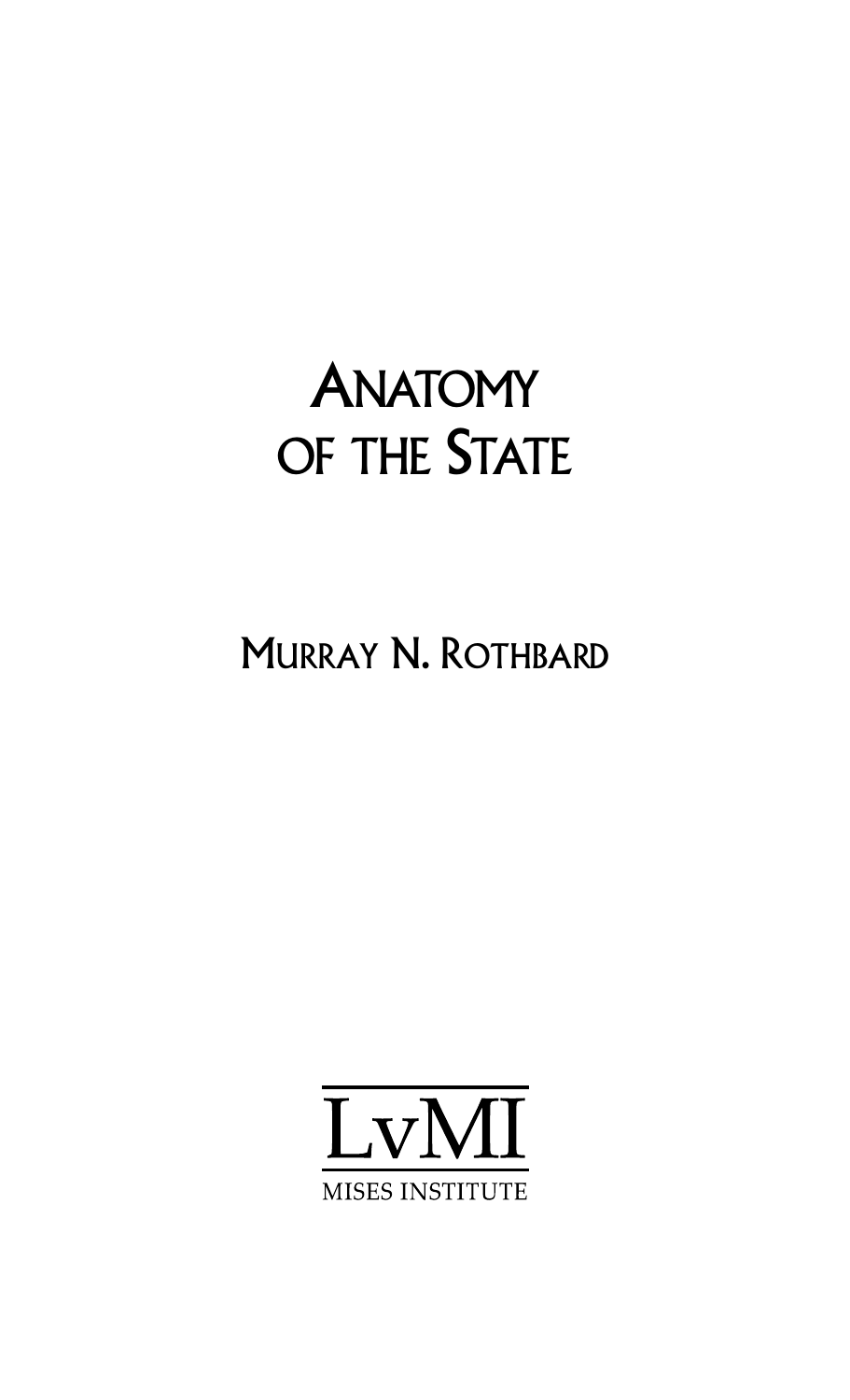© 2009 by the Ludwig von Mises Institute and published under the Creative Commons Attribution License 3.0. http://creativecommons.org/licenses/by/3.0/

Ludwig von Mises Institute 518 West Magnolia Avenue Auburn, Alabama 36832 www.mises.org

ISBN: 978-1-933550-48-0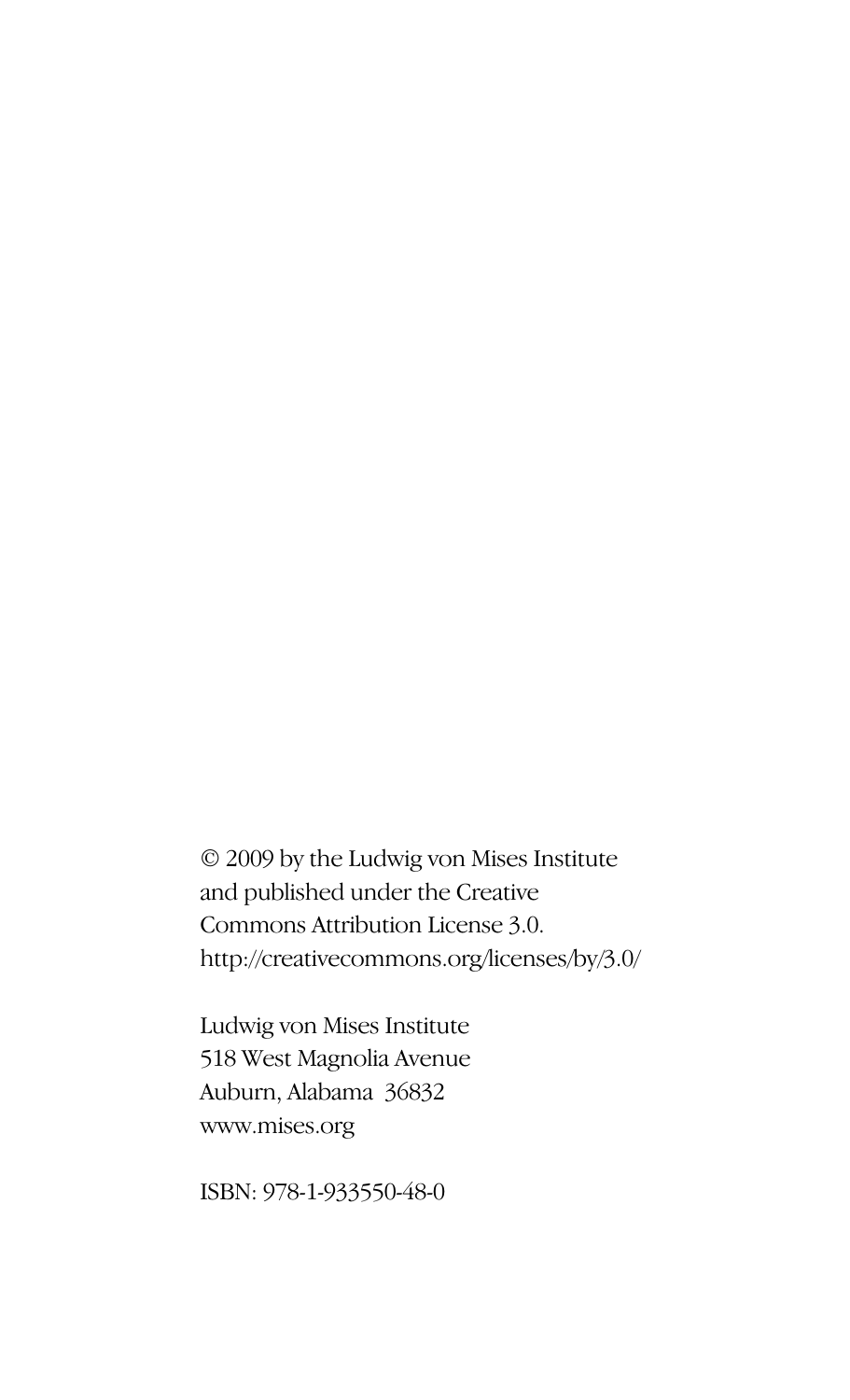*The greatest danger to the State is independent intellectual criticism.*

Murray N. Rothbard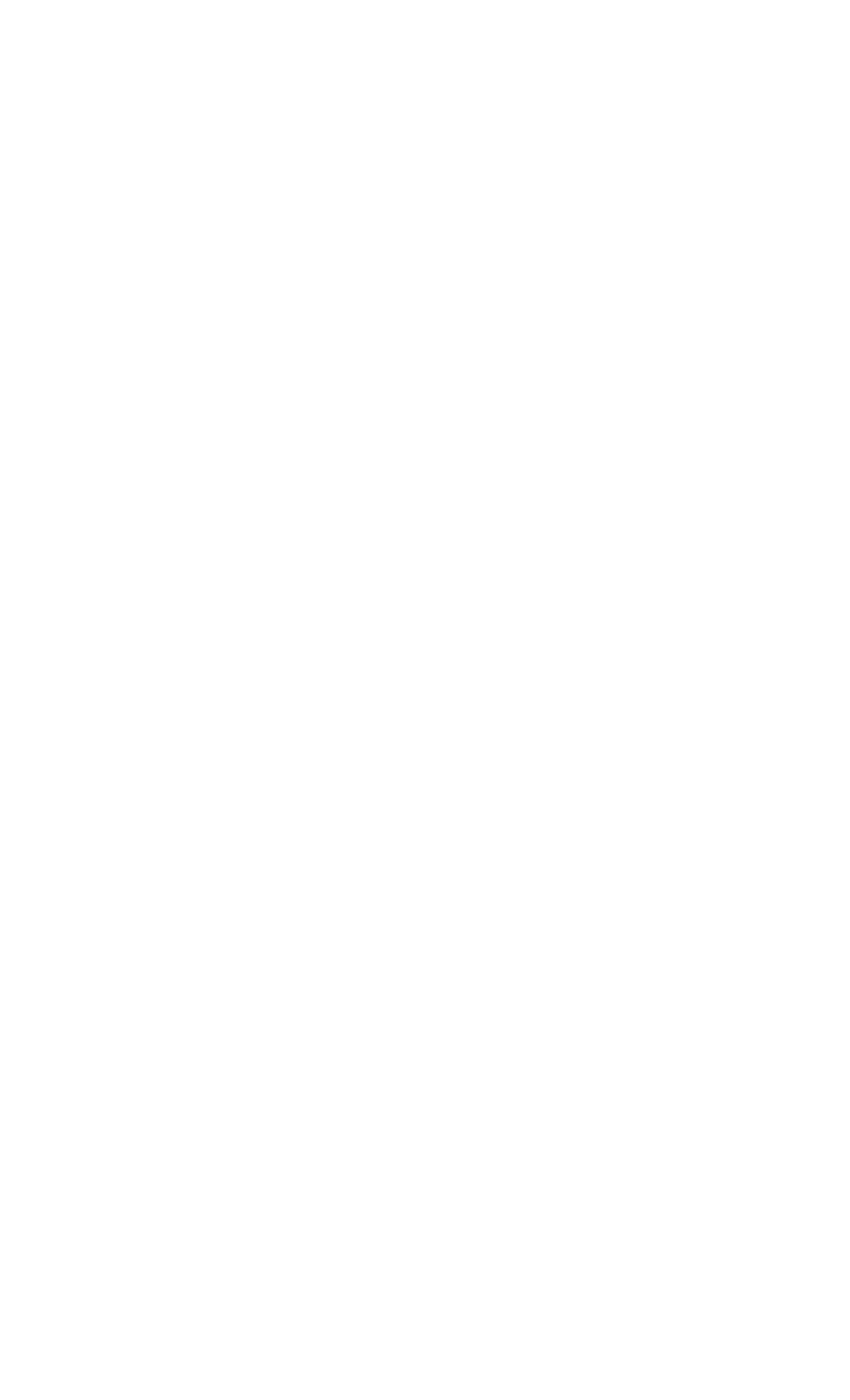# **CONTENTS**

| What the State Is Not. $\ldots$ , $\ldots$ , $\ldots$                                           |
|-------------------------------------------------------------------------------------------------|
| What the State $Is \ldots \ldots \ldots \ldots 13$                                              |
| How the State<br>Preserves Itself 18                                                            |
| How the State<br>Transcends Its Limits 30                                                       |
| What the State Fears $\ldots \ldots$ 44                                                         |
| How States Relate<br>to One Another $\ldots \ldots \ldots \ldots 47$                            |
| History as a Race<br>Between State Power and<br>Social Power. $\ldots$ . $\ldots$ . $\ldots$ 53 |
| $Index \ldots \ldots \ldots \ldots \ldots \ldots 56$                                            |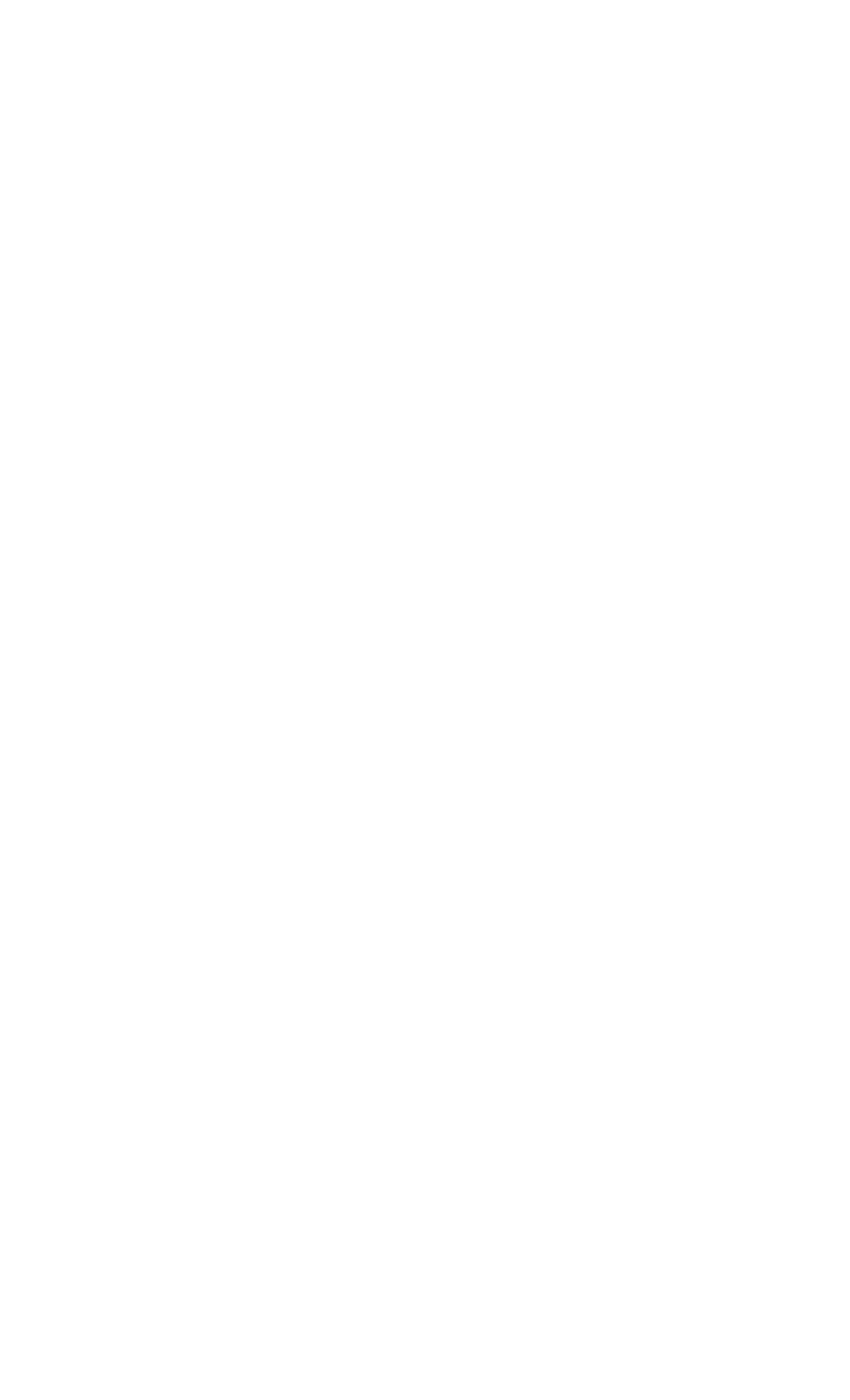#### WHAT THE STATE IS NOT

T he State is almost universally considered an institution of social service. Some theorists venerate the State as the apotheosis of society; others regard it as an amiable, though often inefficient, organization for achieving social ends; but almost all regard it as a necessary means for achieving the goals of mankind, a means to be ranged against the "private sector" and often winning in this competition of resources. With the rise of democracy, the identification of the State with society has been redoubled, until it is common to hear sentiments expressed which violate virtually every tenet of reason and common sense such as, "we

Originally published in *"Egalitarianism as a Revolt Against Nature and Other Essays"* by Murray N. Rothbard (Auburn, Ala.: Mises Institute, 2000 [1974]), pp. 55–88.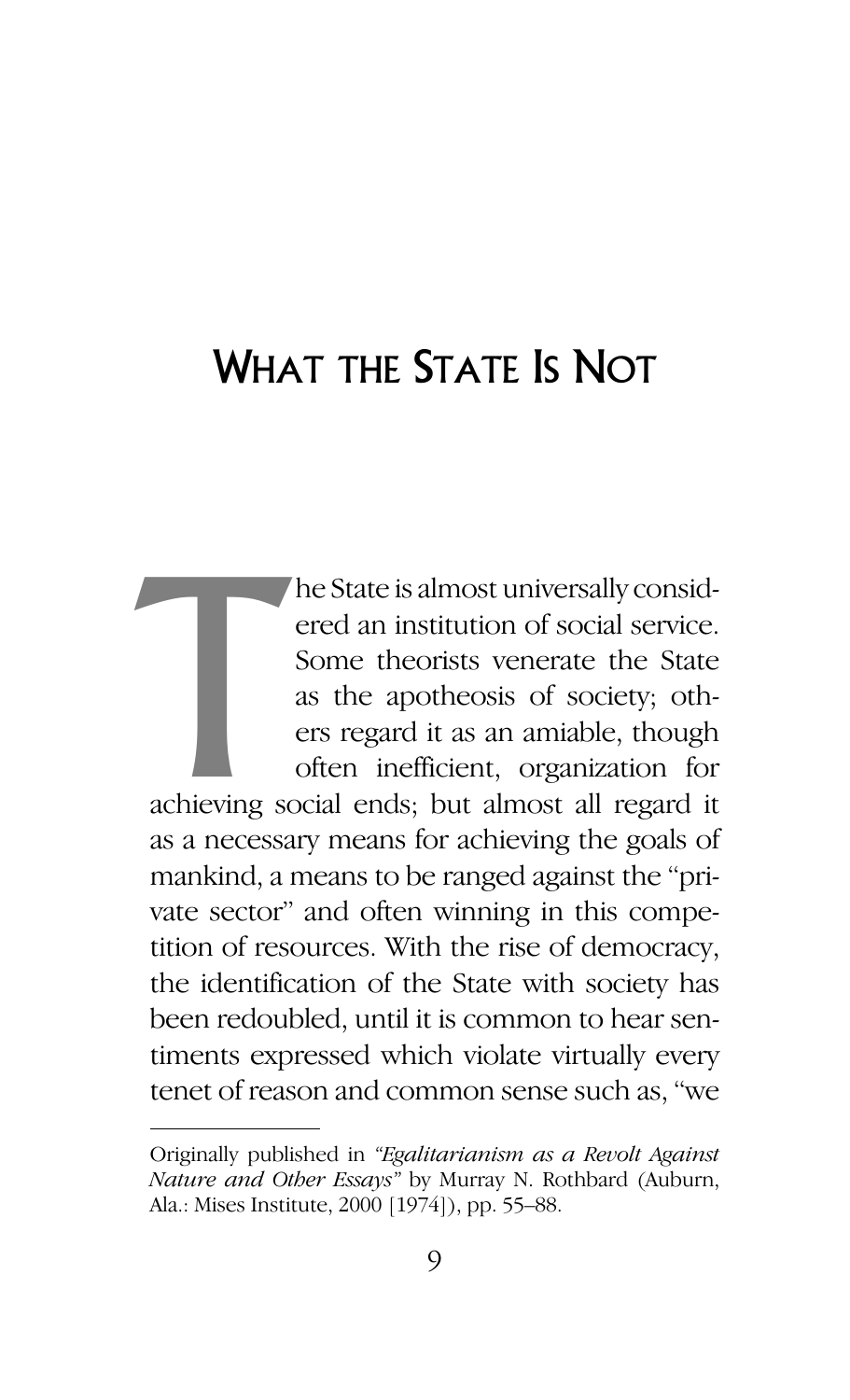are the government." The useful collective term "we" has enabled an ideological camouflage to be thrown over the reality of political life. If "we are the government," then anything a government does to an individual is not only just and untyrannical but also "voluntary" on the part of the individual concerned. If the government has incurred a huge public debt which must be paid by taxing one group for the benefit of another, this reality of burden is obscured by saying that "we owe it to ourselves"; if the government conscripts a man, or throws him into jail for dissident opinion, then he is "doing it to himself" and, therefore, nothing untoward has occurred. Under this reasoning, any Jews murdered by the Nazi government were *not* murdered; instead, they must have "committed suicide," since they *were* the government (which was democratically chosen), and, therefore, anything the government did to them was voluntary on their part. One would not think it necessary to belabor this point, and yet the overwhelming bulk of the people hold this fallacy to a greater or lesser degree.

We must, therefore, emphasize that "we" are *not* the government; the government is *not* "us." The government does not in any accurate sense "represent" the majority of the people.<sup>1</sup> But, even

 $1$  We cannot, in this chapter, develop the many problems and fallacies of "democracy." Suffice it to say here that an individual's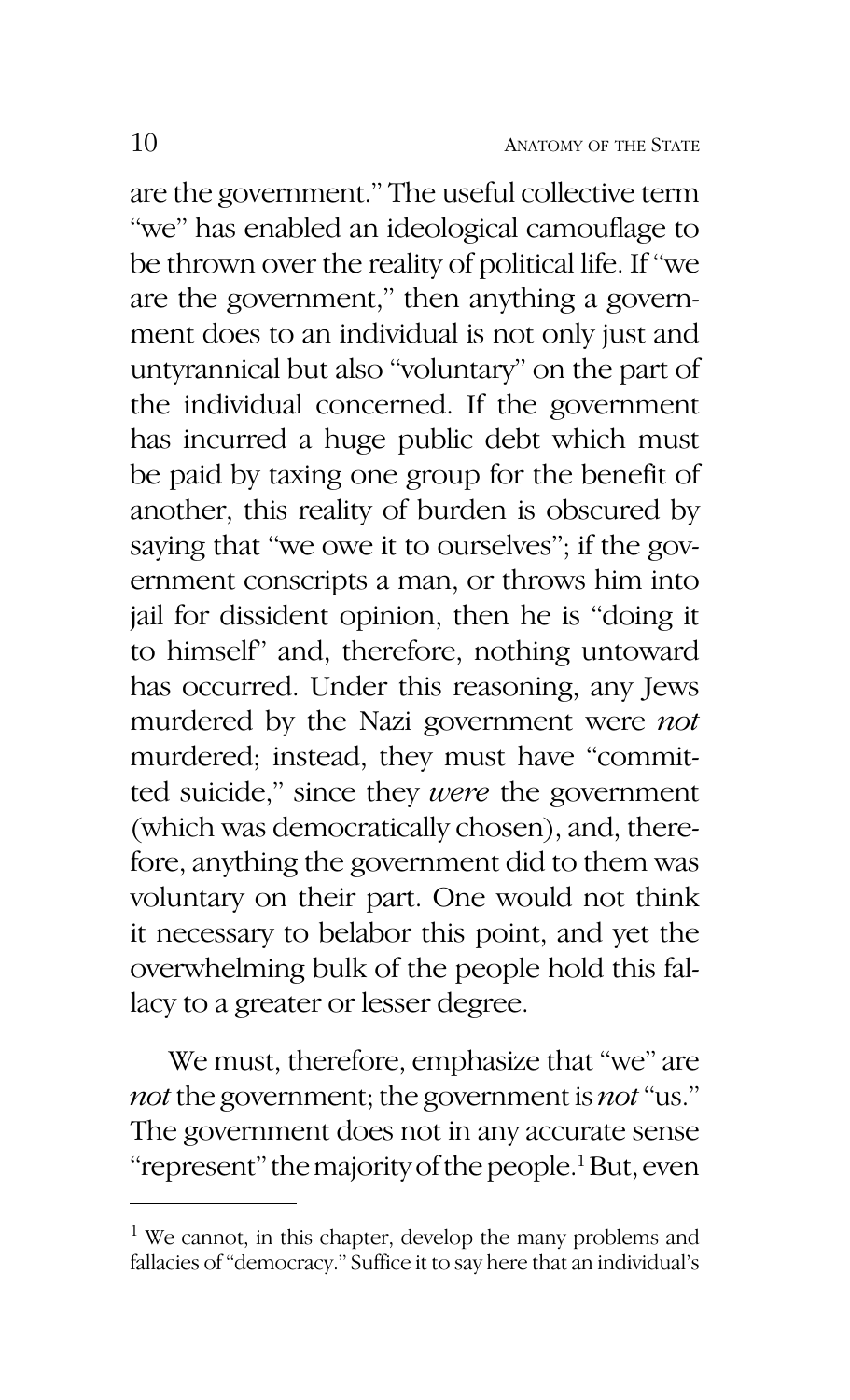if it did, even if 70 percent of the people decided to murder the remaining 30 percent, this would still be murder and would not be voluntary suicide on the part of the slaughtered minority.2 No organicist metaphor, no irrelevant bromide that "we are all part of one another," must be permitted to obscure this basic fact.

If, then, the State is not "us," if it is not "the human family" getting together to decide mutual problems, if it is not a lodge meeting or country club, what is it? Briefly, the State is that organization in society which attempts to maintain a monopoly of the use of force and violence in a given territorial area; in particular, it is the only organization in society that obtains its revenue not by voluntary contribution or payment for services rendered but by coercion. While other individuals or institutions obtain their income by production of goods and services and by the peaceful and voluntary sale of these goods

true agent or "representative" is always subject to that individual's orders, can be dismissed at any time and cannot act contrary to the interests or wishes of his principal. Clearly, the "representative" in a democracy can never fulfill such agency functions, the only ones consonant with a libertarian society.

<sup>&</sup>lt;sup>2</sup> Social democrats often retort that democracy—majority choice of rulers—logically implies that the majority must leave certain freedoms to the minority, for the minority might one day become the majority. Apart from other flaws, this argument obviously does not hold where the minority cannot become the majority, for example, when the minority is of a different racial or ethnic group from the majority.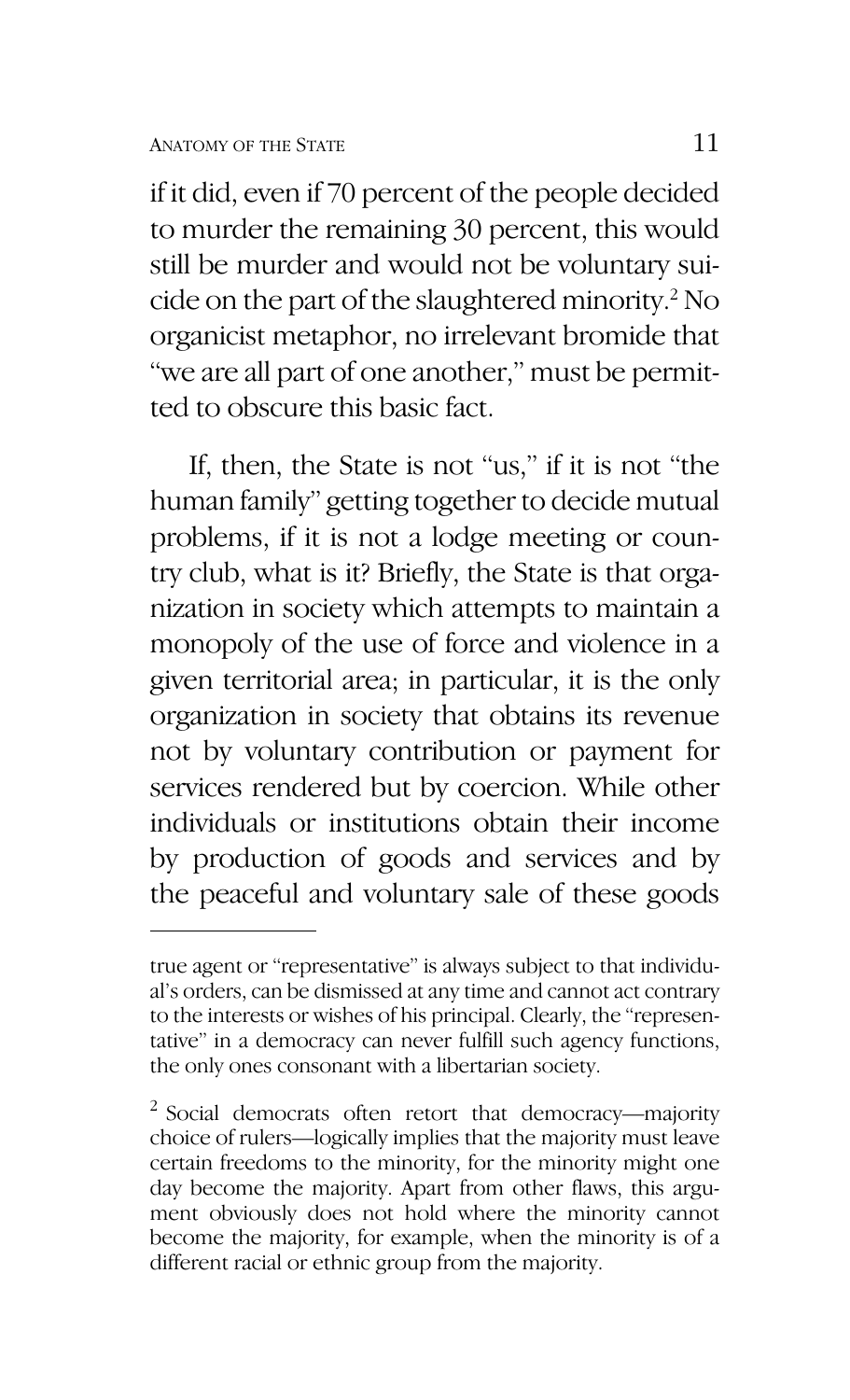and services to others, the State obtains its revenue by the use of compulsion; that is, by the use and the threat of the jailhouse and the bayonet.3 Having used force and violence to obtain its revenue, the State generally goes on to regulate and dictate the other actions of its individual subjects. One would think that simple observation of all States through history and over the globe would be proof enough of this assertion; but the miasma of myth has lain so long over State activity that elaboration is necessary.

Also see Murray N. Rothbard, "The Fallacy of the 'Public Sector,"' *New Individualist Review* (Summer, 1961): 3ff.

<sup>3</sup> Joseph A. Schumpeter, *Capitalism, Socialism, and Democracy* (New York: Harper and Bros., 1942), p. 198.

The friction or antagonism between the private and the public sphere was intensified from the first by the fact that . . . the State has been living on a revenue which was being produced in the private sphere for private purposes and had to be deflected from these purposes by political force. The theory which construes taxes on the analogy of club dues or of the purchase of the service of, say, a doctor only proves how far removed this part of the social sciences is from scientific habits of mind.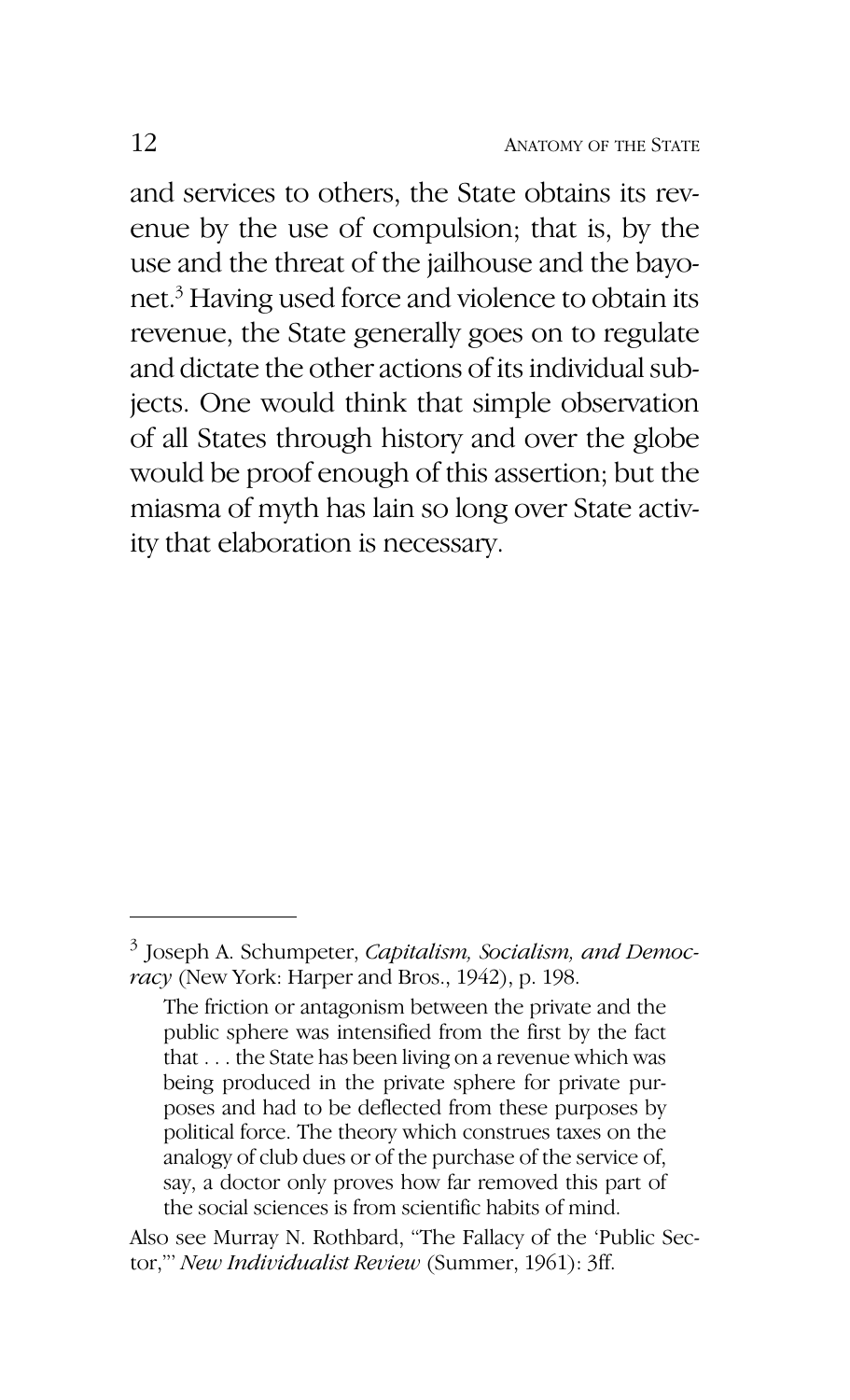#### WHAT THE STATE IS

an is born naked into the world,<br>
and needing to use his mind to<br>
learn how to take the resources<br>
given him by nature, and to<br>
transform them (for example,<br>
by investment in "capital") into<br>
shapes and forms and places wh and needing to use his mind to learn how to take the resources given him by nature, and to transform them (for example, by investment in "capital") into

can be used for the satisfaction of his wants and the advancement of his standard of living. The only way by which man can do this is by the use of his mind and energy to transform resources ("production") and to exchange these products for products created by others. Man has found that, through the process of voluntary, mutual exchange, the productivity and hence, the living standards of all participants in exchange may increase enormously. The only "natural" course for man to survive and to attain wealth, therefore, is by using his mind and energy to engage in the production-and-exchange process. He does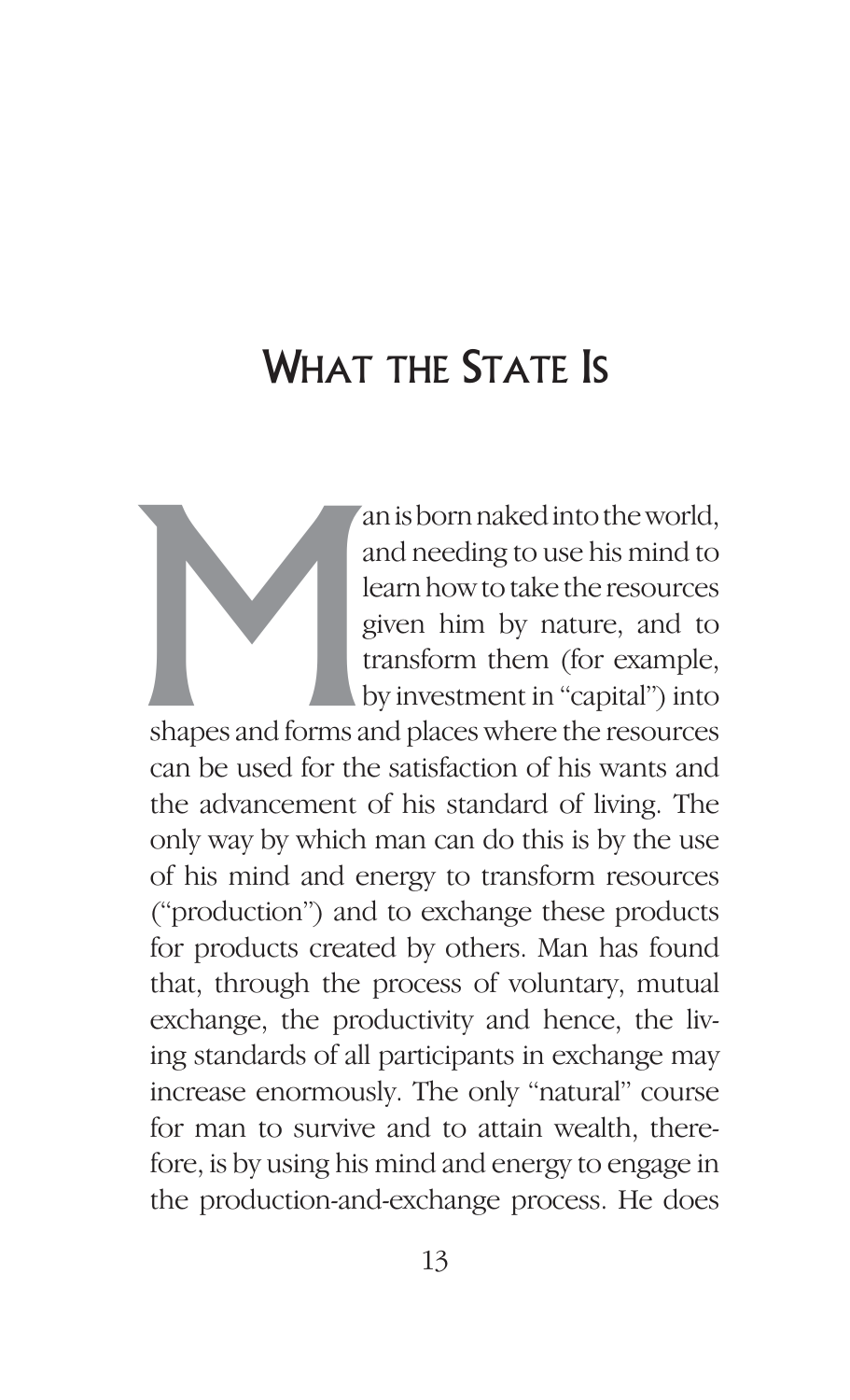this, first, by finding natural resources, and then by transforming them (by "mixing his labor" with them, as Locke puts it), to make them his individual *property*, and then by exchanging this property for the similarly obtained property of others. The social path dictated by the requirements of man's nature, therefore, is the path of "property rights" and the "free market" of gift or exchange of such rights. Through this path, men have learned how to avoid the "jungle" methods of fighting over scarce resources so that A can only acquire them at the expense of B and, instead, to multiply those resources enormously in peaceful and harmonious production and exchange.

The great German sociologist Franz Oppenheimer pointed out that there are two mutually exclusive ways of acquiring wealth; one, the above way of production and exchange, he called the "economic means." The other way is simpler in that it does not require productivity; it is the way of seizure of another's goods or services by the use of force and violence. This is the method of one-sided confiscation, of theft of the property of others. This is the method which Oppenheimer termed "the political means" to wealth. It should be clear that the peaceful use of reason and energy in production is the "natural" path for man: the means for his survival and prosperity on this earth. It should be equally clear that the coercive, exploitative means is contrary to natural law;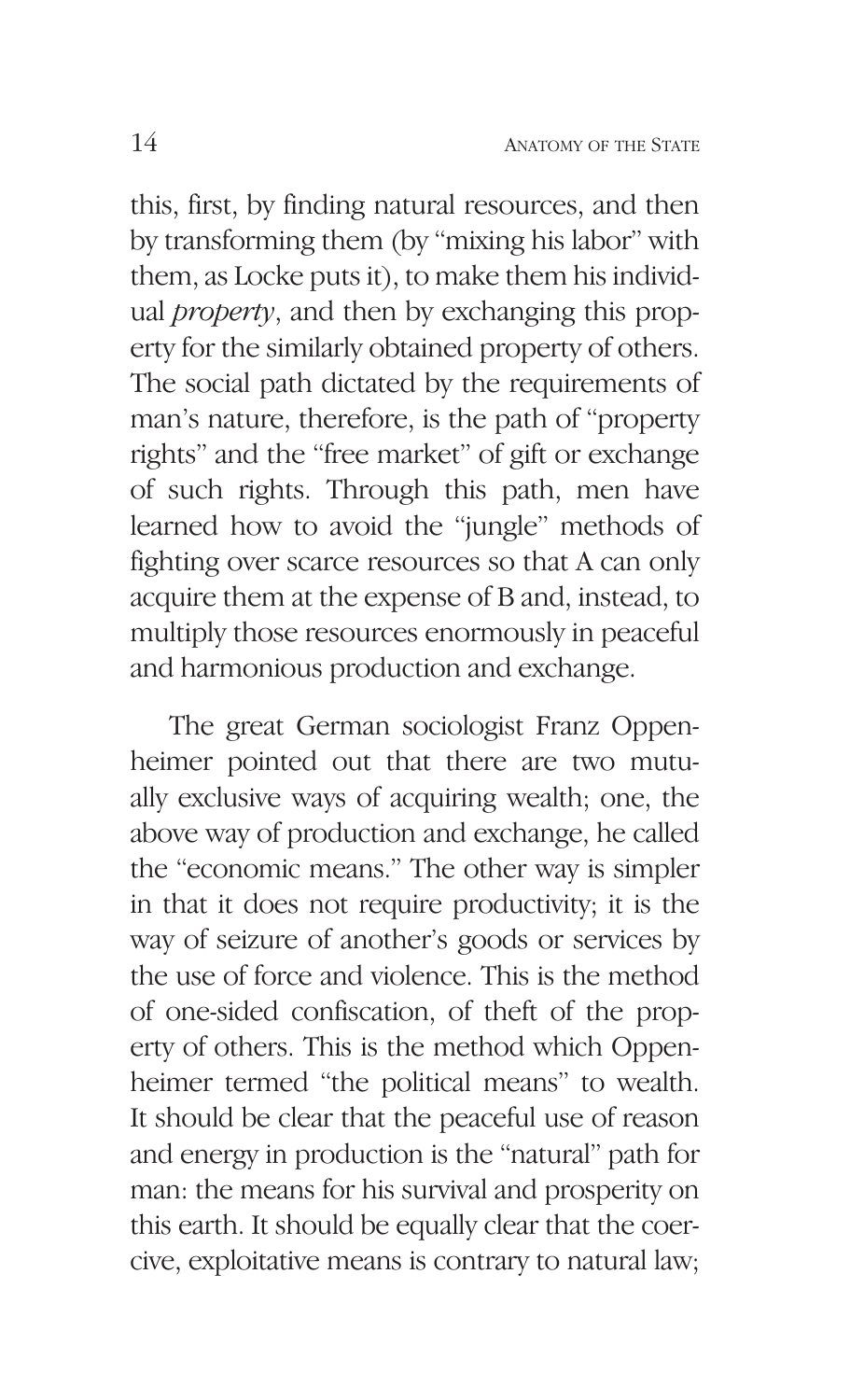it is parasitic, for instead of adding to production, it subtracts from it. The "political means" siphons production off to a parasitic and destructive individual or group; and this siphoning not only subtracts from the number producing, but also lowers the producer's incentive to produce beyond his own subsistence. In the long run, the robber destroys his own subsistence by dwindling or eliminating the source of his own supply. But not only that; even in the short-run, the predator is acting contrary to his own true nature as a man.

We are now in a position to answer more fully the question: what is the *State*? The State, in the words of Oppenheimer, is the "organization of the political means"; it is the systematization of the predatory process over a given territory.<sup>4</sup> For crime, at best, is sporadic and uncertain; the parasitismis

<sup>4</sup> Franz Oppenheimer, *The State* (New York: Vanguard Press, 1926) pp. 24-27:

There are two fundamentally opposed means whereby man, requiring sustenance, is impelled to obtain the necessary means for satisfying his desires. These are work and robbery, one's own labor and the forcible appropriation of the labor of others. . . . I propose in the following discussion to call one's own labor and the equivalent exchange of one's own labor for the labor of others, the "economic means" for the satisfaction of need while the unrequited appropriation of the labor of others will be called the "political means.". . . The State is an organization of the political means. No State, therefore, can come into being until the economic means has created a definite number of objects for the satisfaction of needs, which objects may be taken away or appropriated by warlike robbery.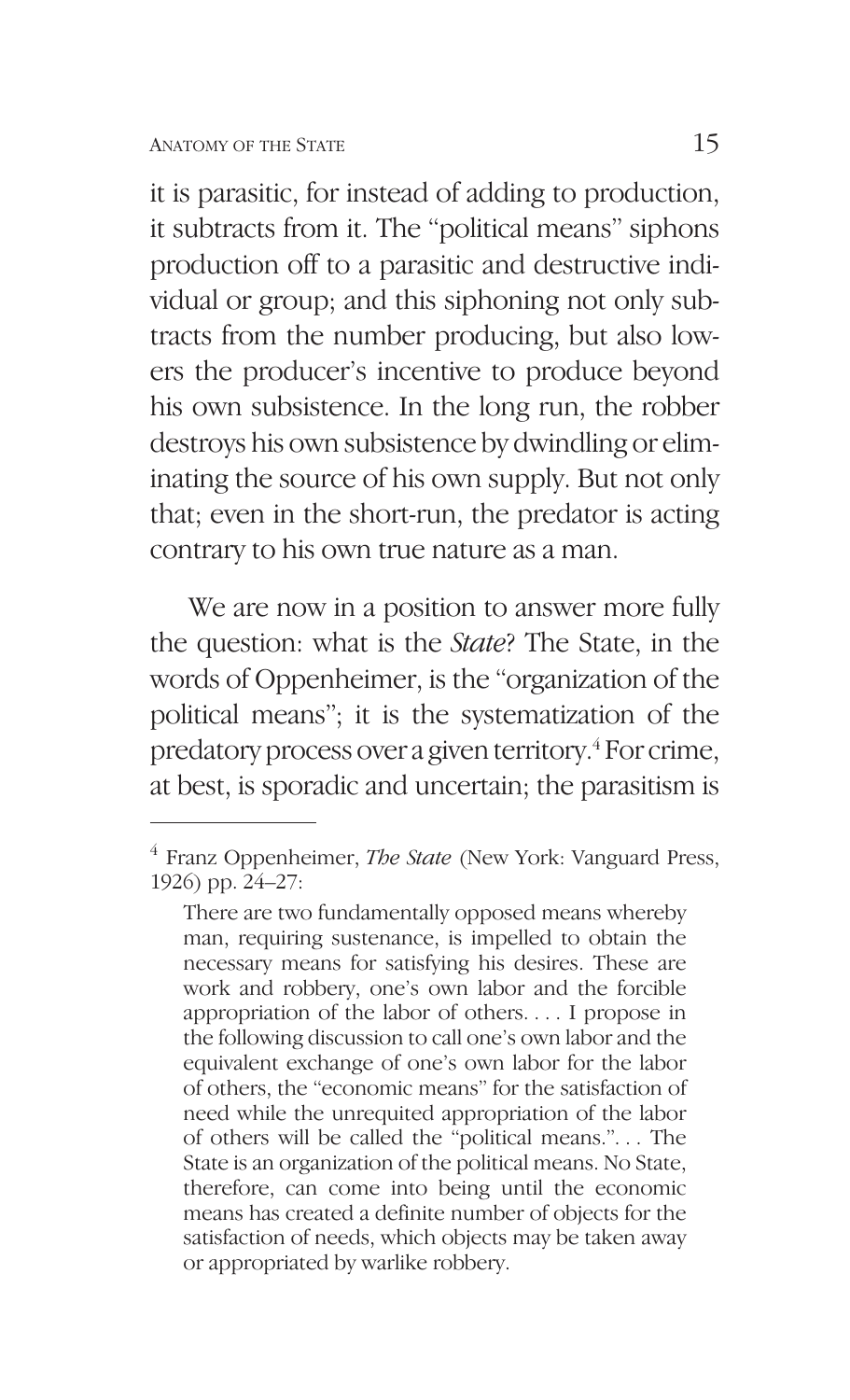ephemeral, and the coercive, parasitic lifeline may be cut off at any time by the resistance of the victims. The State provides a legal, orderly, systematic channel for the predation of private property; it renders certain, secure, and relatively "peaceful" the lifeline of the parasitic caste in society.<sup>5</sup> Since production must always precede predation, the free market is anterior to the State. The State has never been created by a "social contract"; it has always been born in conquest and exploitation. The classic paradigm was a conquering tribe pausing in its time-honored method of looting and murdering a conquered tribe, to realize that the timespan of plunder would be longer and more secure, and the situation more pleasant, if the conquered tribe were allowed to live and produce, with the conquerors settling among them as rulers exacting a steady annual tribute.6 One method of the birth

Nock, *On Doing the Right Thing, and Other Essays* (New York: Harper and Bros., 1929), p. 143; quoted in Jack Schwartzman, "Albert Jay Nock—A Superfluous Man," *Faith and Freedom*  (December, 1953): 11.

6 Oppenheimer, *The State*, p. 15:

What, then, is the State as a sociological concept? The State, completely in its genesis . . . is a social institution, forced by a victorious group of men on a defeated group, with the sole purpose of regulating the

<sup>5</sup> Albert Jay Nock wrote vividly that

the State claims and exercises the monopoly of crime. . . . It forbids private murder, but itself organizes murder on a colossal scale. It punishes private theft, but itself lays unscrupulous hands on anything it wants, whether the property of citizen or of alien.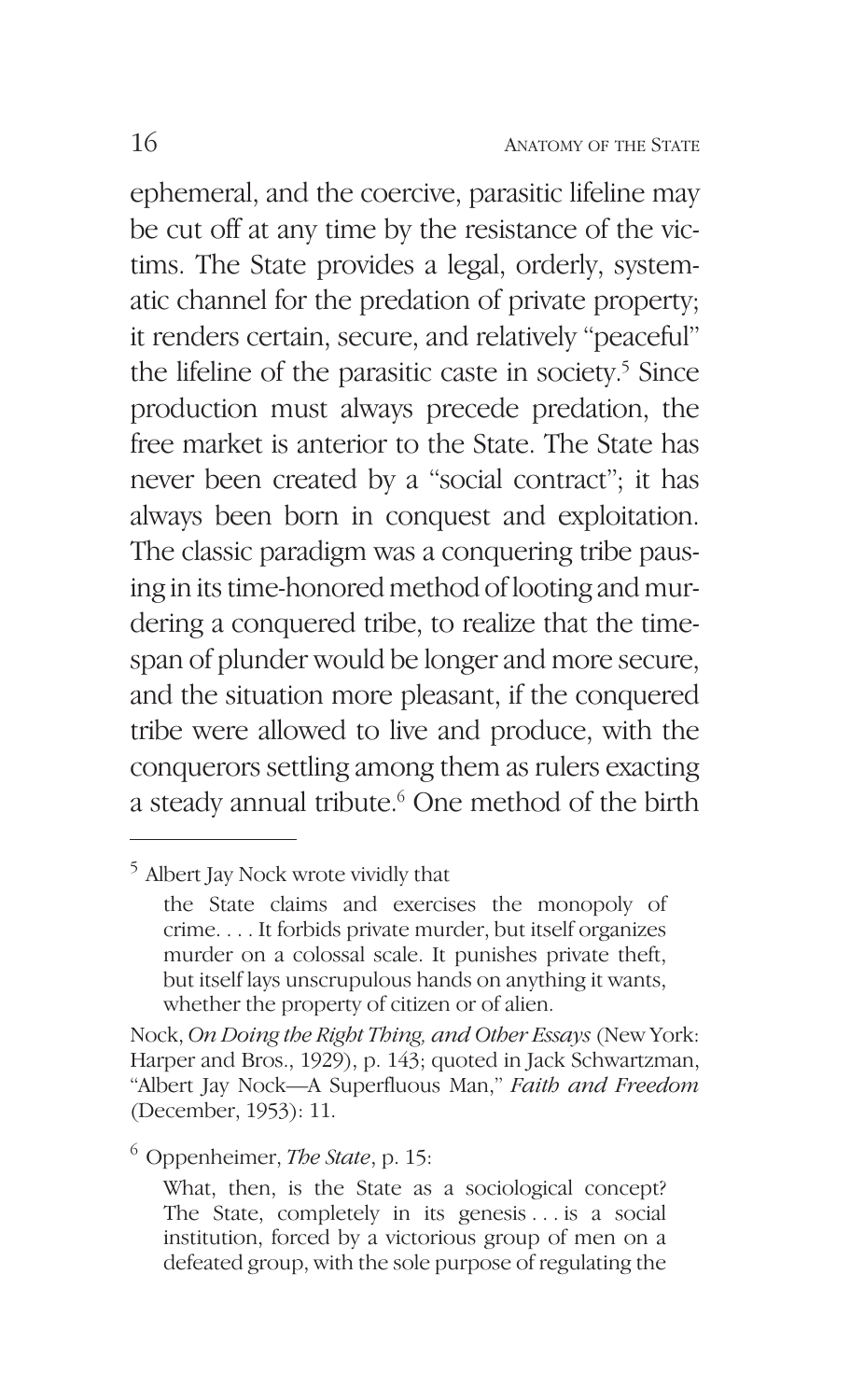of a State may be illustrated as follows: in the hills of southern "Ruritania," a bandit group manages to obtain physical control over the territory, and finally the bandit chieftain proclaims himself "King of the sovereign and independent government of South Ruritania"; and, if he and his men have the force to maintain this rule for a while, lo and behold! a new State has joined the "family of nations," and the former bandit leaders have been transformed into the lawful nobility of the realm.

dominion of the victorious group of men on a defeated group, and securing itself against revolt from within and attacks from abroad. Teleologically, this dominion had no other purpose than the economic exploitation of the vanquished by the victors.

And de Jouvenel has written: "the State is in essence the result of the successes achieved by a band of brigands who superimpose themselves on small, distinct societies." Bertrand de Jouvenel, *On Power* (New York: Viking Press, 1949), pp. 100–01.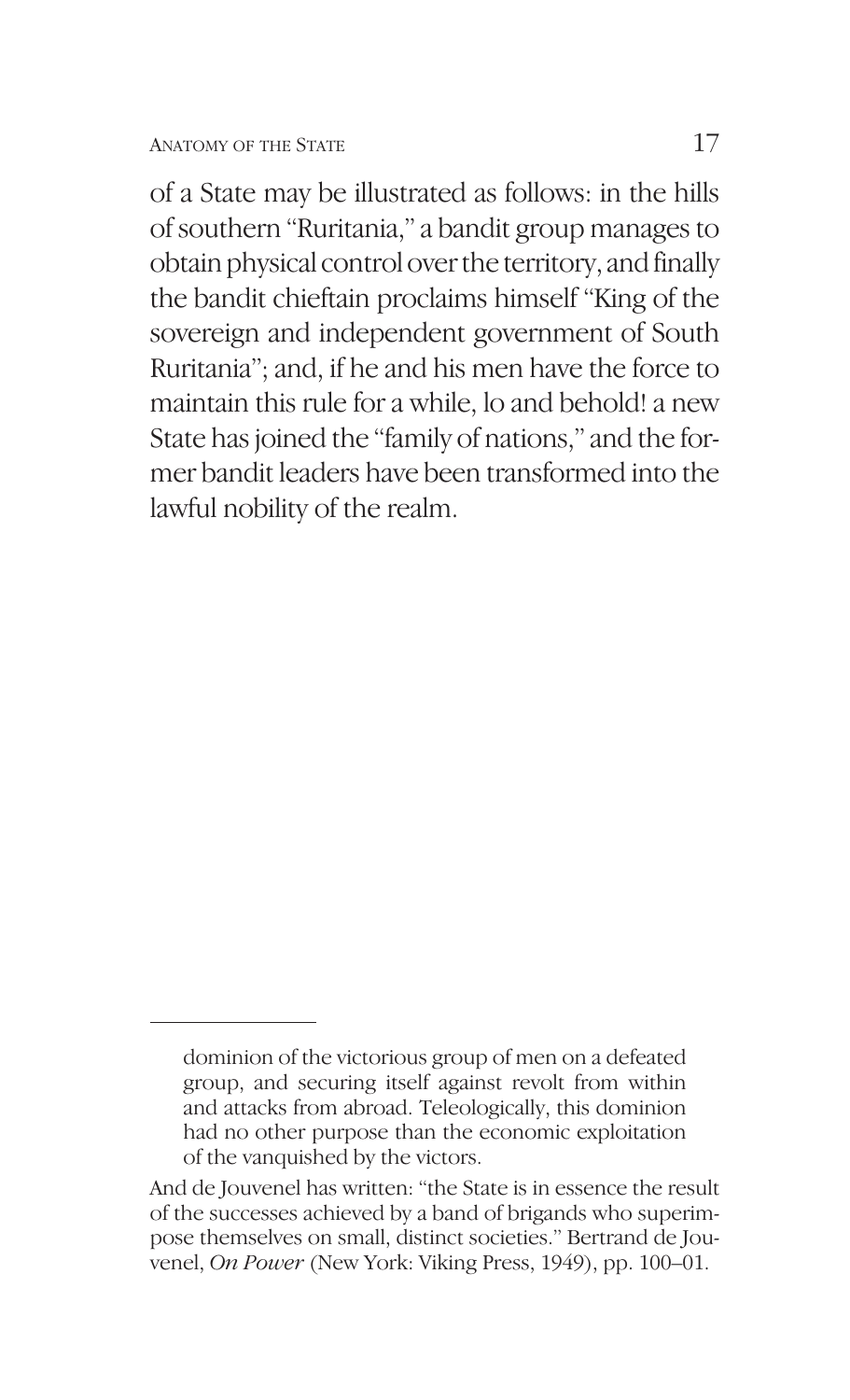## HOW THE STATE PRESERVES **TESELE**

nce a State has been established, the problem of the ruling group or "caste" is how to maintain their rule.<sup>7</sup> While force is their *modus* operandi, their basic and long-run problem is ideological. For in order to continu problem of the ruling group or "caste" is how to maintain their rule.7 While force is their *modus operandi,* their basic and longrun problem is ideological. For

(not simply a "democratic" government) must have the support of the majority of its subjects. This support, it must be noted, need not be active enthusiasm; it may well be passive resignation as if to an inevitable law of nature. But support in the sense of acceptance of some sort it must be; else the minority of State rulers would eventually

 $<sup>7</sup>$  On the crucial distinction between "caste," a group with priv-</sup> ileges or burdens coercively granted or imposed by the State and the Marxian concept of "class" in society, see Ludwig von Mises, *Theory and History* (New Haven, Conn.: Yale University Press, 1957), pp. 112ff.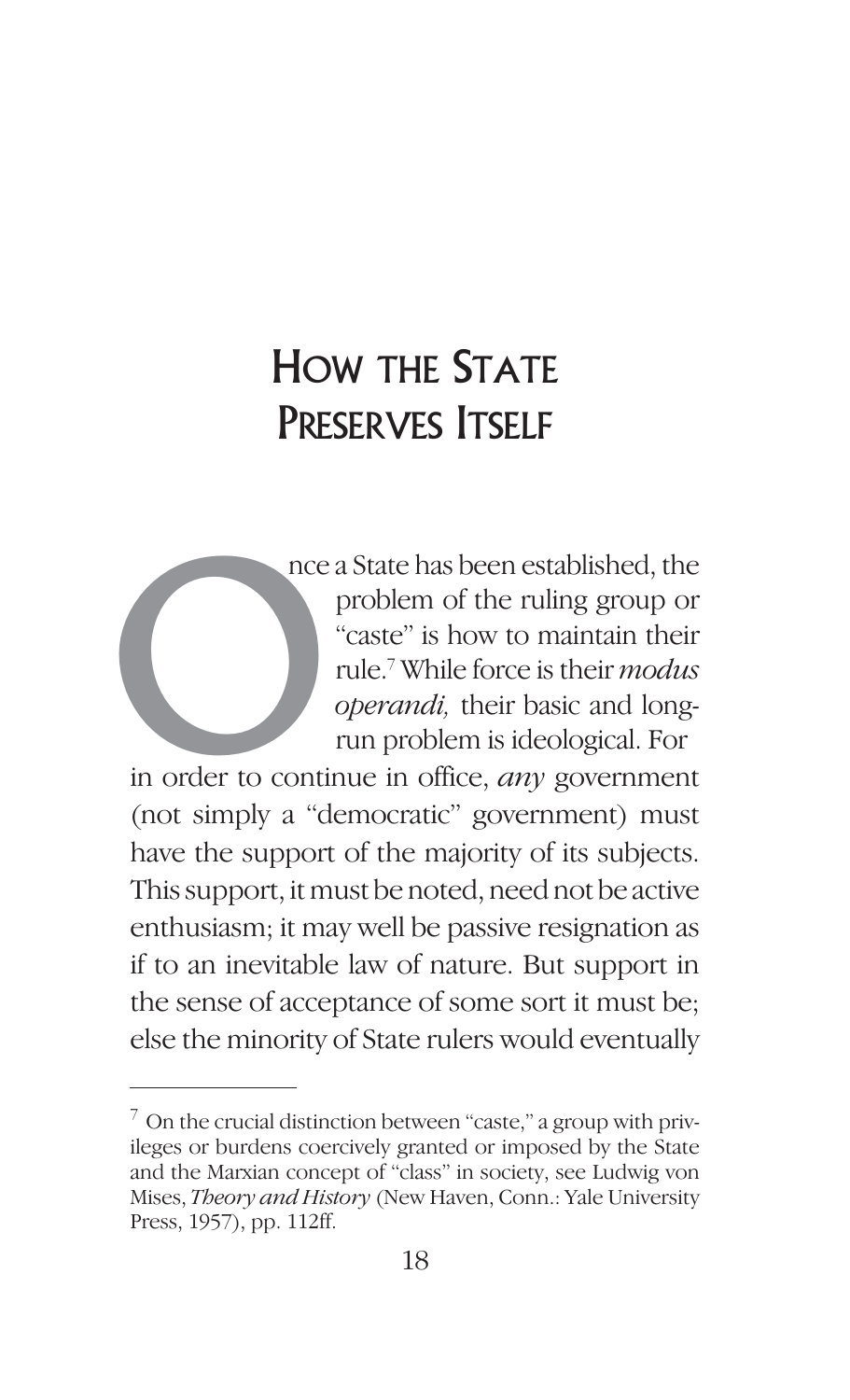be outweighed by the active resistance of the majority of the public. Since predation must be supported out of the surplus of production, it is necessarily true that the class constituting the State—the full-time bureaucracy (and nobility)—must be a rather small minority in the land, although it may, of course, purchase allies among important groups in the population. Therefore, the chief task of the rulers is always to secure the active or resigned acceptance of the majority of the citizens  $8,9$ 

Of course, one method of securing support is through the creation of vested economic interests. Therefore, the King alone cannot rule; he must have a sizable group of followers who enjoy the prerequisites of rule, for example, the members of the

<sup>8</sup> Such acceptance does not, of course, imply that the State rule has become "voluntary"; for even if the majority support be active and eager, this support is not unanimous by every individual.

<sup>&</sup>lt;sup>9</sup> That every government, no matter how "dictatorial" over individuals, must secure such support has been demonstrated by such acute political theorists as Étienne de la Boétie, David Hume, and Ludwig von Mises. Thus, cf. David Hume, "Of the First Principles of Government," in *Essays, Literary, Moral and Political* (London: Ward, Locke, and Taylor, n.d.), p. 23; Étienne de la Boétie, *Anti-Dictator* (New York: Columbia University Press, 1942), pp. 8–9; Ludwig von Mises, *Human Action*  (Auburn, Ala.: Mises Institute, 1998), pp. 188ff. For more on the contribution to the analysis of the State by la Boétie, see Oscar Jaszi and John D. Lewis, *Against the Tyrant* (Glencoe, Ill.: The Free Press, 1957), pp. 55–57.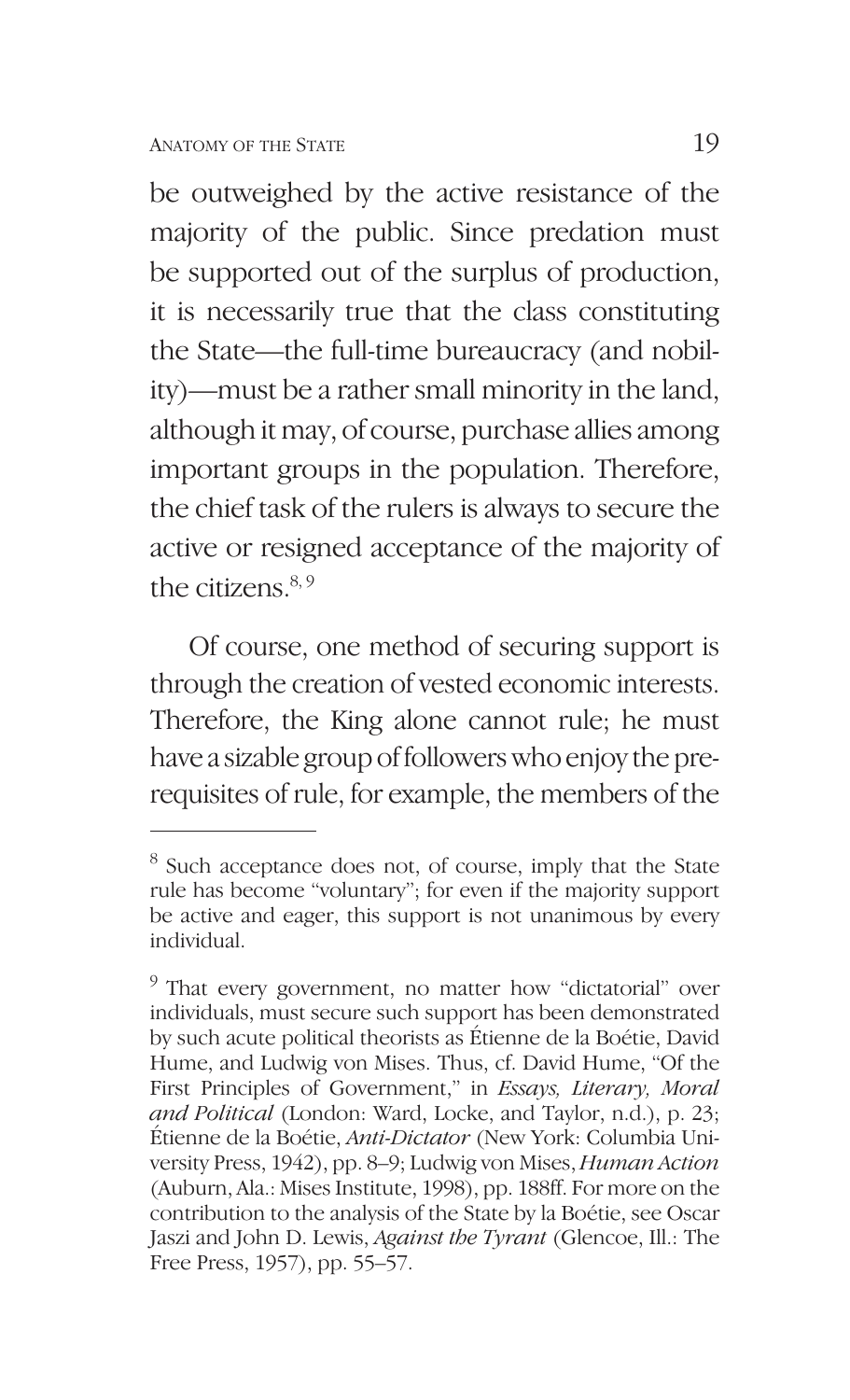State apparatus, such as the full-time bureaucracy or the established nobility.10 But this still secures only a minority of eager supporters, and even the essential purchasing of support by subsidies and other grants of privilege still does not obtain the consent of the majority. For this essential acceptance, the majority must be persuaded by *ideology* that their government is good, wise and, at least, inevitable, and certainly better than other conceivable alternatives. Promoting this ideology among the people is the vital social task of the "intellectuals." For the masses of men do not create their own ideas, or indeed think through these ideas independently; they follow passively the ideas adopted and disseminated by the body of intellectuals. The intellectuals are, therefore, the "opinion-molders" in society. And since it is precisely a molding of opinion that the State most desperately needs, the basis for age-old alliance between the State and the intellectuals becomes clear.

It is evident that the State needs the intellectuals; it is not so evident why intellectuals need the State. Put simply, we may state that the intellectual's livelihood in the free market is never too secure; for the intellectual must depend

<sup>10</sup> La Boétie, *Anti-Dictator*, pp. 43–44.

Whenever a ruler makes himself dictator . . . all those who are corrupted by burning ambition or extraordinary avarice, these gather around him and support him in order to have a share in the booty and to constitute themselves petty chiefs under the big tyrant.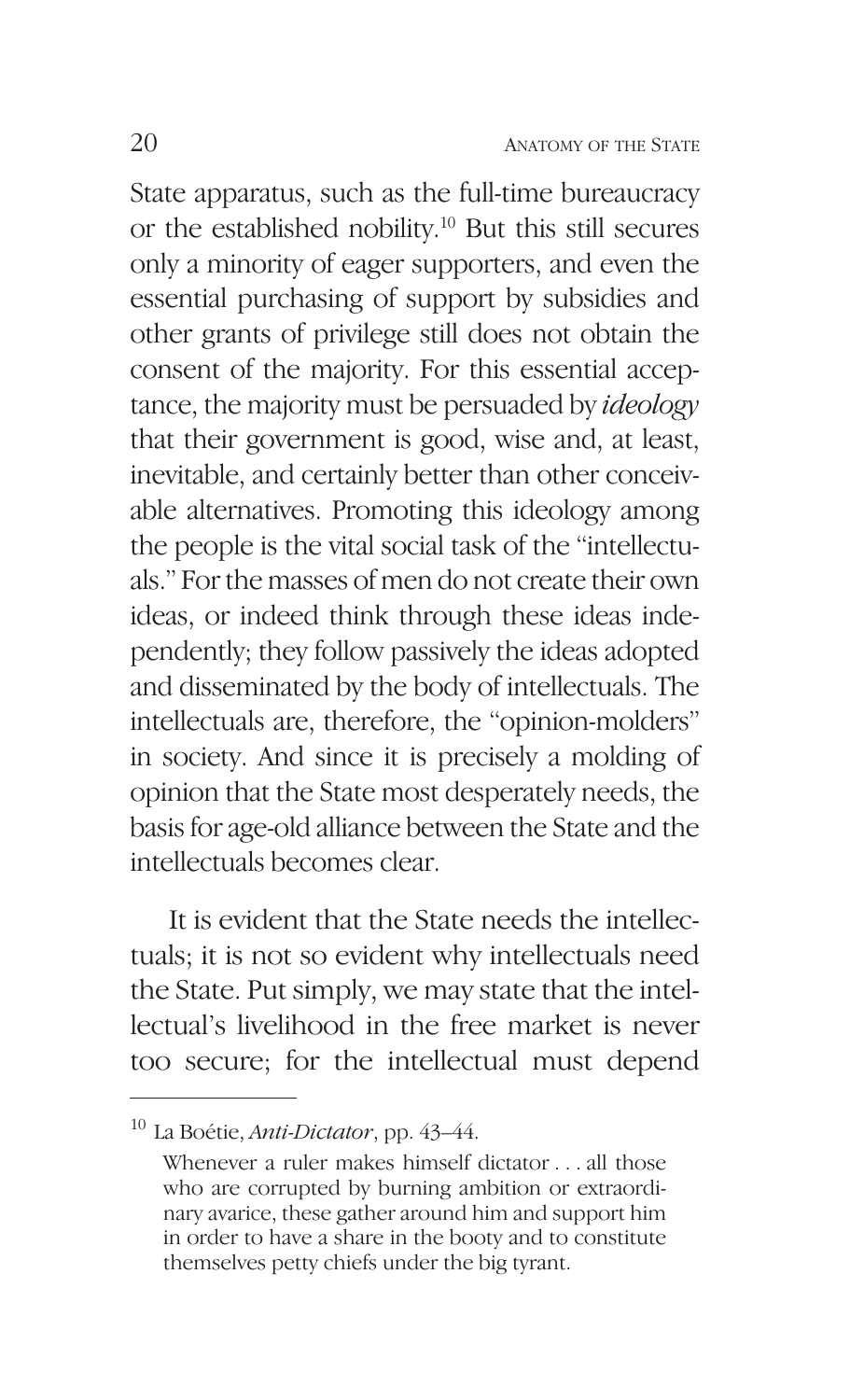on the values and choices of the masses of his fellow men, and it is precisely characteristic of the masses that they are generally uninterested in intellectual matters. The State, on the other hand, is willing to offer the intellectuals a secure and permanent berth in the State apparatus; and thus a secure income and the panoply of prestige. For the intellectuals will be handsomely rewarded for the important function they perform for the State rulers, of which group they now become a part.<sup>11</sup>

The alliance between the State and the intellectuals was symbolized in the eager desire of professors at the University of Berlin in the nineteenth century to form the "intellectual bodyguard of the House of Hohenzollern." In the present day, let us note the revealing comment of an eminent Marxist scholar concerning Professor Wittfogel's critical study of ancient Oriental despotism: "The civilization which Professor Wittfogel is so bitterly attacking was one which could

 $11$  This by no means implies that all intellectuals ally themselves with the State. On aspects of the alliance of intellectuals and the State, cf. Bertrand de Jouvenel, "The Attitude of the Intellectuals to the Market Society," *The Owl* (January, 1951): 19–27; idem, "The Treatment of Capitalism by Continental Intellectuals," in F.A. Hayek, ed., *Capitalism and the Historians* (Chicago: University of Chicago Press, 1954), pp. 93–123; reprinted in George B. de Huszar, *The Intellectuals* (Glencoe, Ill.: The Free Press, 1960), pp. 385–99; and Schumpeter, *Imperialism and Social Classes* (New York: Meridian Books, 1975), pp. 143–55.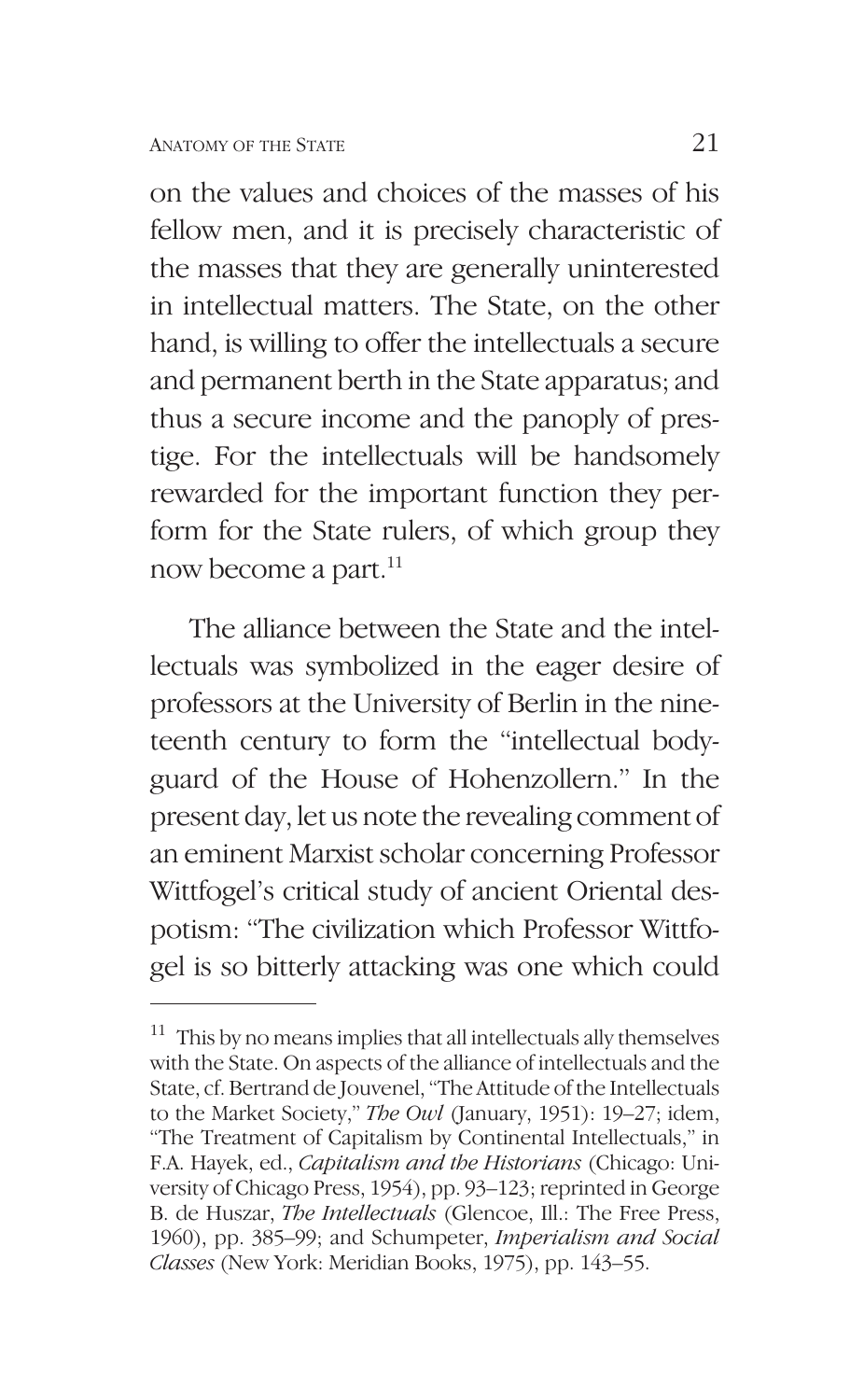make poets and scholars into officials."12 Of innumerable examples, we may cite the recent development of the "science" of strategy, in the service of the government's main violence-wielding arm, the military.<sup>13</sup> A venerable institution, furthermore, is the official or "court" historian, dedicated to purveying the rulers' views of their own and their predecessors' actions.14

13 Jeanne Ribs, "The War Plotters," *Liberation* (August, 1961): 13, "[s]trategists insist that their occupation deserves the 'dignity of the academic counterpart of the military profession.'" Also see Marcus Raskin, "The Megadeath Intellectuals," *New York Review of Books* (November 14, 1963): 6–7.

<sup>14</sup> Thus the historian Conyers Read, in his presidential address, advocated the suppression of historical fact in the service of "democratic" and national values. Read proclaimed that "total war, whether it is hot or cold, enlists everyone and calls upon everyone to play his part. The historian is not freer from this obligation than the physicist." Read, "The Social Responsibilities of the Historian," *American Historical Review* (1951): 283ff. For a critique of Read and other aspects of court history, see Howard K. Beale, "The Professional Historian: His Theory and Practice," *The Pacific Historical Review* (August, 1953): 227–55. Also cf. Herbert Butterfield, "Official History: Its Pitfalls and Criteria," *History and Human Relations* (New York:

<sup>12</sup> Joseph Needham, "Review of Karl A. Wittfogel, *Oriental Despotism," Science and Society* (1958): 65. Needham also writes that "the successive [Chinese] emperors were served in all ages by a great company of profoundly humane and disinterested scholars," p. 61. Wittfogel notes the Confucian doctrine that the glory of the ruling class rested on its gentleman scholar-bureaucrat officials, destined to be professional rulers dictating to the mass of the populace. Karl A. Wittfogel, *Oriental Despotism* (New Haven, Conn.: Yale University Press, 1957), pp. 320–21 and passim. For an attitude contrasting to Needham's, cf. John Lukacs, "Intellectual Class or Intellectual Profession?" in de Huszar, *The Intellectuals*, pp. 521–22.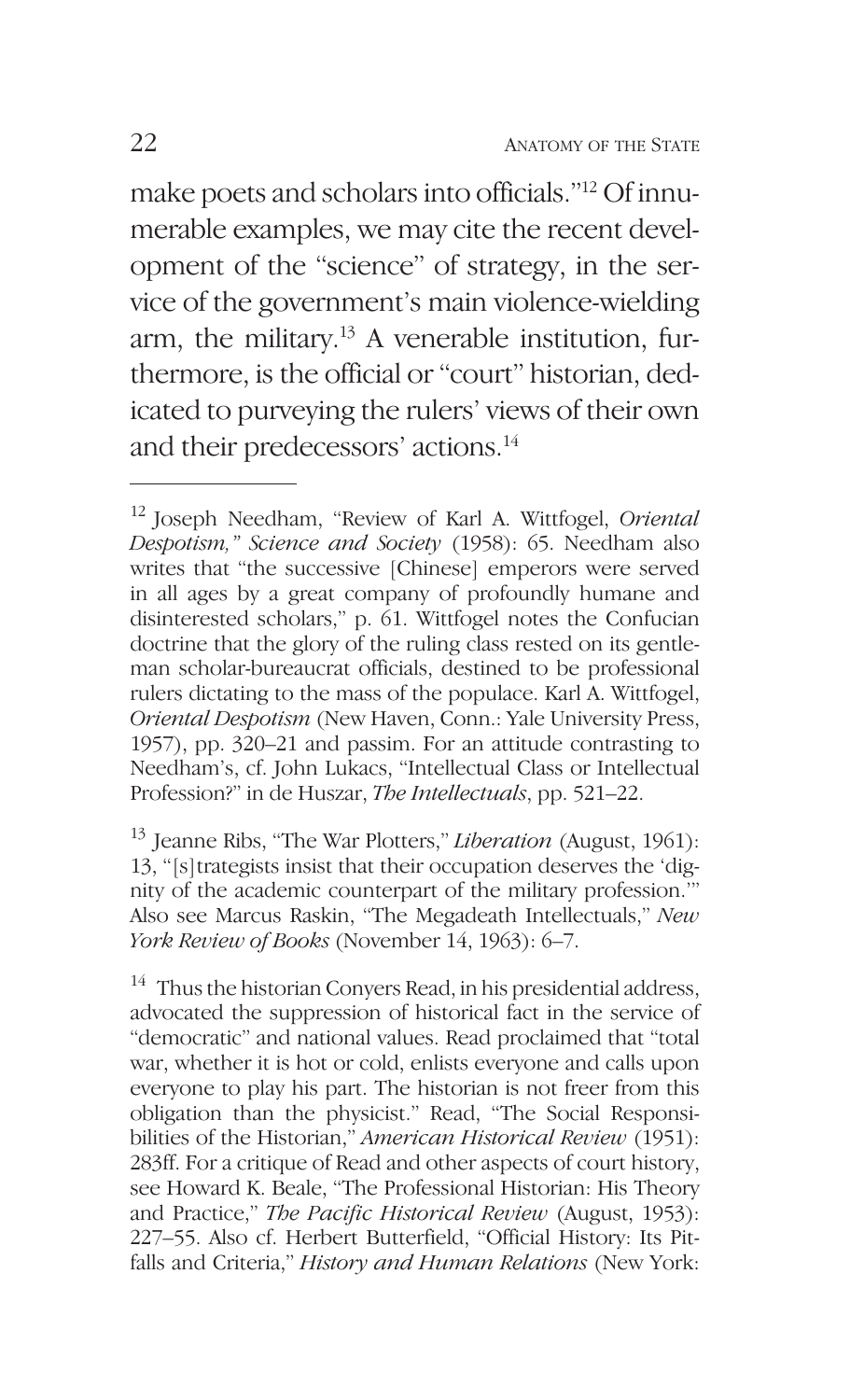Many and varied have been the arguments by which the State and its intellectuals have induced their subjects to support their rule. Basically, the strands of argument may be summed up as follows: (a) the State rulers are great and wise men (they "rule by divine right," they are the "aristocracy" of men, they are the "scientific experts"), much greater and wiser than the good but rather simple subjects, and (b) rule by the extent government is inevitable, absolutely necessary, and far better, than the indescribable evils that would ensue upon its downfall. The union of Church and State was one of the oldest and most successful of these ideological devices. The ruler was either anointed by God or, in the case of the absolute rule of many Oriental despotisms, was himself God; hence, any resistance to his rule would be blasphemy. The States' priestcraft performed the basic intellectual function of obtaining popular support and even worship for the rulers.15

Another successful device was to instill fear of any alternative systems of rule or nonrule. The present rulers, it was maintained, supply to the

Macmillan, 1952), pp. 182–224; and Harry Elmer Barnes, *The Court Historians Versus Revisionism* (n.d.), pp. 2ff.

<sup>15</sup> Cf. Wittfogel, *Oriental Despotism*, pp. 87–100. On the contrasting roles of religion vis-à-vis the State in ancient China and Japan, see Norman Jacobs, *The Origin of Modern Capitalism and Eastern Asia* (Hong Kong: Hong Kong University Press, 1958), pp. 161–94.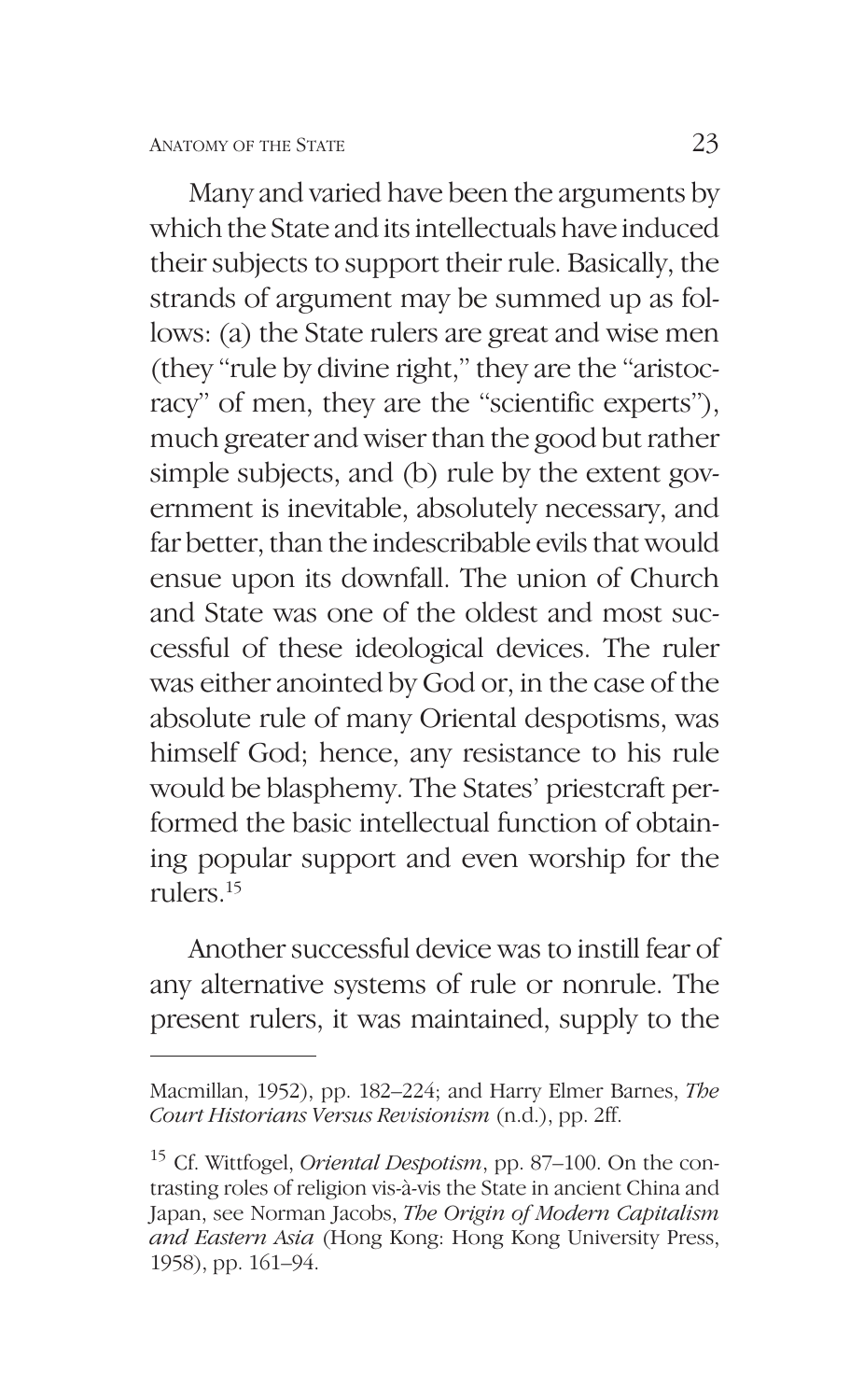citizens an essential service for which they should be most grateful: protection against sporadic criminals and marauders. For the State, to preserve its own monopoly of predation, did indeed see to it that private and unsystematic crime was kept to a minimum; the State has always been jealous of its own preserve. Especially has the State been successful in recent centuries in instilling fear of *other* State rulers. Since the land area of the globe has been parceled out among particular States, one of the basic doctrines of the State was to identify itself with the territory it governed. Since most men tend to love their homeland, the identification of that land and its people with the State was a means of making natural patriotism work to the State's advantage. If "Ruritania" was being attacked by "Walldavia," the first task of the State and its intellectuals was to convince the people of Ruritania that the attack was really upon *them* and not simply upon the ruling caste. In this way, a war between *rulers* was converted into a war between *peoples*, with each people coming to the defense of its rulers in the erroneous belief that the rulers were defending *them*. This device of "nationalism" has only been successful, in Western civilization, in recent centuries; it was not too long ago that the mass of subjects regarded wars as irrelevant battles between various sets of nobles.

Many and subtle are the ideological weapons that the State has wielded through the centuries.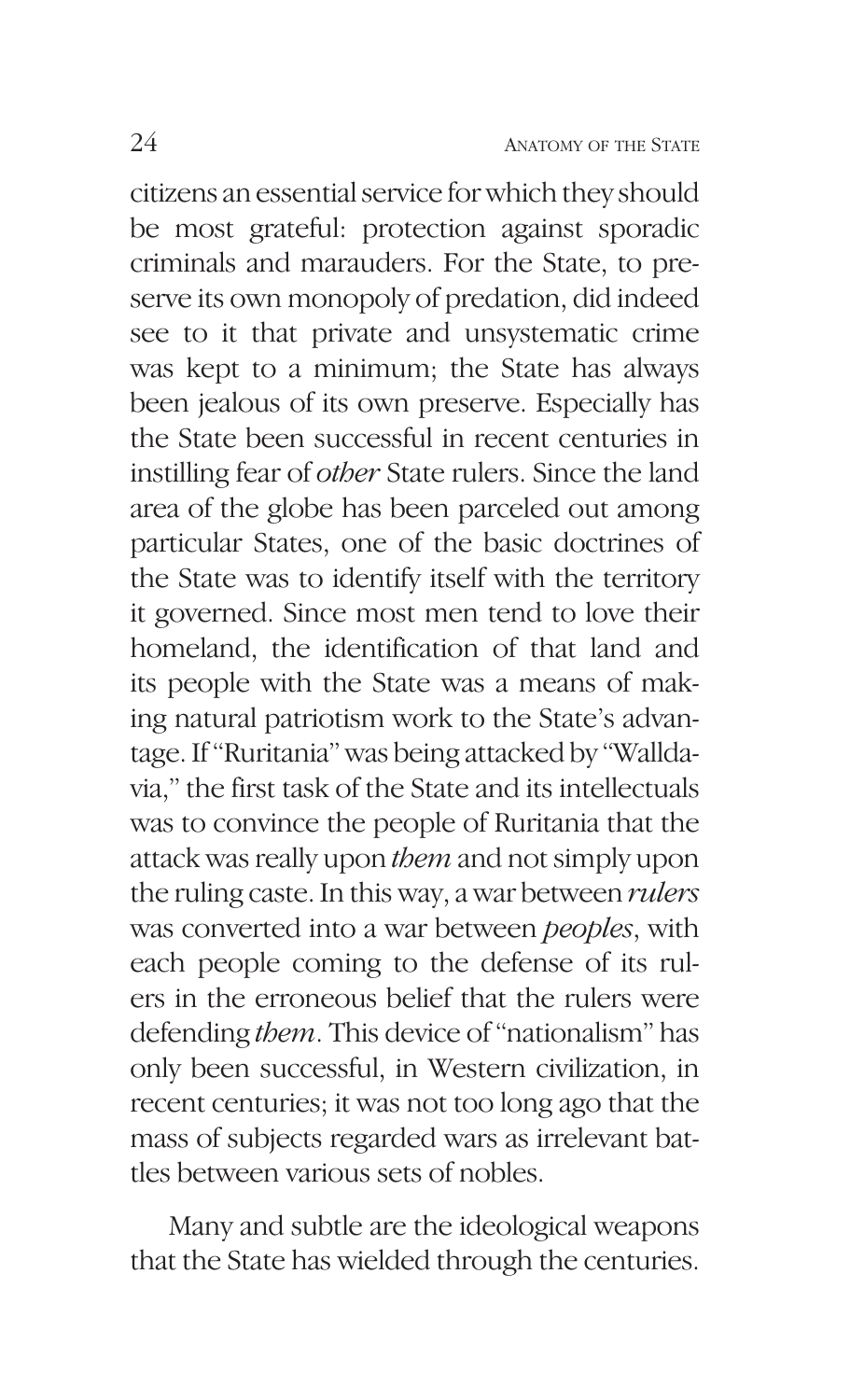One excellent weapon has been tradition. The longer that the rule of a State has been able to preserve itself, the more powerful this weapon; for then, the X Dynasty or the Y State has the seeming weight of centuries of tradition behind it.16 Worship of one's ancestors, then, becomes a none too subtle means of worship of one's ancient rulers. The greatest danger to the State is independent intellectual criticism; there is no better way to stifle that criticism than to attack any isolated voice, any raiser of new doubts, as a profane violator of the wisdom of his ancestors. Another potent ideological force is to deprecate the *individual* and exalt the collectivity of society. For since any given rule implies majority acceptance, any ideological danger to that rule can only start from one or a few independently-thinking individuals. The new idea, much less the new critical idea, must needs begin as a small minority opinion; therefore, the State must nip the view in the bud by ridiculing any view that defies the

<sup>16</sup> De Jouvenel, *On Power*, p. 22:

The essential reason for obedience is that it has become a habit of the species. . . . Power is for us a fact of nature. From the earliest days of recorded history it has always presided over human destinies . . . the authorities which ruled [societies] in former times did not disappear without bequeathing to their successors their privilege nor without leaving in men's minds imprints which are cumulative in their effect. The succession of governments which, in the course of centuries, rule the same society may be looked on as one underlying government which takes on continuous accretions.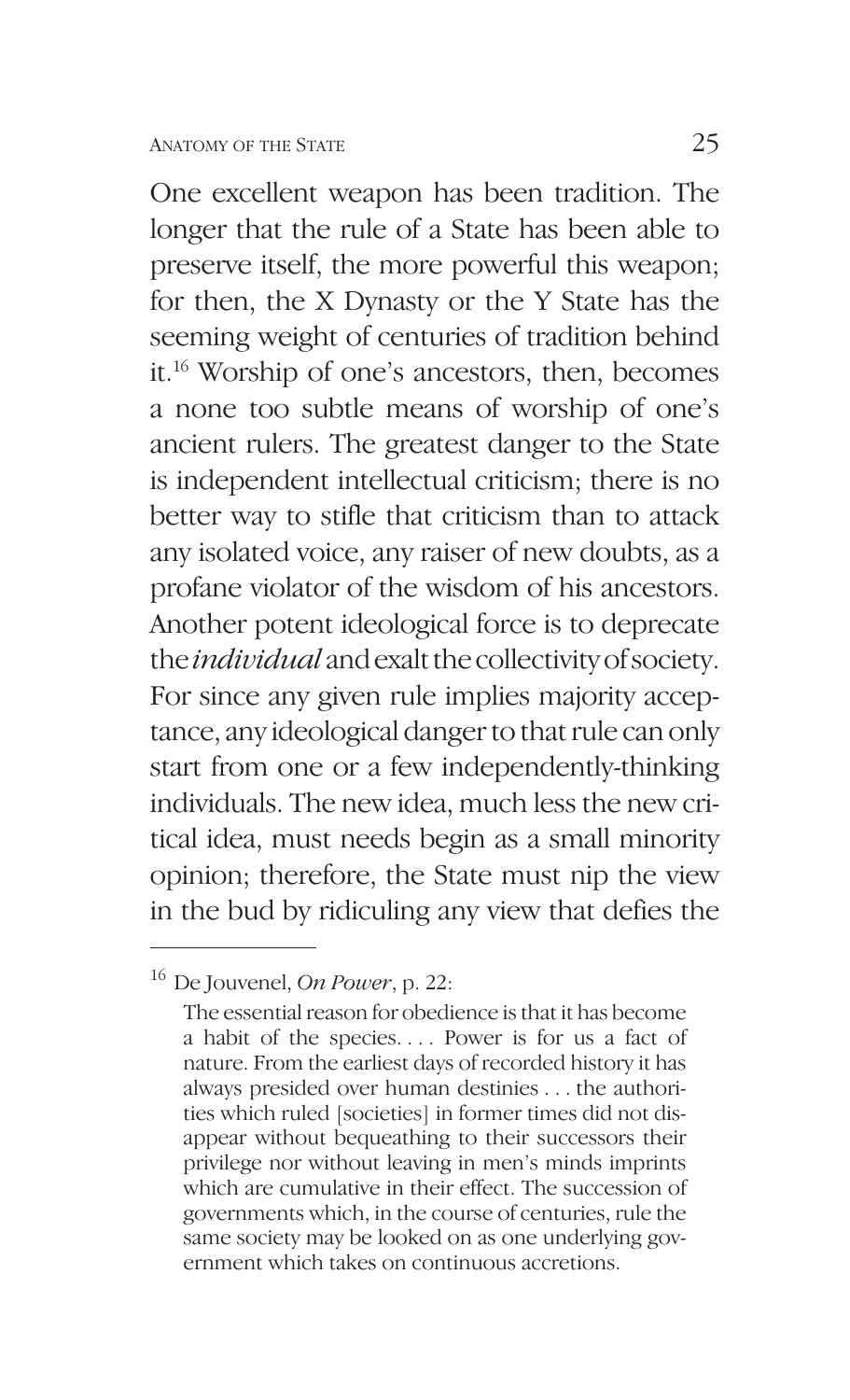opinions of the mass. "Listen only to your brothers" or "adjust to society" thus become ideological weapons for crushing individual dissent.17 By such measures, the masses will never learn of the nonexistence of their Emperor's clothes.18 It is also important for the State to make its rule seem inevitable; even if its reign is disliked, it will then be met with passive resignation, as witness the familiar coupling of "death and taxes." One method is to induce historiographical determinism, as opposed to individual freedom of will. If the X Dynasty rules us, this is because the Inexorable Laws of History (or the Divine Will, or the Absolute, or the Material Productive Forces) have so decreed and nothing any puny individuals may do can change this inevitable decree. It is also important for the State to inculcate in its subjects an aversion to any "conspiracy theory of history;" for a search for "conspiracies" means a

All [government] can see in an original idea is potential change, and hence an invasion of its prerogatives. The most dangerous man, to any government, is the man who is able to think things out for himself, without regard to the prevailing superstitions and taboos. Almost inevitably he comes to the conclusion that the government he lives under is dishonest, insane and intolerable, and so, if he is romantic, he tries to change it. And even if he is not romantic personally he is very apt to spread discontent among those who are.

<sup>&</sup>lt;sup>17</sup> On such uses of the religion of China, see Norman Jacobs, passim.

<sup>18</sup> H.L. Mencken, *A Mencken Chrestomathy* (New York: Knopf, 1949), p. 145: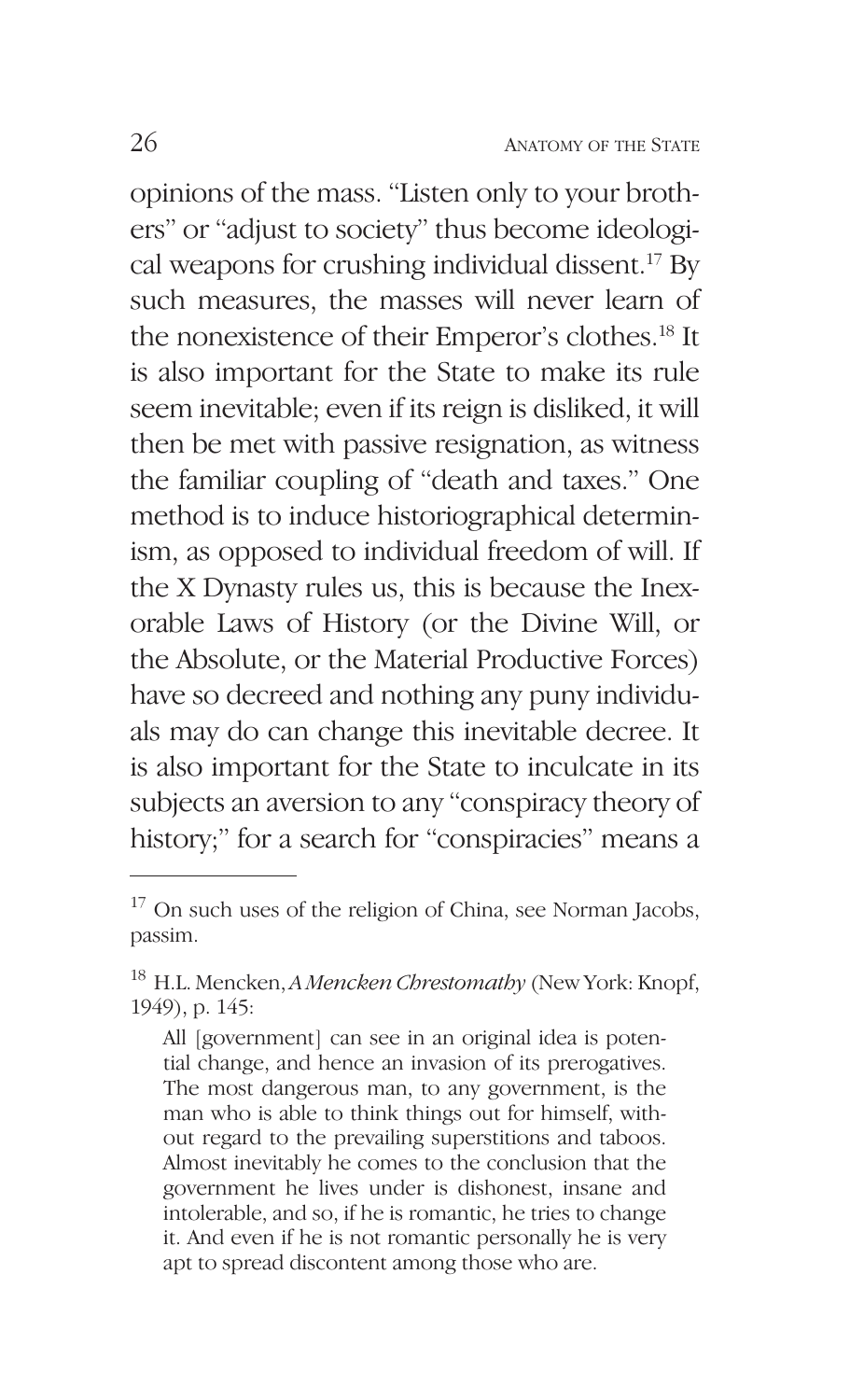search for motives and an attribution of responsibility for historical misdeeds. If, however, any tyranny imposed by the State, or venality, or aggressive war, was caused *not* by the State rulers but by mysterious and arcane "social forces," or by the imperfect state of the world or, if in some way, *everyone* was responsible ("We Are All Murderers," proclaims one slogan), then there is no point to the people becoming indignant or rising up against such misdeeds. Furthermore, an attack on "conspiracy theories" means that the subjects will become more gullible in believing the "general welfare" reasons that are always put forth by the State for engaging in any of its despotic actions. A "conspiracy theory" can unsettle the system by causing the public to doubt the State's ideological propaganda.

Another tried and true method for bending subjects to the State's will is inducing guilt. Any increase in private well-being can be attacked as "unconscionable greed," "materialism," or "excessive affluence," profit-making can be attacked as "exploitation" and "usury," mutually beneficial exchanges denounced as "selfishness," and somehow with the conclusion always being drawn that more resources should be siphoned from the private to the "public sector." The induced guilt makes the public more ready to do just that. For while individual persons tend to indulge in "selfish greed," the failure of the State's rulers to engage in exchanges is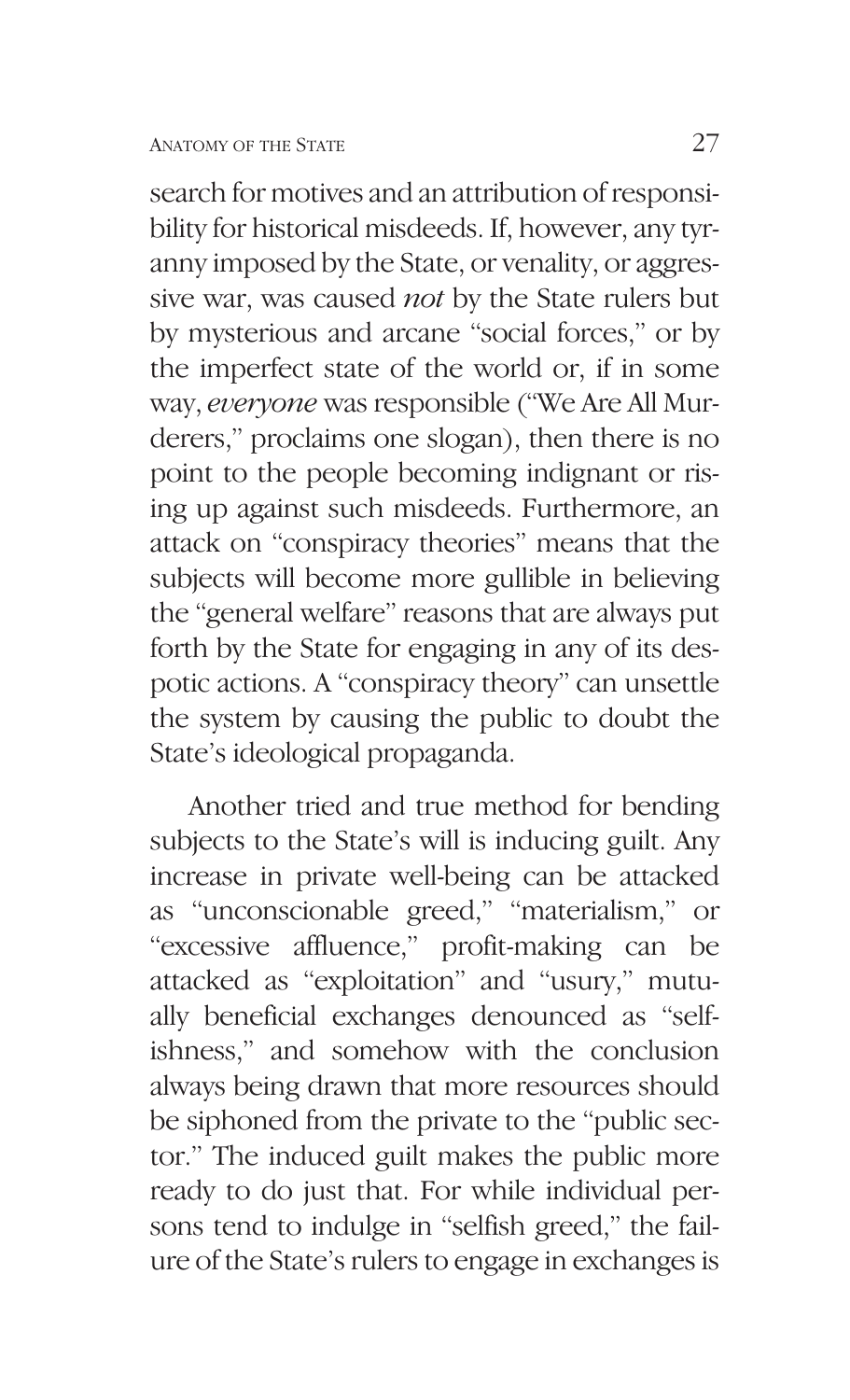supposed to signify *their* devotion to higher and nobler causes—parasitic predation being apparently morally and esthetically lofty as compared to peaceful and productive work.

In the present more secular age, the divine right of the State has been supplemented by the invocation of a new god, Science. State rule is now proclaimed as being ultrascientific, as constituting planning by experts. But while "reason" is invoked more than in previous centuries, this is not the true reason of the individual and his exercise of free will; it is still collectivist and determinist, still implying holistic aggregates and coercive manipulation of passive subjects by their rulers.

The increasing use of scientific jargon has permitted the State's intellectuals to weave obscurantist apologia for State rule that would have only met with derision by the populace of a simpler age. A robber who justified his theft by saying that he really helped his victims, by his spending giving a boost to retail trade, would find few converts; but when this theory is clothed in Keynesian equations and impressive references to the "multiplier effect," it unfortunately carries more conviction. And so the assault on common sense proceeds, each age performing the task in its own ways.

Thus, ideological support being vital to the State, it must unceasingly try to impress the public with its "legitimacy," to distinguish its activities from those of mere brigands. The unremitting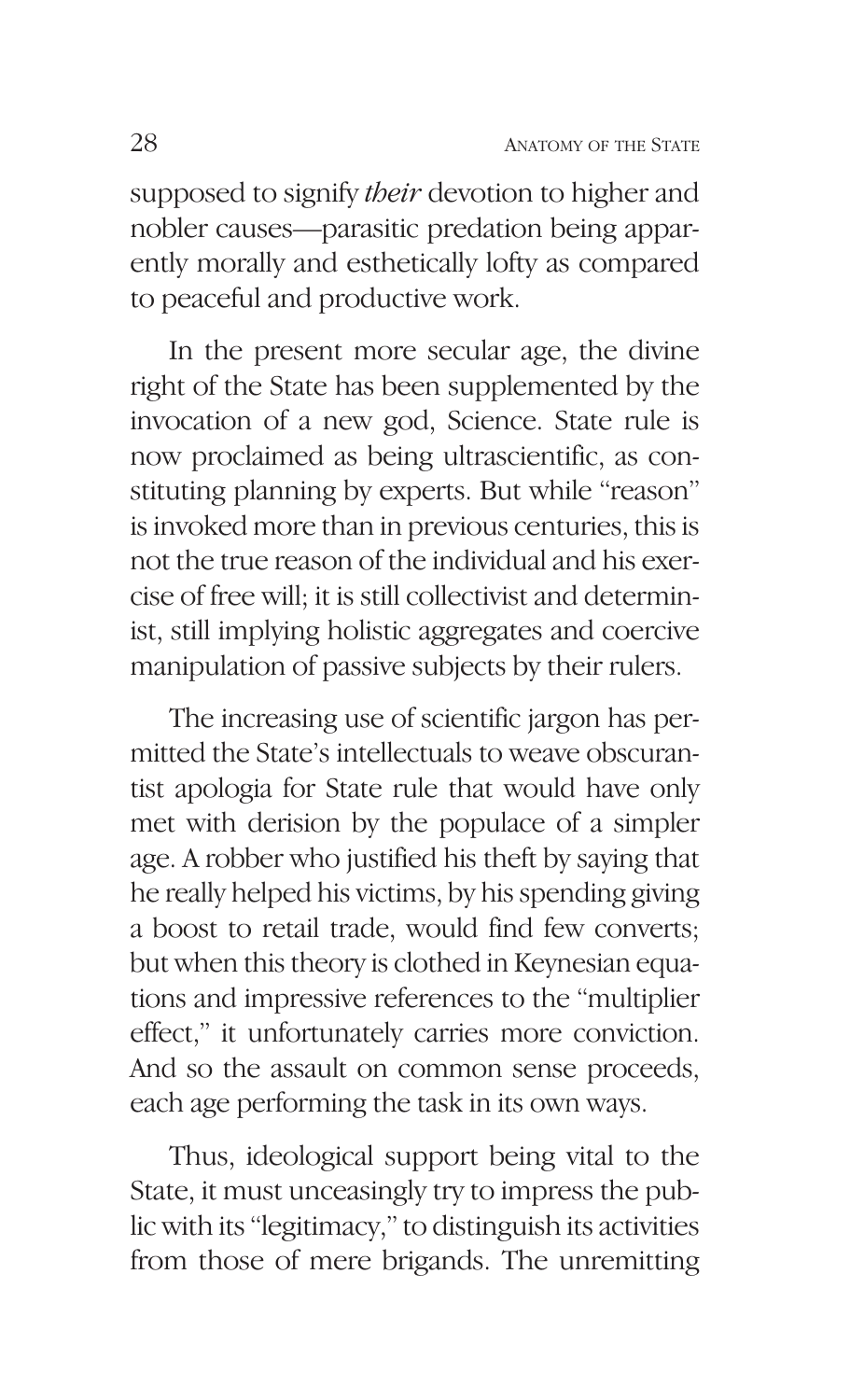determination of its assaults on common sense is no accident, for as Mencken vividly maintained:

The average man, whatever his errors otherwise, at least sees clearly that government is something lying outside him and outside the generality of his fellow men—that it is a separate, independent, and hostile power, only partly under his control, and capable of doing him great harm. Is it a fact of no significance that robbing the government is everywhere regarded as a crime of less magnitude than robbing an individual, or even a corporation? . . . What lies behind all this, I believe, is a deep sense of the fundamental antagonism between the government and the people it governs. It is apprehended, not as a committee of citizens chosen to carry on the communal business of the whole population, but as a separate and autonomous corporation, mainly devoted to exploiting the population for the benefit of its own members. . . . When a private citizen is robbed, a worthy man is deprived of the fruits of his industry and thrift; when the government is robbed, the worst that happens is that certain rogues and loafers have less money to play with than they had before. The notion that they have earned that money is never entertained; to most sensible men it would seem ludicrous.<sup>19</sup>

<sup>19</sup> Ibid., pp. 146–47.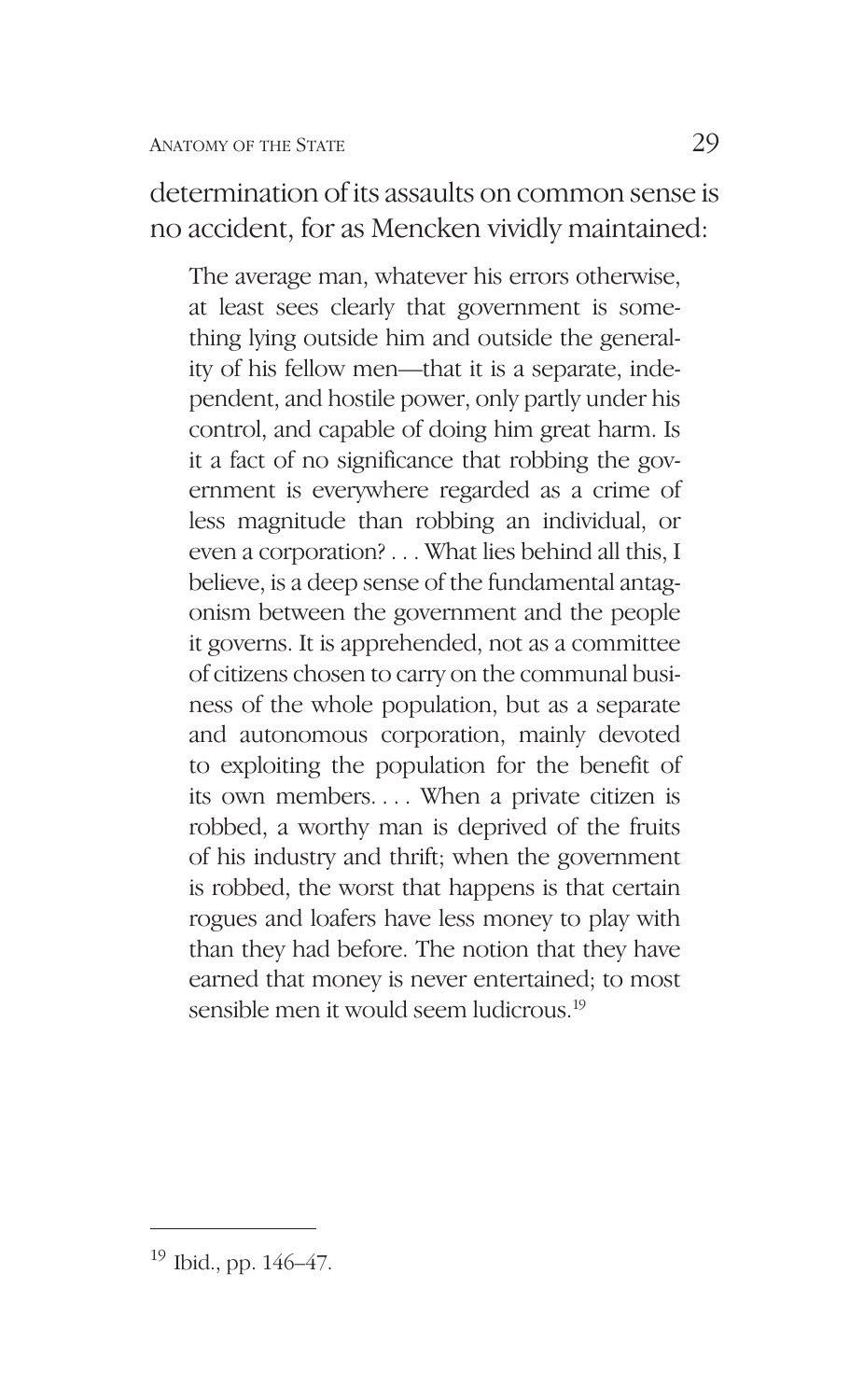### HOW THE STATE TRANSCENDS ITS LIMITS

S<br>Bert<br>its intellectual a Bertrand de Jouvenel has sagely pointed out, through the centuries men have formed concepts designed to check and limit the exercise of State rule; and, one after another, the State, using

its intellectual allies, has been able to transform these concepts into intellectual rubber stamps of legitimacy and virtue to attach to its decrees and actions. Originally, in Western Europe, the concept of divine sovereignty held that the kings may rule only according to divine law; the kings turned the concept into a rubber stamp of divine approval for any of the kings' actions. The concept of parliamentary democracy began as a popular check upon absolute monarchical rule; it ended with parliament being the essential part of the State and its every act totally sovereign. As de Jouvenel concludes: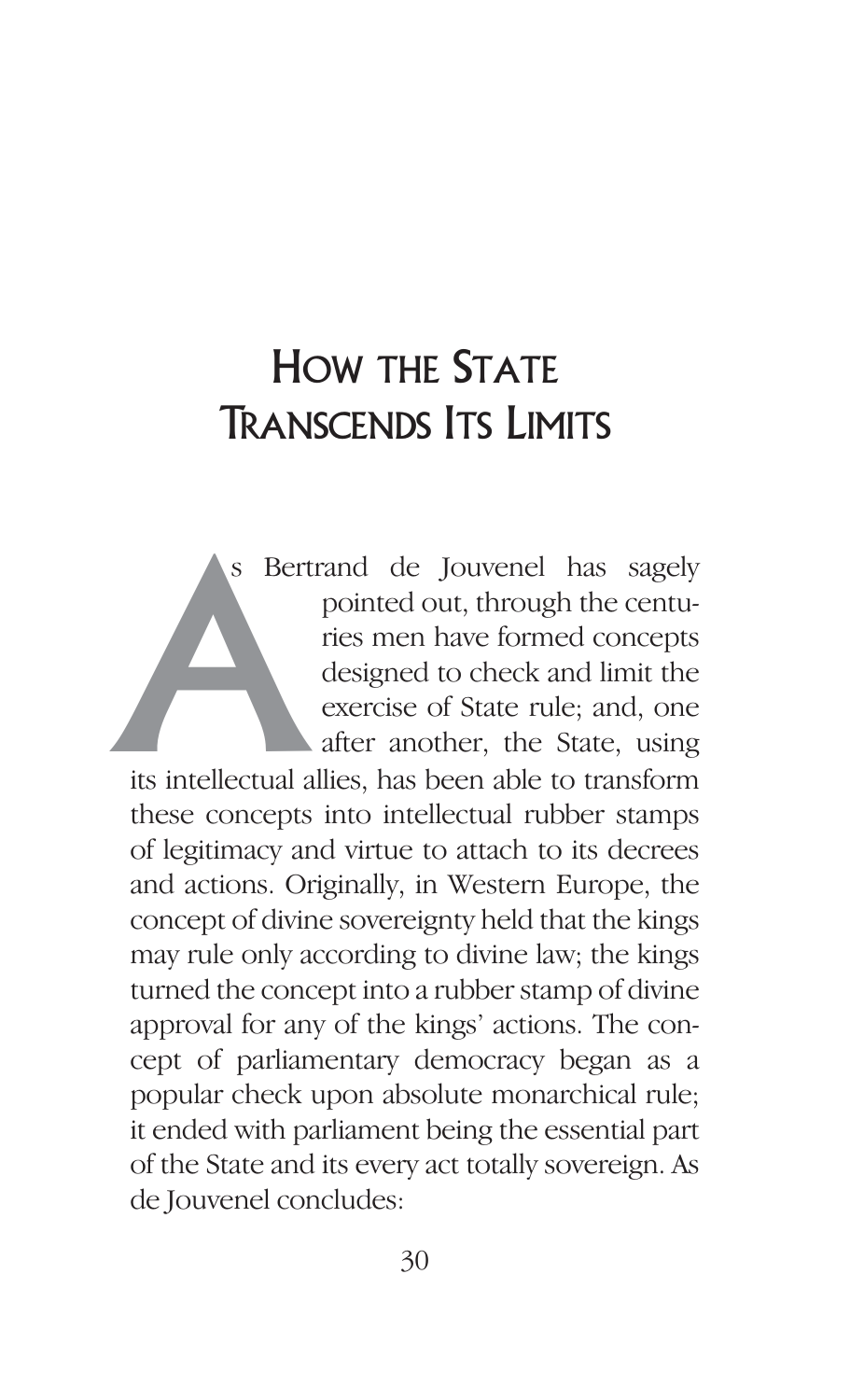Many writers on theories of sovereignty have worked out one . . . of these restrictive devices. But in the end every single such theory has, sooner or later, lost its original purpose, and come to act merely as a springboard to Power, by providing it with the powerful aid of an invisible sovereign with whom it could in time successfully identify itself.<sup>20</sup>

Similarly with more specific doctrines: the "natural rights" of the individual enshrined in John Locke and the Bill of Rights, became a statist "right to a job"; utilitarianism turned from arguments for liberty to arguments against resisting the State's invasions of liberty, etc.

Certainly the most ambitious attempt to impose limits on the State has been the Bill of Rights and other restrictive parts of the American Constitution, in which written limits on government became the fundamental law to be interpreted by a judiciary supposedly independent of the other branches of government. All Americans are familiar with the process by which the construction of limits in the Constitution has been inexorably broadened over the last century. But few have been as keen as Professor Charles Black to see that the State has, in the process, largely transformed judicial review itself from a limiting device to yet another instrument for furnishing ideological legitimacy to the

<sup>20</sup> De Jouvenel, *On Power*, pp. 27ff.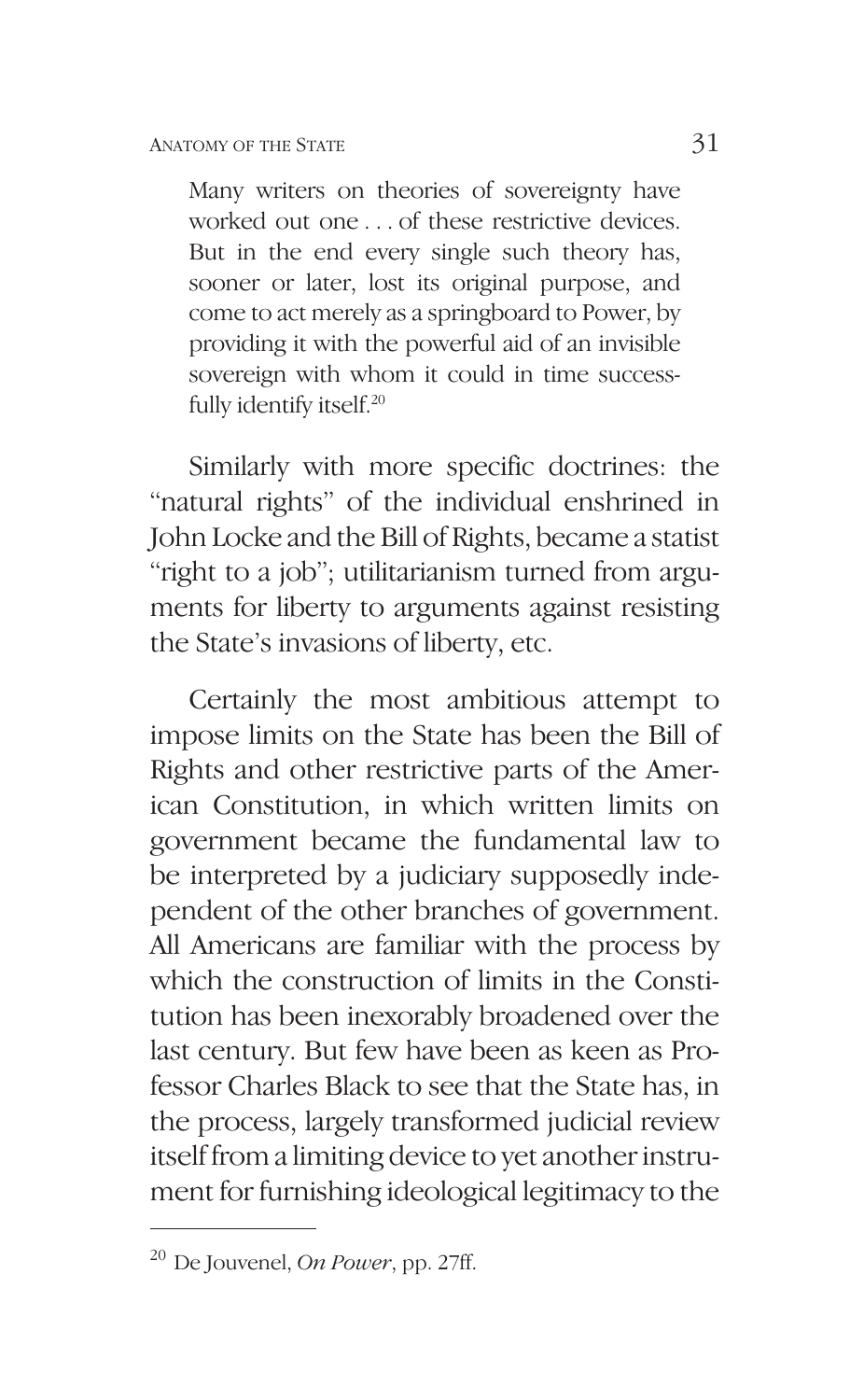government's actions. For if a judicial decree of "unconstitutional" is a mighty check to government power, an implicit or explicit verdict of "constitutional" is a mighty weapon for fostering public acceptance of ever-greater government power.

Professor Black begins his analysis by pointing out the crucial necessity of "legitimacy" for any government to endure, this legitimation signifying basic majority acceptance of the government and its actions.<sup>21</sup> Acceptance of legitimacy becomes a particular problem in a country such as the United States, where "substantive limitations are built into the theory on which the government rests." What is needed, adds Black, is a means by which the government can assure the public that its increasing powers are, indeed, "constitutional." And this, he concludes, has been the major historic function of judicial review.

Let Black illustrate the problem:

The supreme risk [to the government] is that of disaffection and a feeling of outrage widely disseminated throughout the population, and loss of moral authority by the government as such, however long it may be propped up by force or inertia or the lack of an appealing and immediately available alternative. Almost everybody

<sup>21</sup> Charles L. Black. Jr., *The People and the Court* (New York: Macmillan, 1960), pp. 35ff.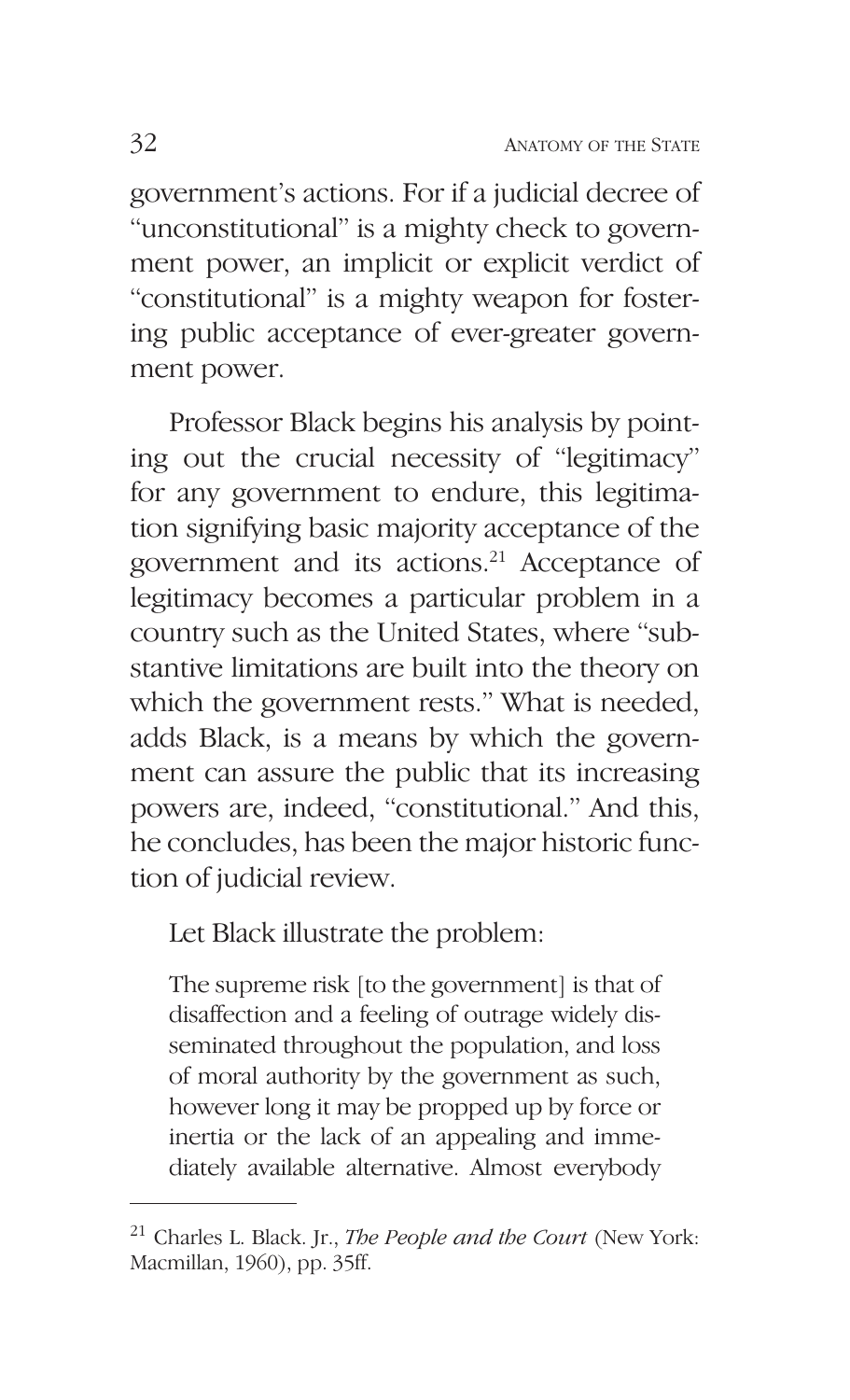living under a government of limited powers, must sooner or later be subjected to some governmental action which as a matter of private opinion he regards as outside the power of government or positively forbidden to government. A man is drafted, though he finds nothing in the Constitution about being drafted. . . . A farmer is told how much wheat he can raise; he believes, and he discovers that some respectable lawyers believe with him, that the government has no more right to tell him how much wheat he can grow than it has to tell his daughter whom she can marry. A man goes to the federal penitentiary for saying what he wants to, and he paces his cell reciting . . . "Congress shall make no laws abridging the freedom of speech.". . . A businessman is told what he can ask, and must ask, for buttermilk.

The danger is real enough that each of these people (and who is not of their number?) will confront the concept of governmental limitation with the reality (as he sees it) of the flagrant overstepping of actual limits, and draw the obvious conclusion as to the status of his government with respect to legitimacy.<sup>22</sup>

This danger is averted by the State's propounding the doctrine that one agency must have the ultimate decision on constitutionality and that this agency, in the last analysis, must be *part* of

 $22$  Ibid., pp.  $42-43$ .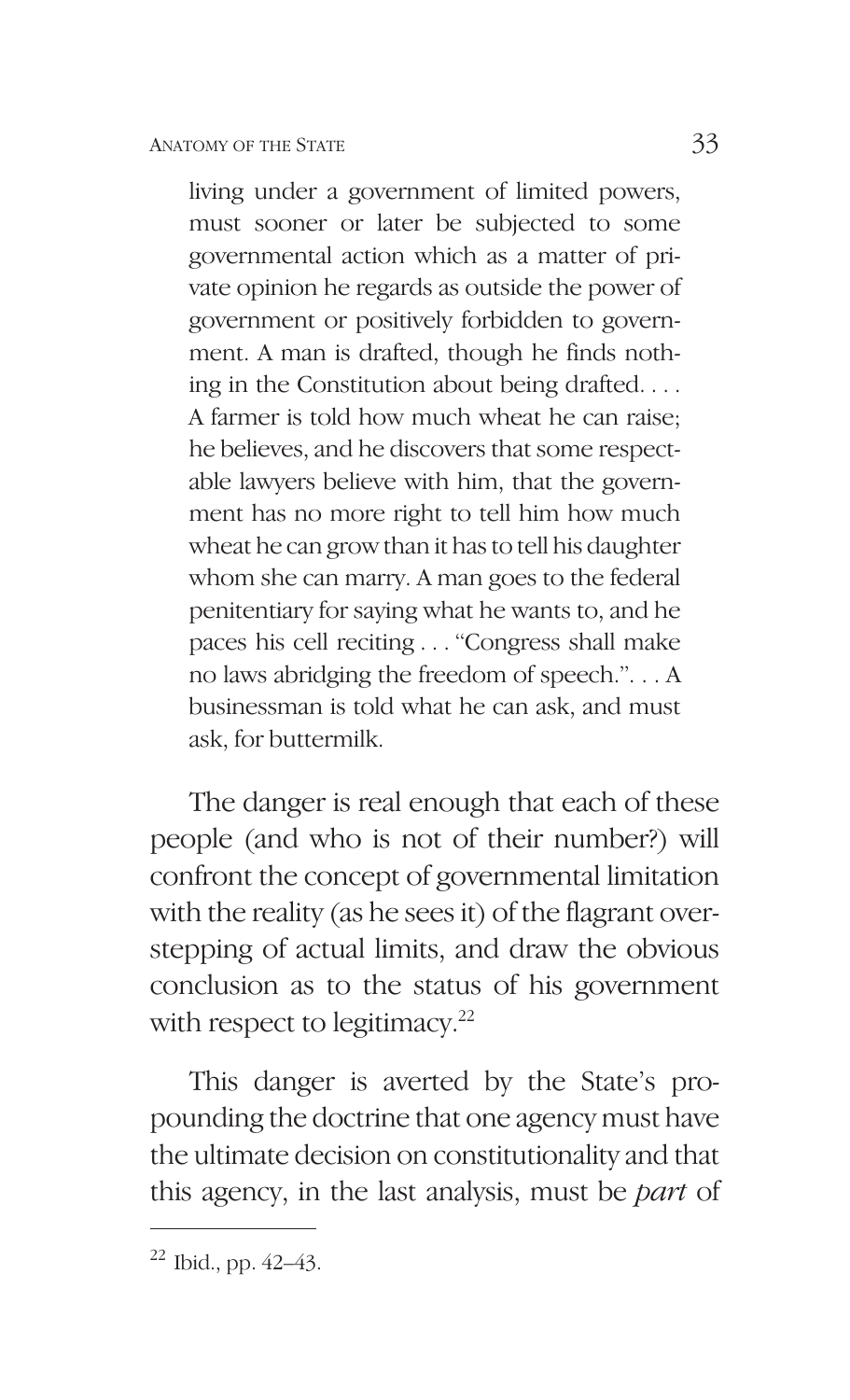the federal government.<sup>23</sup> For while the seeming independence of the federal judiciary has played a vital part in making its actions virtual Holy Writ for the bulk of the people, it is also and ever true that the judiciary is part and parcel of the government apparatus and appointed by the executive and legislative branches. Black admits that this means that the State has set itself up as a judge in its own cause, thus violating a basic juridical principle for aiming at just decisions. He brusquely denies the possibility of any alternative.<sup>24</sup>

And:

Where the questions concern governmental power in a sovereign nation, it is not possible to select an umpire who is outside government. Every national government, so long as it is a government, must have the final say on its own power. (Ibid., pp. 48–49)

 $^{23}$  Ibid., p. 52:

The prime and most necessary function of the [Supreme] Court has been that of validation, not that of invalidation. What a government of limited powers needs, at the beginning and forever, is some means of satisfying the people that it has taken all steps humanly possible to stay within its powers. This is the condition of its legitimacy, and its legitimacy, in the long run, is the condition of its life. And the Court, through its history, has acted as the legitimation of the government.

<sup>24</sup> To Black, this "solution," while paradoxical, is blithely selfevident:

the final power of the State . . . must stop where the law stops it. And who shall set the limit, and who shall enforce the stopping, against the mightiest power? Why, the State itself, of course, through its judges and its laws. Who controls the temperate? Who teaches the wise? (Ibid., pp. 32–33)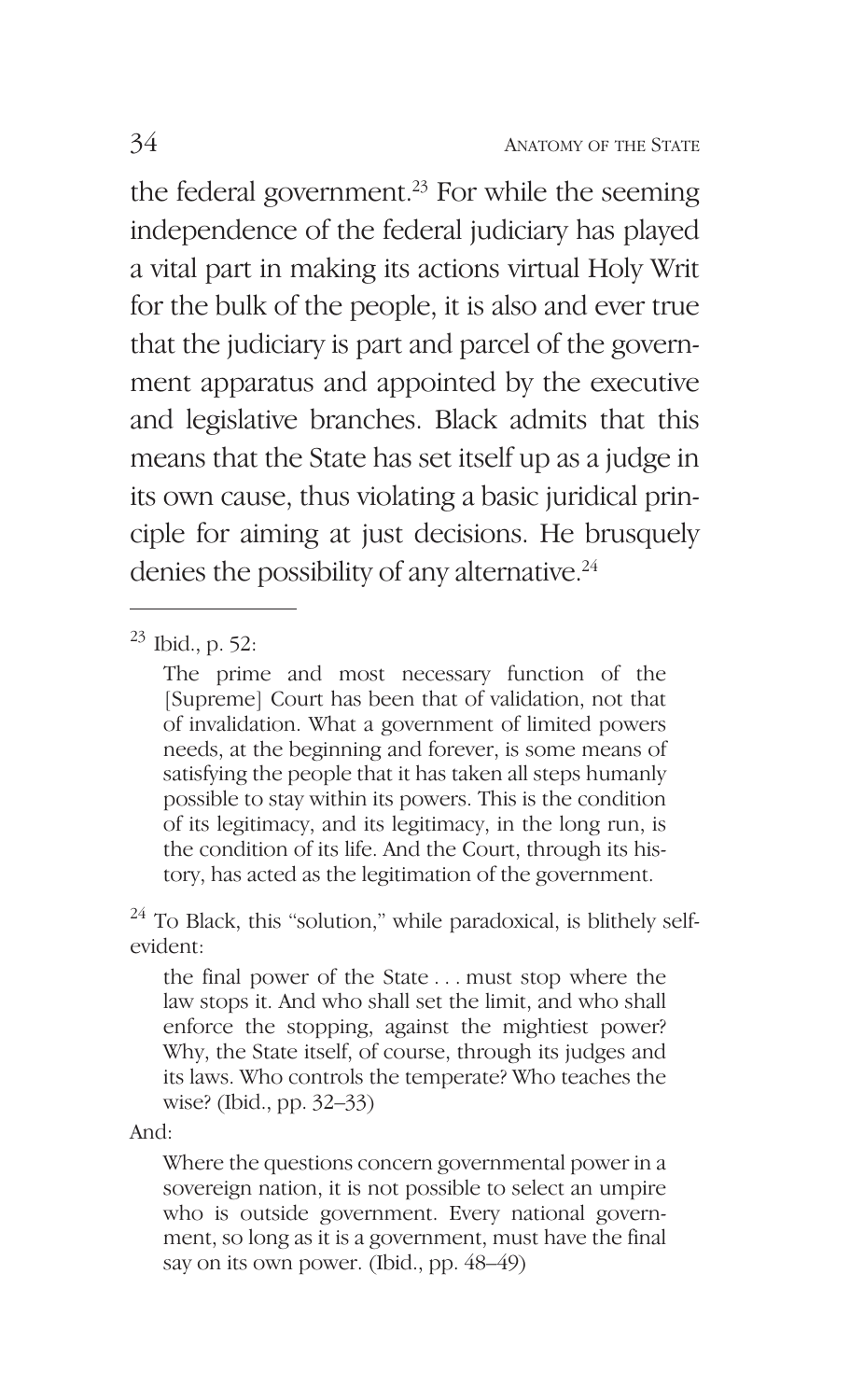Black adds:

The problem, then, is to devise such governmental means of deciding as will [hopefully] reduce to a tolerable minimum the intensity of the objection that government is judge in its own cause. Having done this, you can only hope that this objection, *though theoretically still tenable* [italics mine], will practically lose enough of its force that the legitimating work of the deciding institution can win acceptance.<sup>25</sup>

In the last analysis, Black finds the achievement of justice and legitimacy from the State's perpetual judging of its own cause as "something of a miracle."26

Applying his thesis to the famous conflict between the Supreme Court and the New Deal, Professor Black keenly chides his fellow pro-New

In ancient times, before the illusions of science had corrupted traditional wisdom, the founders of cities were known to be gods or demigods. . . . Neither the source nor the justification of government can be put in wholly rational terms . . . why should I accept the hereditary or democratic or any other principle of legitimacy? Why should a principle justify the rule of that man over me? . . . I accept the principle, well . . . because I do, because that is the way it is and has been.

James Burnham, *Congress and the American Tradition* (Chicago: Regnery, 1959), pp. 3–8. But what if one does not accept the principle? What will "the way" be then?

 $25$  Ibid., p. 49.

 $26$  This ascription of the miraculous to government is reminiscent of James Burnham's justification of government by mysticism and irrationality: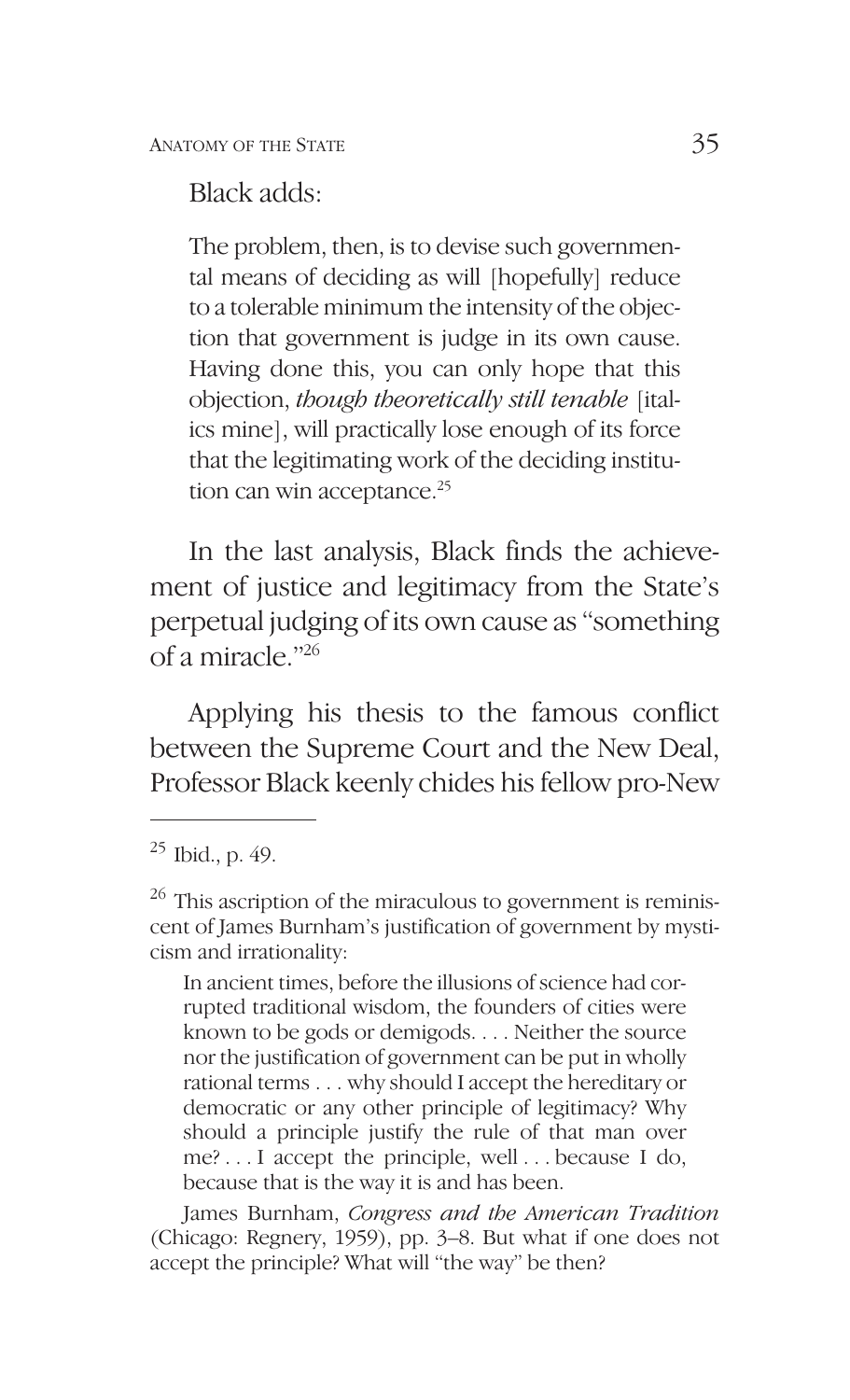Deal colleagues for their shortsightedness in denouncing judicial obstruction:

[t]he standard version of the story of the New Deal and the Court, though accurate in its way, displaces the emphasis. . . . It concentrates on the difficulties; it almost forgets how the whole thing turned out. The upshot of the matter was [and this is what I like to emphasize] that after some twentyfour months of balking . . . the Supreme Court, without a single change in the law of its composition, or, indeed, in its actual manning, *placed the affirmative stamp of legitimacy on the New Deal, and on the whole new conception of government in America.*<sup>27</sup>

In this way, the Supreme Court was able to put the quietus on the large body of Americans who had had strong constitutional objections to the New Deal:

Of course, not everyone was satisfied. The Bonnie Prince Charlie of constitutionally commanded laissez-faire still stirs the hearts of a few zealots in the Highlands of choleric unreality. But there is no longer any significant or dangerous public doubt as to the constitutional power of Congress to deal as it does with the national economy. . . .

We had no means, other than the Supreme Court, for imparting legitimacy to the New Deal.<sup>28</sup>

<sup>27</sup> Black, *The People and the Court*, p. 64.

 $^{28}$  Ibid., p. 65.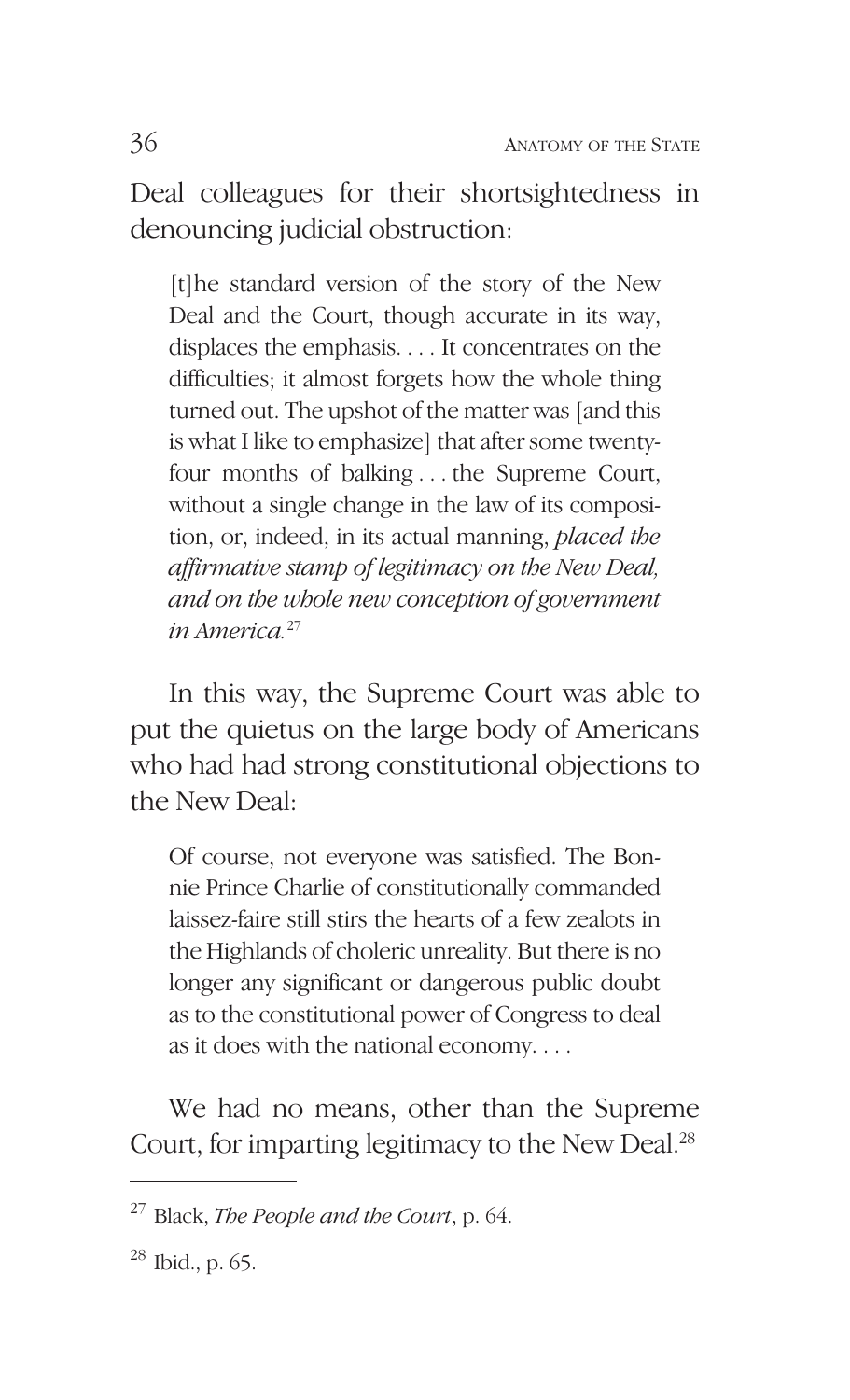As Black recognizes, one major political theorist who recognized—and largely in advance the glaring loophole in a constitutional limit on government of placing the ultimate interpreting power in the Supreme Court was John C. Calhoun. Calhoun was not content with the "miracle," but instead proceeded to a profound analysis of the constitutional problem. In his *Disquisition*, Calhoun demonstrated the inherent tendency of the State to break through the limits of such a constitution:

A written constitution certainly has many and considerable advantages, but it is a great mistake to suppose that the mere insertion of provisions to restrict and limit the power of the government, *without investing those for whose protection they are inserted with the means of enforcing their observance* [my italics] will be sufficient to prevent the major and dominant party from abusing its powers. Being the party in possession of the government, they will, from the same constitution of man which makes government necessary to protect society, be in favor of the powers granted by the constitution and opposed to the restrictions intended to limit them. . . . The minor or weaker party, on the contrary, would take the opposite direction and regard them [the restrictions] as essential to their protection against the dominant party. . . . But where there are no means by which they could compel the major party to observe the restrictions, the only resort left them would be a strict construction of the constitution. . . . To this the major party would oppose a liberal construction . . . . It would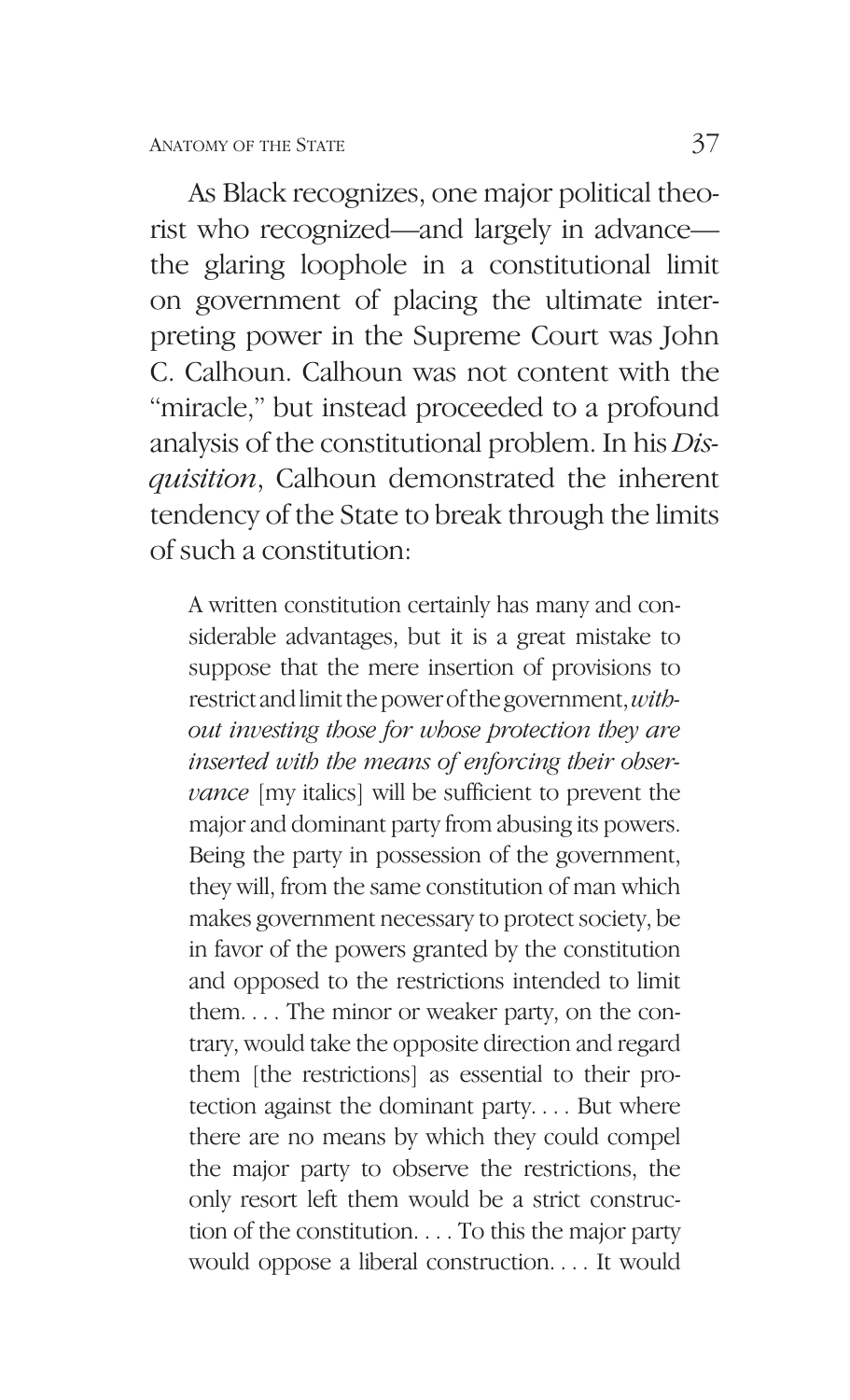be construction against construction—the one to contract and the other to enlarge the powers of the government to the utmost. But of what possible avail could the strict construction of the minor party be, against the liberal construction of the major, when the one would have all the power of the government to carry its construction into effect and the other be deprived of all means of enforcing its construction? In a contest so unequal, the result would not be doubtful. The party in favor of the restrictions would be overpowered. . . . The end of the contest would be the subversion of the constitution . . . the restrictions would ultimately be annulled and the government be converted into one of unlimited powers.29

One of the few political scientists who appreciated Calhoun's analysis of the Constitution was Professor J. Allen Smith. Smith noted that the Constitution was designed with checks and balances to limit any one governmental power and yet had then developed a Supreme Court with the monopoly of ultimate interpreting power. If the Federal Government was created to check invasions of individual liberty by the separate states, who was to check the Federal power? Smith maintained that implicit in the check-and-balance idea of the Constitution was the concomitant view that no one branch

<sup>29</sup> John C. Calhoun, *A Disquisition on Government* (New York: Liberal Arts Press, 1953), pp. 25–27. Also cf. Murray N. Rothbard, "Conservatism and Freedom: A Libertarian Comment," *Modern Age* (Spring, 1961): 219.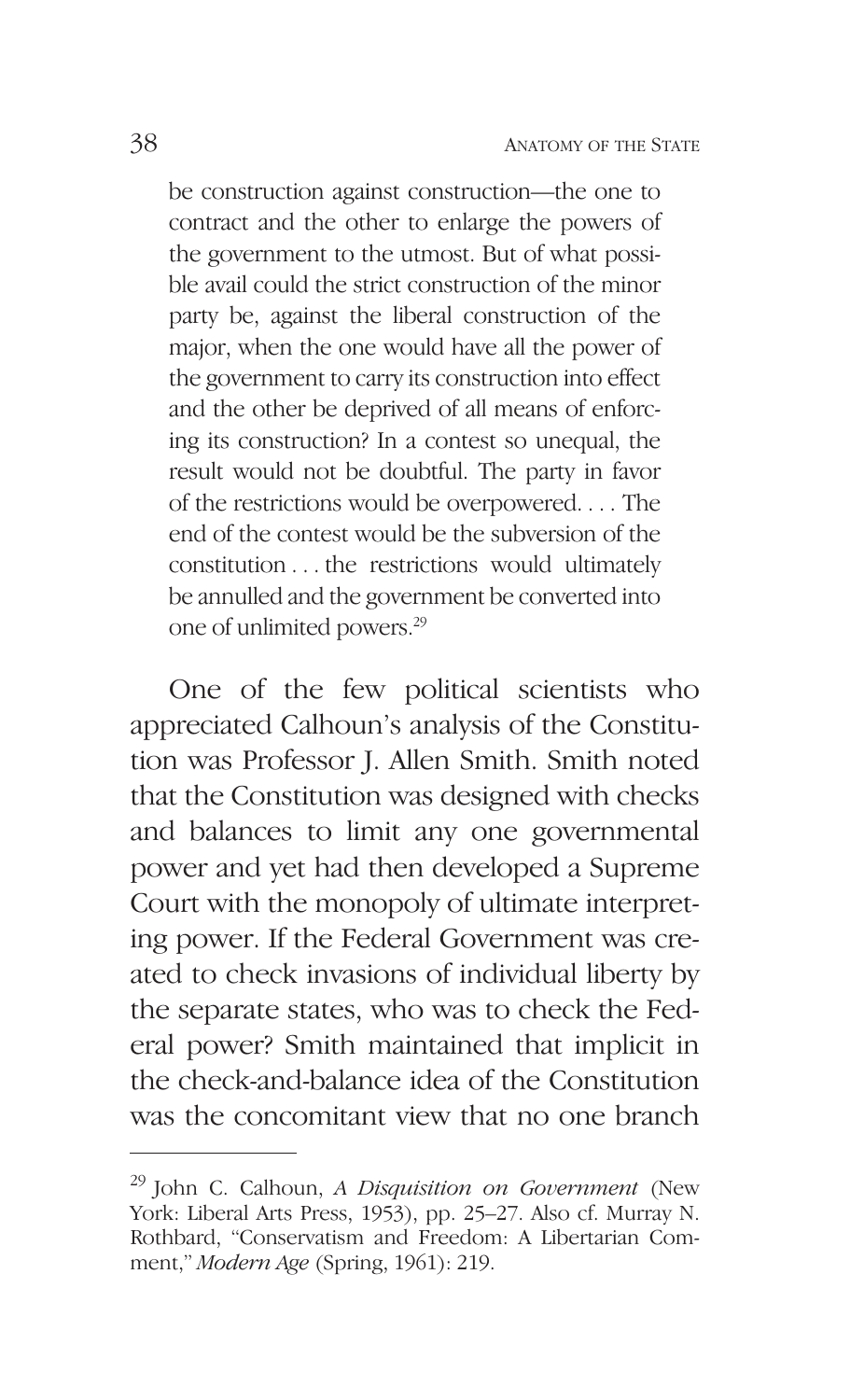of government may be conceded the ultimate power of interpretation: "It was assumed by the people that the new government could not be permitted to determine the limits of its own authority, since this would make it, and not the Constitution, supreme." <sup>30</sup>

The solution advanced by Calhoun (and seconded, in this century, by such writers as Smith) was, of course, the famous doctrine of the "concurrent majority." If any substantial minority interest in the country, specifically a state government, believed that the Federal Government was exceeding its powers and encroaching on that minority, the minority would have the right to veto this exercise of power as unconstitutional. Applied to state governments, this theory implied the right of "nullification" of a Federal law or ruling within a state's jurisdiction.

In theory, the ensuing constitutional system would assure that the Federal Government check

<sup>30</sup> J. Allen Smith, *The Growth and Decadence of Constitutional Government* (New York: Henry Holt, 1930), p. 88. Smith added:

it was obvious that where a provision of the Constitution was designed to limit the powers of a governmental organ, it could be effectively nullified if its interpretation and enforcement are left to the authorities as it designed to restrain. Clearly, common sense required that no organ of the government should be able to determine its own powers.

Clearly, common sense and "miracles" dictate very different views of government. (p. 87)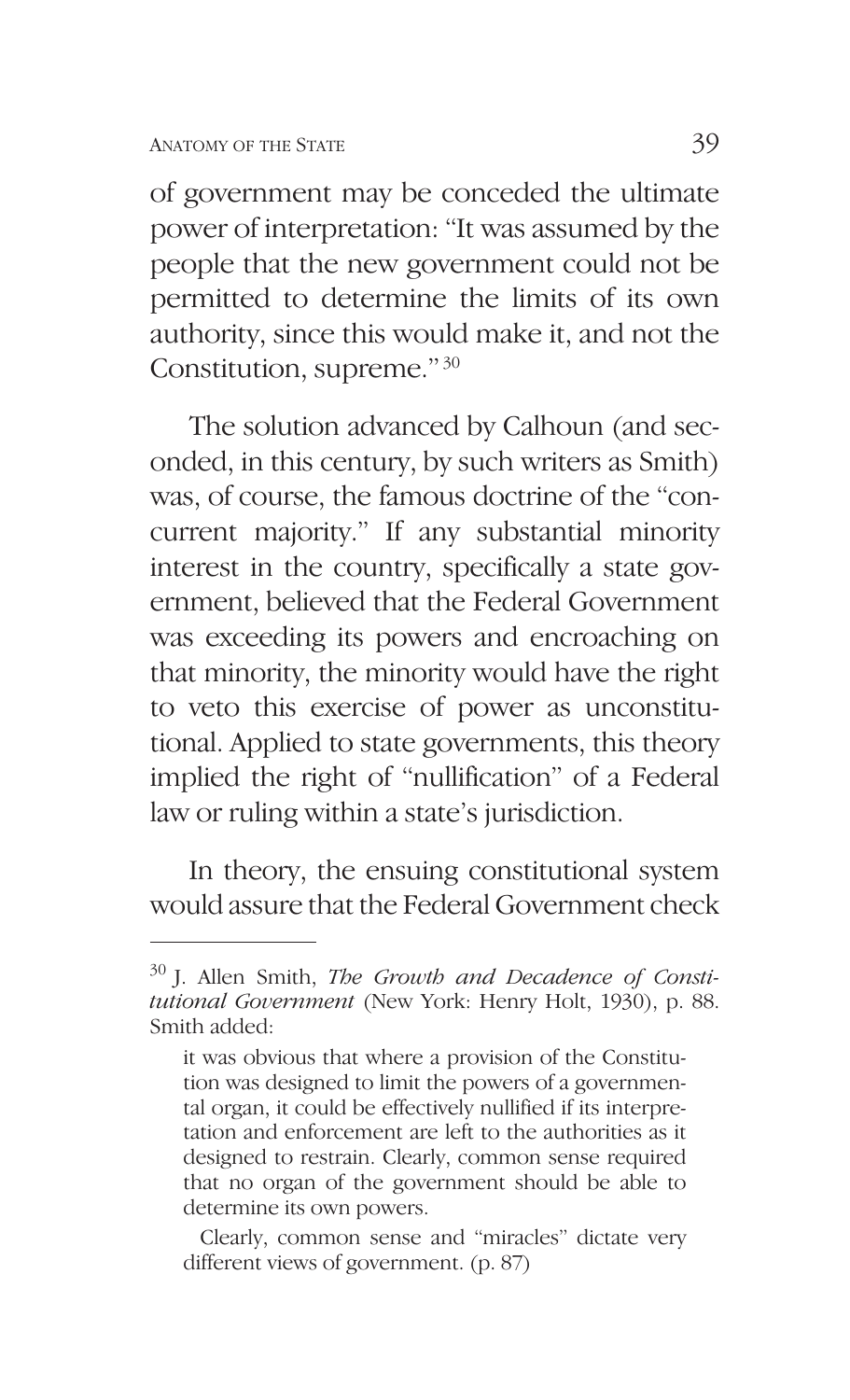any state invasion of individual rights, while the states would check excessive Federal power over the individual. And yet, while limitations would undoubtedly be more effective than at present, there are many difficulties and problems in the Calhoun solution. If, indeed, a subordinate interest should rightfully have a veto over matters concerning it, then why stop with the states? Why not place veto power in counties, cities, wards? Furthermore, interests are not only sectional, they are also occupational, social, etc. What of bakers or taxi drivers or any other occupation? Should *they* not be permitted a veto power over their own lives? This brings us to the important point that the nullification theory confines its checks to *agencies of government* itself. Let us not forget that federal and state governments, and their respective branches, are still states, are still guided by their own state interests rather than by the interests of the private citizens. What is to prevent the Calhoun system from working in reverse, with states tyrannizing *over* their citizens and only vetoing the federal government when it tries to intervene to *stop* that state tyranny? Or for states to acquiesce in federal tyranny? What is to prevent federal and state governments from forming mutually profitable alliances for the joint exploitation of the citizenry? And even if the private occupational groupings were to be given some form of "functional" representation in government, what is to prevent them from using the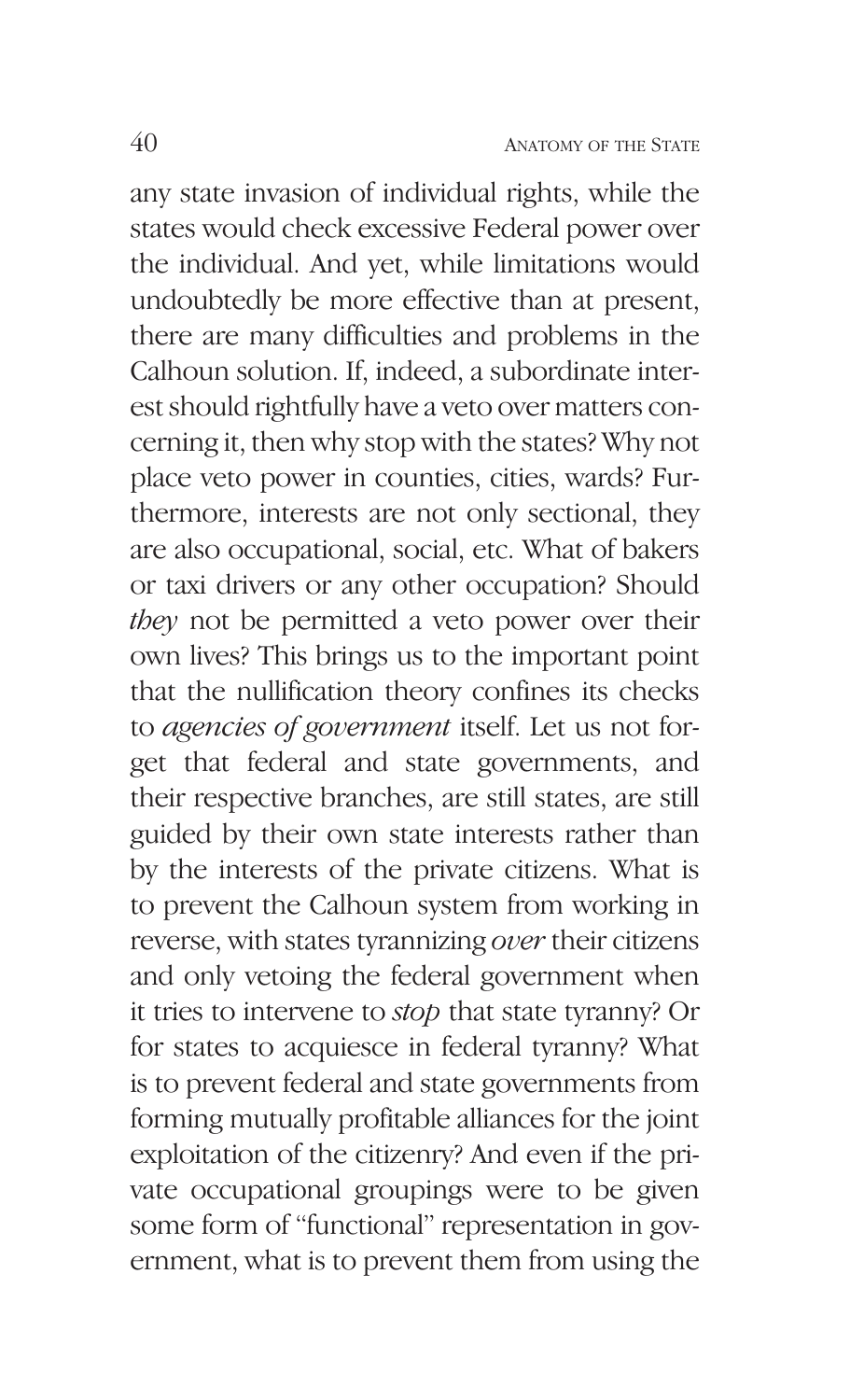State to gain subsidies and other special privileges for themselves or from imposing compulsory cartels on their own members?

In short, Calhoun does not push his pathbreaking theory on concurrence far enough: he does not push it down to the *individual* himself. If the individual, after all, is the one whose rights are to be protected, then a consistent theory of concurrence would imply veto power by every individual; that is, some form of "unanimity principle." When Calhoun wrote that it should be "impossible to put or to keep it [the government] in action without the concurrent consent of all," he was, perhaps unwittingly, implying just such a conclusion. $31$  But such speculation begins to take us away from our subject, for down this path lie political systems which could hardly be called "States" at all.<sup>32</sup> For one thing, just as the right of nullification for a state logically implies its right of *secession*, so

<sup>31</sup> Calhoun, *A Disquisition on Government*, pp. 20–21.

 $32$  In recent years, the unanimity principle has experienced a highly diluted revival, particularly in the writings of Professor James Buchanan. Injecting unanimity into the present situation, however, and applying it only to changes in the status quo and not to existing laws, can only result in another transformation of a limiting concept into a rubber stamp for the State. If the unanimity principle is to be applied only to changes in laws and edicts, the nature of the initial "point of origin" then makes all the difference. Cf. James Buchanan and Gordon Tullock, *The Calculus of Consent* (Ann Arbor: University of Michigan Press, 1962), passim.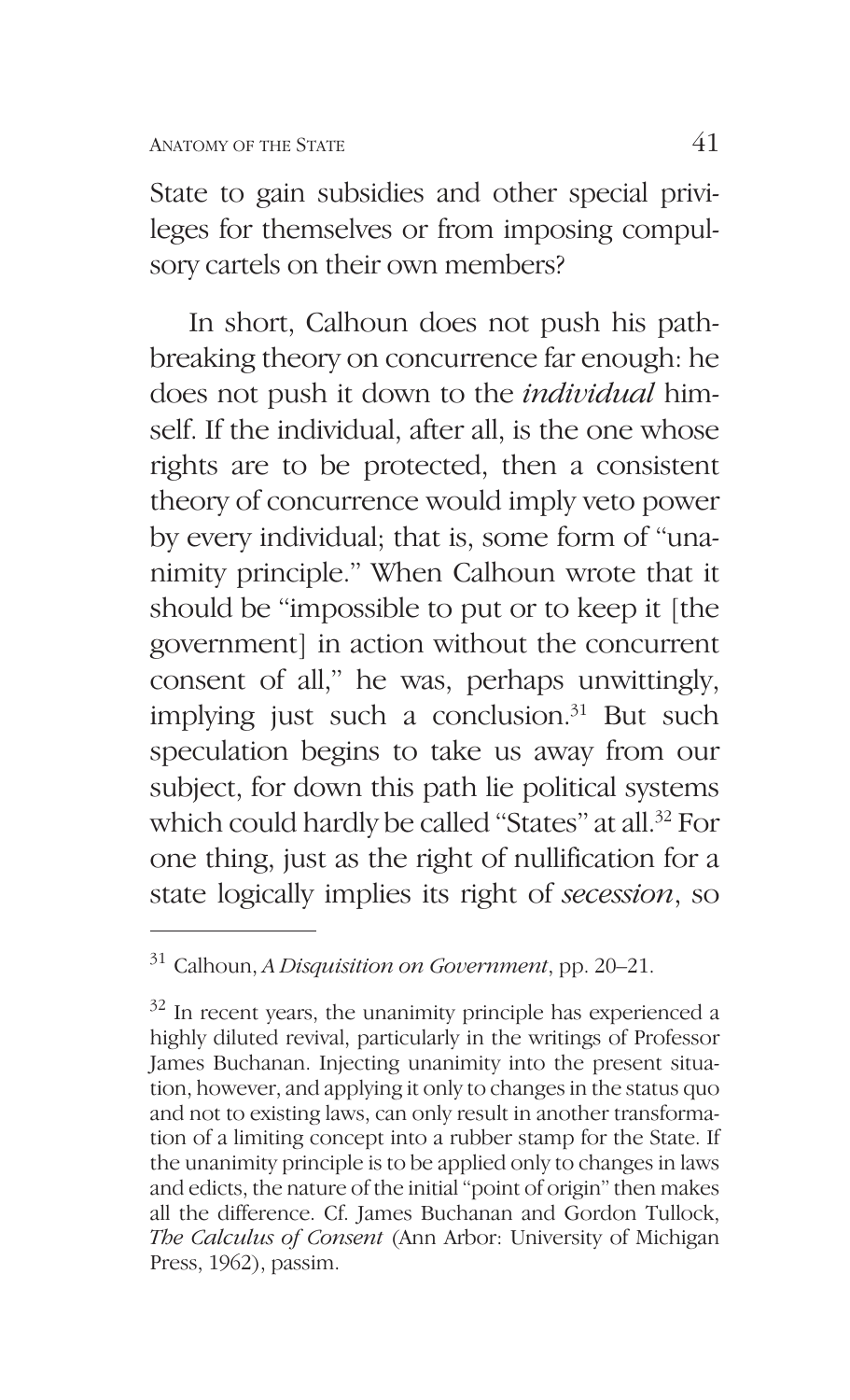a right of individual nullification would imply the right of any individual to "secede" from the State under which he lives.<sup>33</sup>

Thus, the State has invariably shown a striking talent for the expansion of its powers beyond any limits that might be imposed upon it. Since the State necessarily lives by the compulsory confiscation of private capital, and since its expansion necessarily involves ever-greater incursions on private individuals and private enterprise, we must assert that the State is profoundly and inherently *anti*capitalist. In a sense, our position is the reverse of the Marxist dictum that the State is the "executive committee" of the ruling class in the present day, supposedly the capitalists. Instead, the State—the organization of the political means—constitutes, and is the source of, the "ruling class" (rather, ruling *caste*), and is in permanent opposition to *genuinely* private capital. We may, therefore, say with de Jouvenel:

Only those who know nothing of any time but their own, who are completely in the dark as to the manner of Power's behaving through thousands of years, would regard these proceedings [nationalization, the income tax, etc.] as the fruit of a particular set of doctrines. They are in fact the normal manifestations of Power, and differ not at

<sup>&</sup>lt;sup>33</sup> Cf. Herbert Spencer, "The Right to Ignore the State," in *Social Statics (*New York: D. Appleton, 1890), pp. 229–39.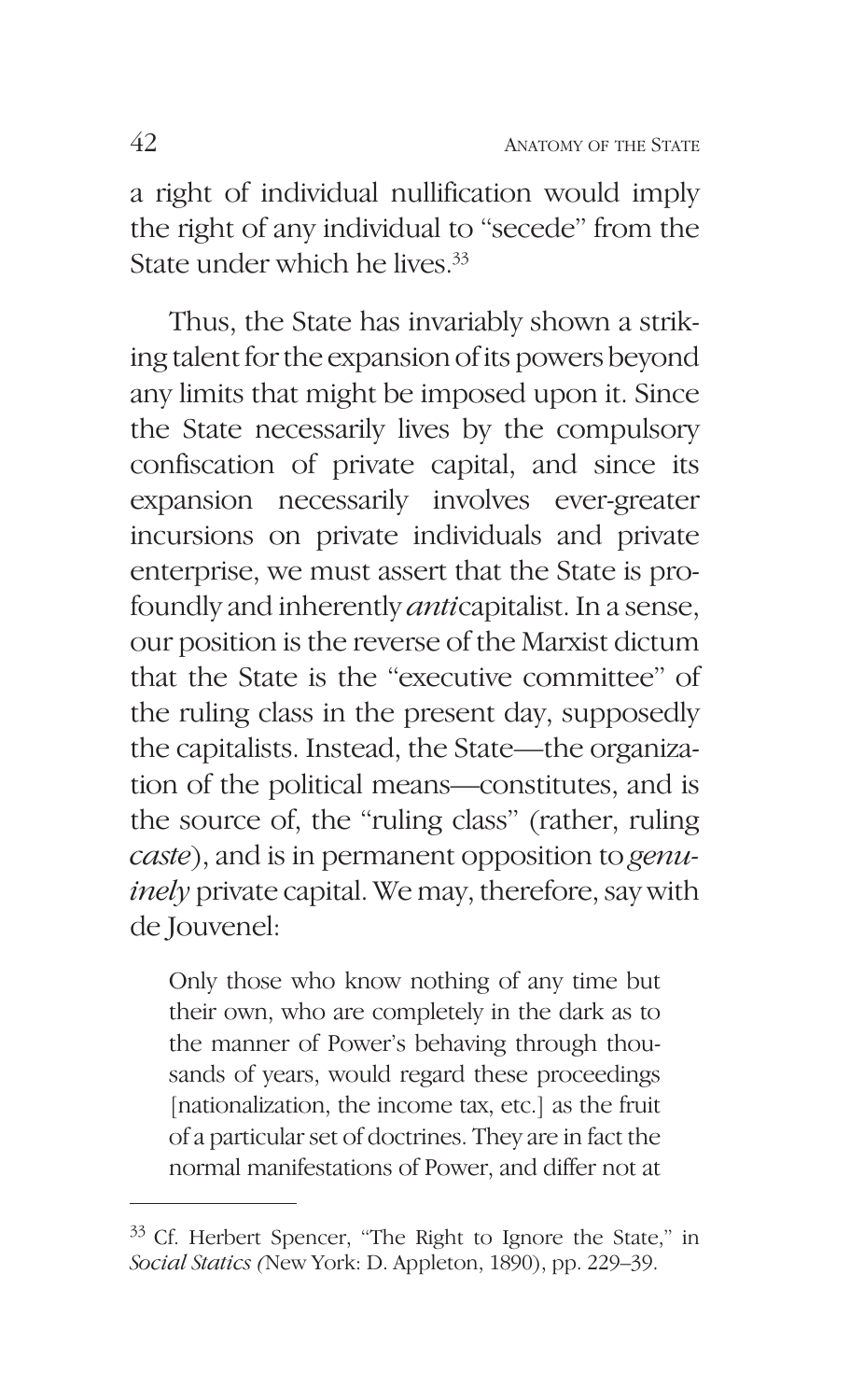all in their nature from Henry VIII's confiscation of the monasteries. The same principle is at work; the hunger for authority, the thirst for resources; and in all of these operations the same characteristics are present, including the rapid elevation of the dividers of the spoils. Whether it is Socialist or whether it is not, Power must always be at war with the capitalist authorities and despoil the capitalists of their accumulated wealth; in doing so it obeys the law of its nature.34

<sup>34</sup> De Jouvenel, *On Power,* p. 171.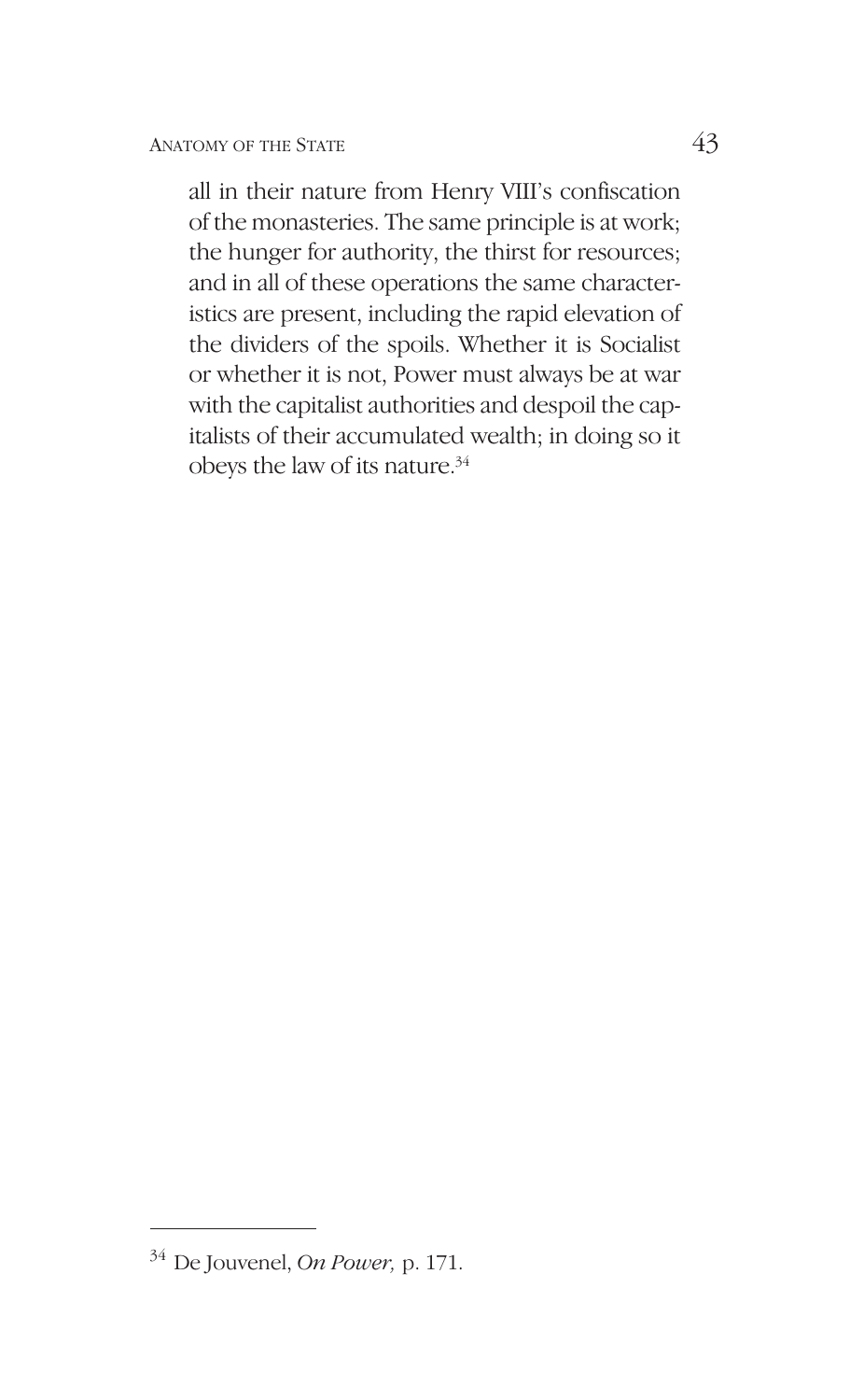#### WHAT THE STATE FFARS

Mat the State fears above all, of course, is any fundamental threat to its own power and its own existence. The death of a State can come about in two major ways: (a) through conquest by another State, or (b) through revol of course, is any fundamental threat to its own power and its own existence. The death of a State can come about in two major ways: (a) through con-

tionary overthrow by its own subjects—in short, by war or revolution. War and revolution, as the two basic threats, invariably arouse in the State rulers their maximum efforts and maximum propaganda among the people. As stated above, any way must always be used to mobilize the people to come to the State's defense in the belief that they are defending themselves. The fallacy of the idea becomes evident when conscription is wielded against those who refuse to "defend" themselves and are, therefore, forced into joining the State's military band: needless to add, no "defense" is permitted them against this act of "their own" State.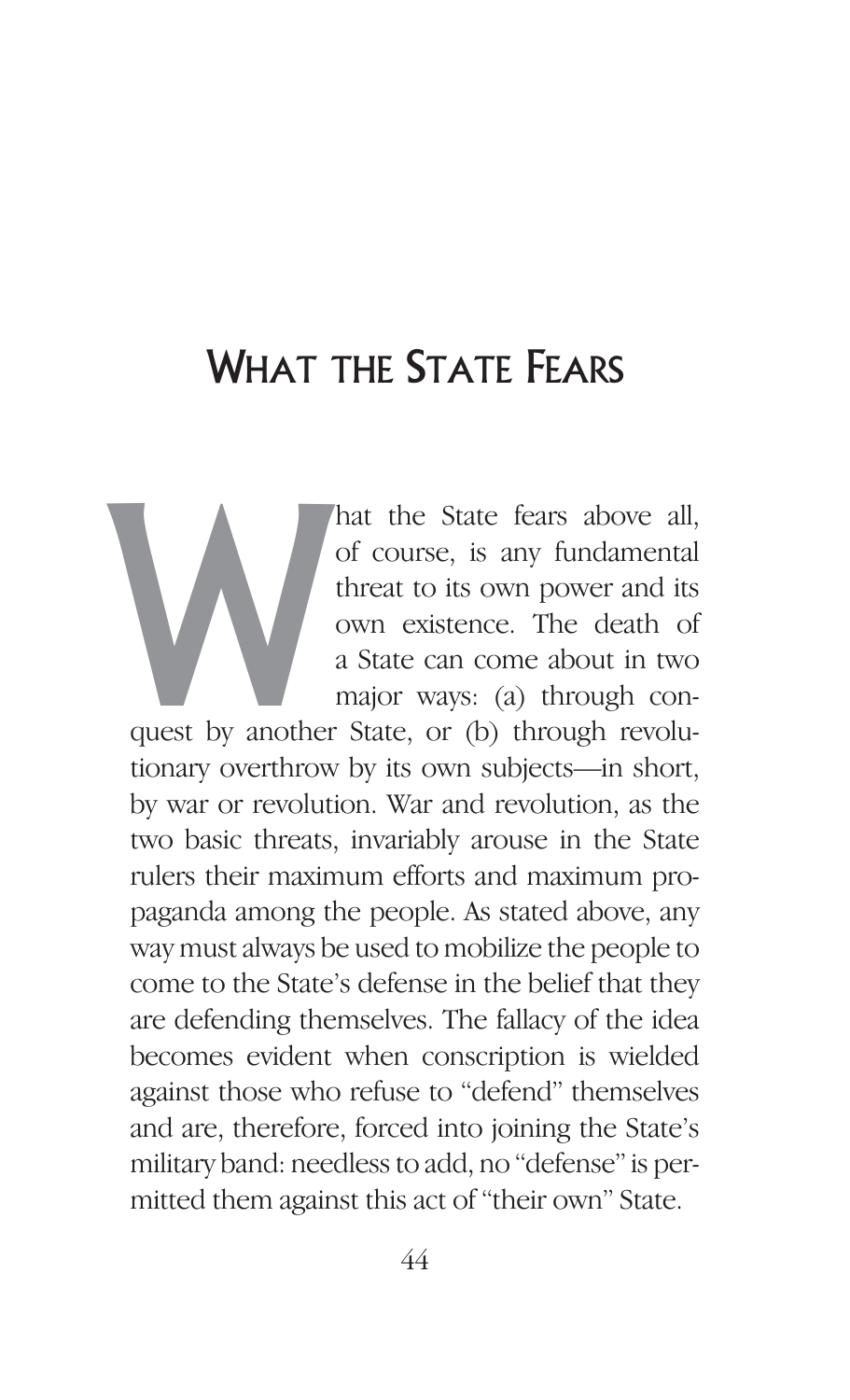In war, State power is pushed to its ultimate, and, under the slogans of "defense" and "emergency," it can impose a tyranny upon the public such as might be openly resisted in time of peace. War thus provides many benefits to a State, and indeed every modern war has brought to the warring peoples a permanent legacy of increased State burdens upon society. War, moreover, provides to a State tempting opportunities for conquest of land areas over which it may exercise its monopoly of force. Randolph Bourne was certainly correct when he wrote that "war is the health of the State," but to any particular State a war may spell either health or grave injury.<sup>35</sup>

We may test the hypothesis that the State is largely interested in protecting *itself* rather than its subjects by asking: which category of crimes does the State pursue and punish most intensely—those against private citizens or those against *itself*? The gravest crimes in the State's lexicon are almost invariably not invasions of private person or property, but dangers to its *own* 

<sup>&</sup>lt;sup>35</sup> We have seen that essential to the State is support by the intellectuals, and this includes support against their two acute threats. Thus, on the role of American intellectuals in America's entry into World War I, see Randolph Bourne, "The War and the Intellectuals," in *The History of a Literary Radical and Other Papers* (New York: S.A. Russell, 1956), pp. 205–22. As Bourne states, a common device of intellectuals in winning support for State actions, is to channel any discussion within the limits of basic State policy and to discourage any fundamental or total critique of this basic framework.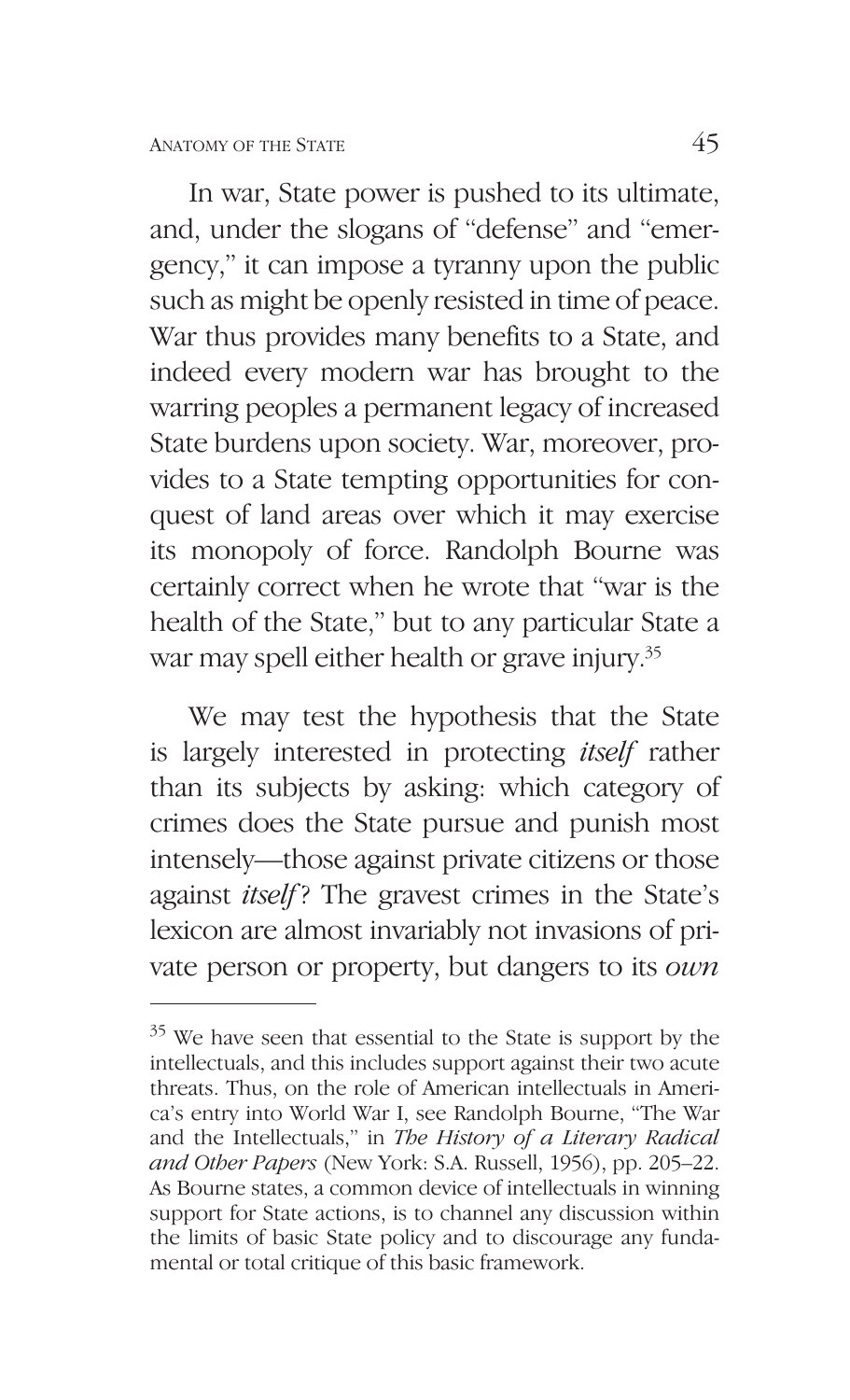contentment, for example, treason, desertion of a soldier to the enemy, failure to register for the draft, subversion and subversive conspiracy, assassination of rulers and such economic crimes against the State as counterfeiting its money or evasion of its income tax. Or compare the degree of zeal devoted to pursuing the man who assaults a policeman, with the attention that the State pays to the assault of an ordinary citizen. Yet, curiously, the State's openly assigned priority to its *own* defense against the public strikes few people as inconsistent with its presumed *raison d'etre*. 36

<sup>36</sup> As Mencken puts it in his inimitable fashion:

This gang ("the exploiters constituting the government") is well nigh immune to punishment. Its worst extortions, even when they are baldly for private profit, carry no certain penalties under our laws. Since the first days of the Republic, less than a few dozen of its members have been impeached, and only a few obscure understrappers have ever been put into prison. The number of men sitting at Atlanta and Leavenworth for revolting against the extortions of the government is always ten times as great as the number of government officials condemned for oppressing the taxpayers to their own gain. (Mencken, *A Mencken Chrestomathy,*  pp. 147–48)

For a vivid and entertaining description of the lack of protection for the individual against incursion of his liberty by his "protectors," see H.L. Mencken, "The Nature of Liberty," in *Prejudices: A Selection* (New York: Vintage Books, 1958), pp. 138–43.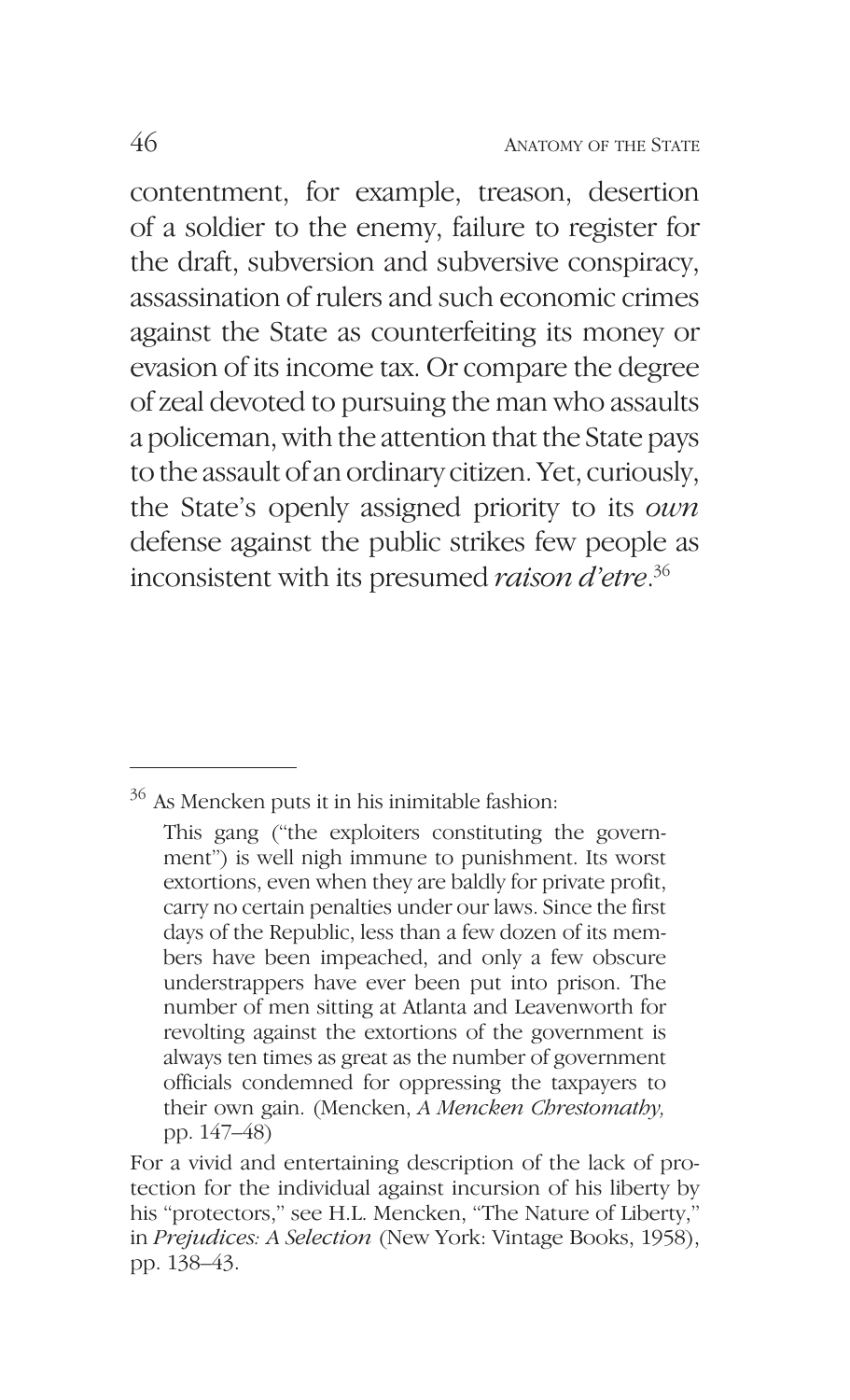# HOW STATES RELATE TO ONE ANOTHER

Since one of the Second Second Second Second Second Second Second Second Second Second Second Second Second Second Second Second Second Second Second Second Second Second Second Second Second Second Second Second Second Se ince the territorial area of the earth is divided among different States, inter-State relations must occupy much of a State's time and energy. The natural tendency of a State is to expand its power, and externally such expansion takes place by conquest of a territorial area. Unless a territory is stateless or uninhabited, any such expansion involves an inherent conflict of interest between one set of State rulers and another. Only one set of rulers can obtain a monopoly of coercion over any given territorial area at any one time: complete power over a territory by State X can only be obtained by the expulsion of State Y. War, while risky, will be an ever-present tendency of States, punctuated by periods of peace and by shifting alliances and coalitions between States.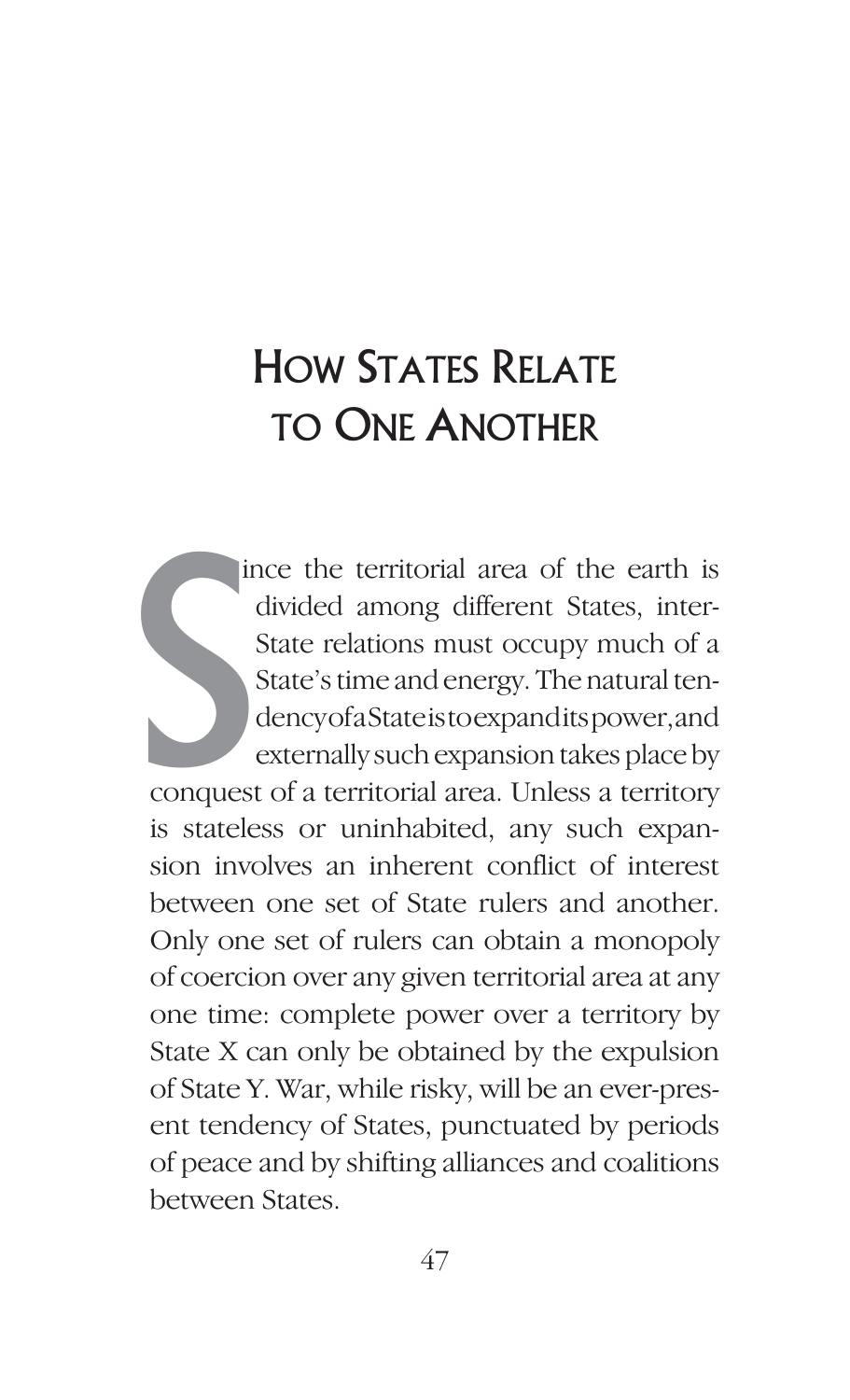We have seen that the "internal" or "domestic" attempt to limit the State, in the seventeenth through nineteenth centuries, reached its most notable form in constitutionalism. Its "external," or "foreign affairs," counterpart was the development of "international law," especially such forms as the "laws of war" and "neutrals' rights."37 Parts of international law were originally purely private, growing out of the need of merchants and traders everywhere to protect their property and adjudicate disputes. Examples are admiralty law and the law merchant. But even the governmental rules emerged voluntarily and were not imposed by any international super-State. The object of the "laws of war" was to limit inter-State destruction *to the State apparatus itself*, thereby preserving the innocent "civilian" public from the slaughter and devastation of war. The object of the development of neutrals' rights was to preserve private civilian international commerce, even with "enemy" countries, from seizure by one of the warring parties. The overriding aim, then, was to limit the extent of any war, and, particularly to limit its destructive impact on the private citizens of the neutral and even the warring countries.

 $37$  This is to be distinguished from modern international law, with its stress on maximizing the extent of war through such concepts as "collective security."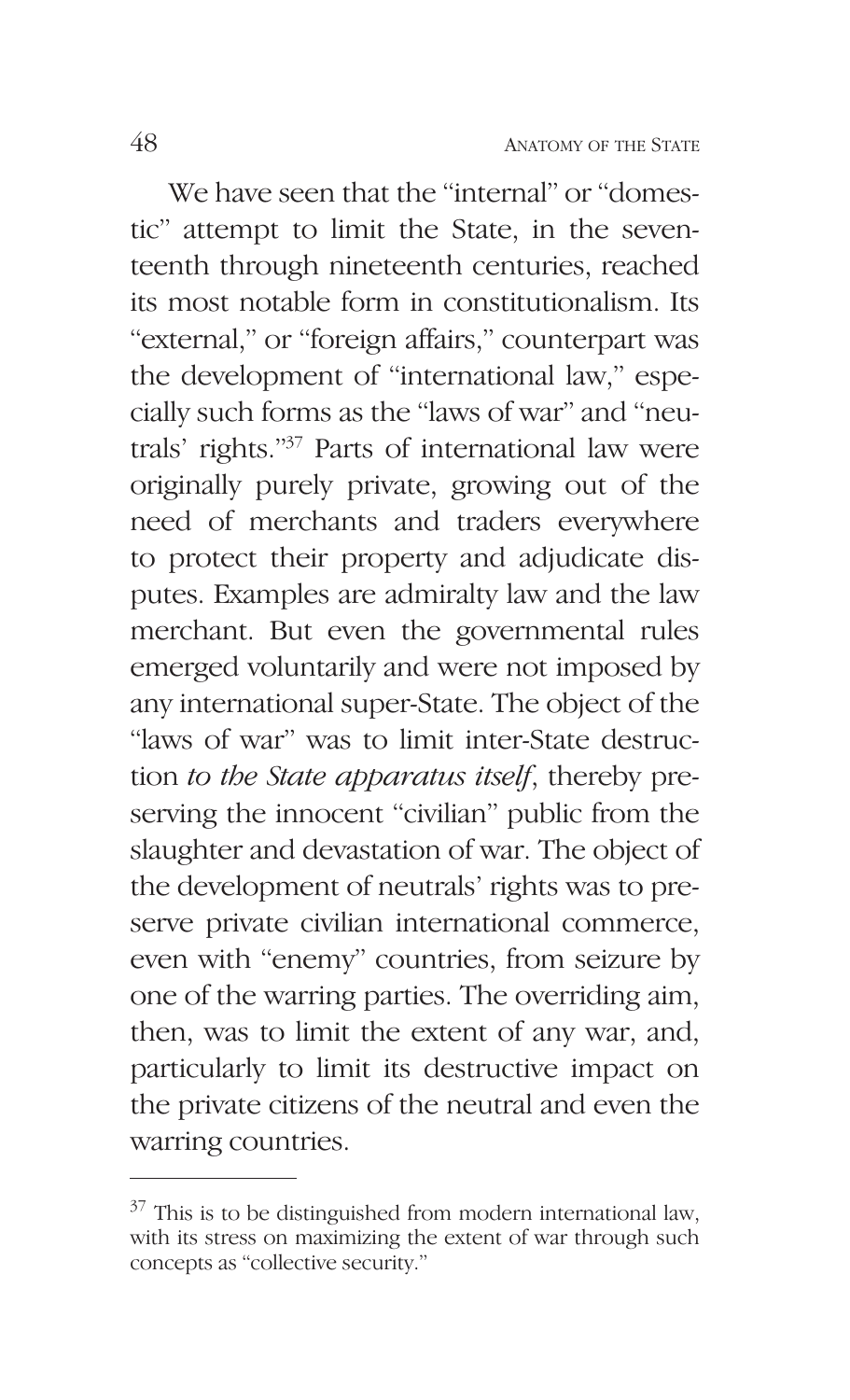The jurist F.J.P. Veale charmingly describes such "civilized warfare" as it briefly flourished in fifteenth-century Italy:

the rich burghers and merchants of medieval Italy were too busy making money and enjoying life to undertake the hardships and dangers of soldiering themselves. So they adopted the practice of hiring mercenaries to do their fighting for them, and, being thrifty, businesslike folk, they dismissed their mercenaries immediately after their services could be dispensed with. Wars were, therefore, fought by armies hired for each campaign. . . . For the first time, soldiering became a reasonable and comparatively harmless profession. The generals of that period maneuvered against each other, often with consummate skill, but when one had won the advantage, his opponent generally either retreated or surrendered. It was a recognized rule that a town could only be sacked if it offered resistance: immunity could always be purchased by paying a ransom. . . . As one natural consequence, no town ever resisted, it being obvious that a government too weak to defend its citizens had forfeited their allegiance. Civilians had little to fear from the dangers of war which were the concern only of professional soldiers.<sup>38</sup>

<sup>38</sup> F.J.P. Veale, *Advance to Barbarism* (Appleton, Wis.: C.C. Nelson, 1953), p. 63. Similarly, Professor Nef writes of the War of Don Carlos waged in Italy between France, Spain, and Sardinia against Austria, in the eighteenth century:

at the siege of Milan by the allies and several weeks later at Parma . . . the rival armies met in a fierce battle outside the town. In neither place were the sympathies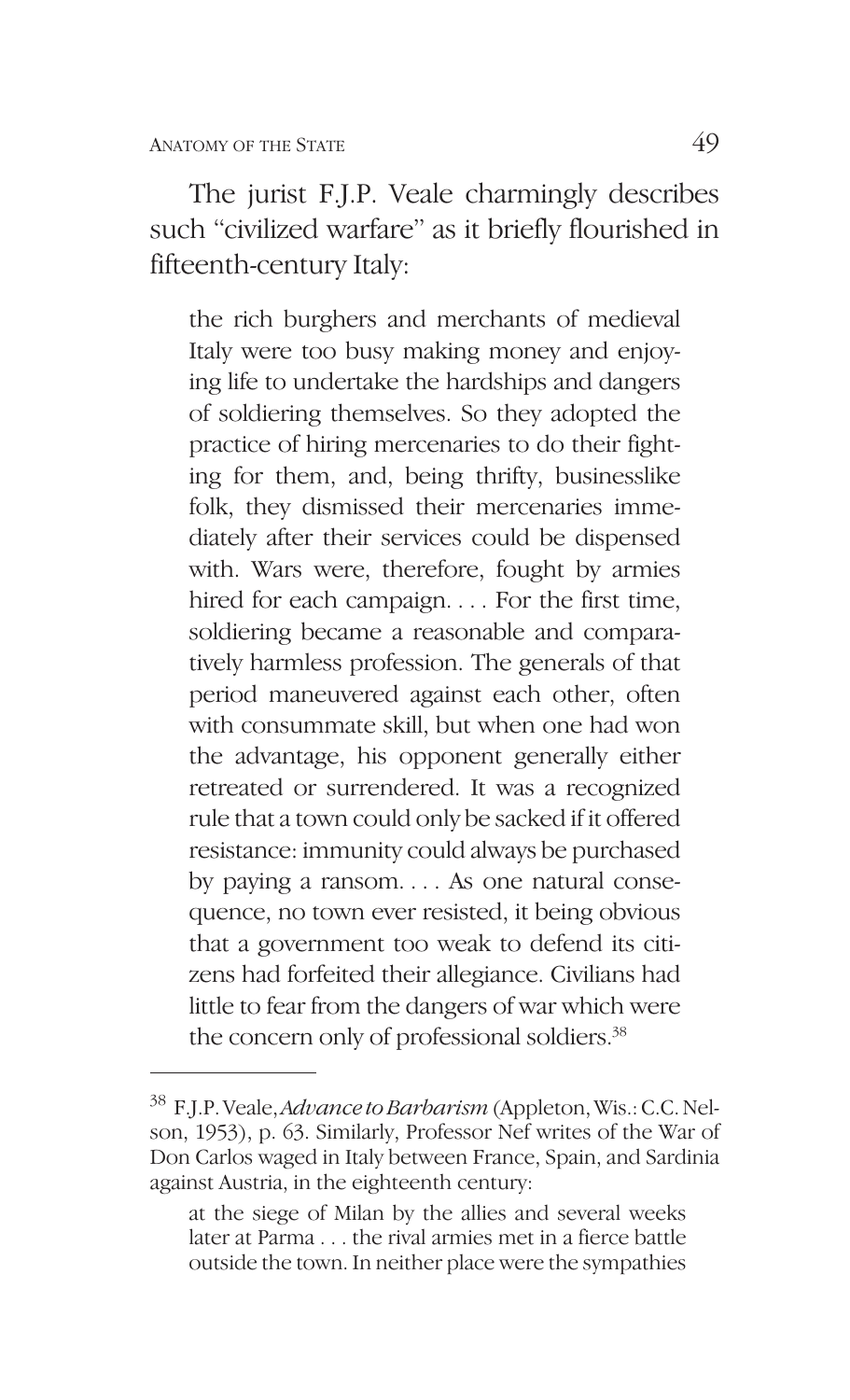The well-nigh absolute separation of the private civilian from the State's wars in eighteenthcentury Europe is highlighted by Nef:

Even postal communications were not successfully restricted for long in wartime. Letters circulated without censorship, with a freedom that astonishes the twentieth-century mind. . . . The subjects of two warring nations talked to each other if they met, and when they could not meet, corresponded, not as enemies but as friends. The modern notion hardly existed that . . . subjects of any enemy country are partly accountable for the belligerent acts of their rulers. Nor had the warring rulers any firm disposition to stop communications with subjects of the enemy. The old inquisitorial practices of espionage in connection with religious worship and belief were disappearing, and no comparable inquisition in connection with political or economic communications was even contemplated. Passports were originally created to provide safe conduct in time of war. During most of the eighteenth century it seldom occurred to Europeans to abandon their travels in a foreign country which their own was fighting.39

of the inhabitants seriously moved by one side or the other. Their only fear as that the troops of either army should get within the gates and pillage. The fear proved groundless. At Parma the citizens ran to the town walls to watch the battle in the open country beyond. (John U. Nef, *War and Human Progress* [Cambridge, Mass.: Harvard University Press, 1950], p. 158)

Also cf. Hoffman Nickerson, *Can We Limit War?* (New York: Frederick A. Stoke, 1934).

<sup>39</sup> Nef, *War and Human Progress*, p. 162.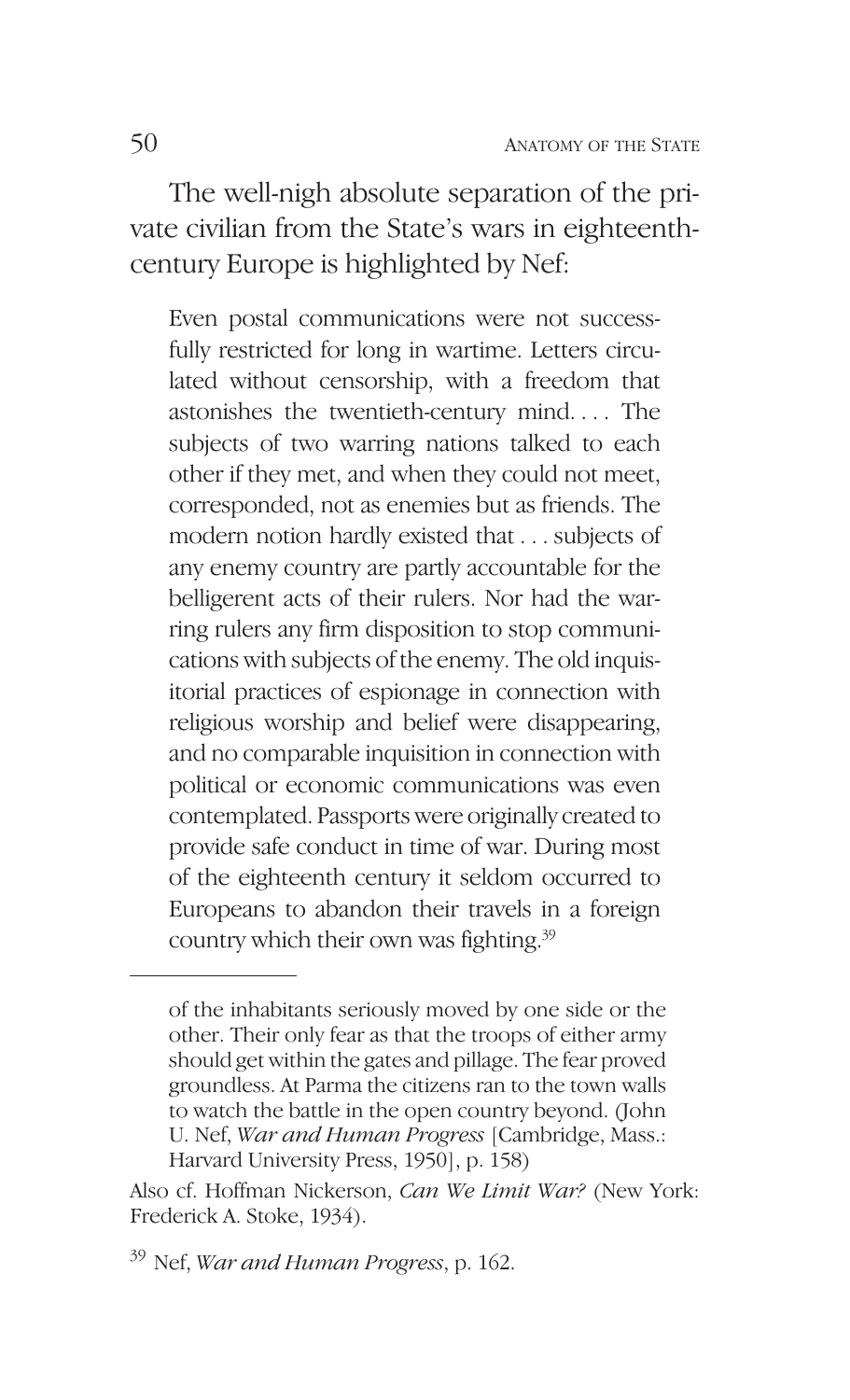And trade being increasingly recognized as beneficial to both parties; eighteenth-century warfare also counterbalances a considerable amount of "trading with the enemy."40

How far States have transcended rules of civilized warfare in this century needs no elaboration here. In the modern era of total war, combined with the technology of total destruction, the very idea of keeping war limited to the State apparati seems even more quaint and obsolete than the original Constitution of the United States.

When States are not at war, agreements are often necessary to keep frictions at a minimum. One doctrine that has gained curiously wide acceptance is the alleged "sanctity of treaties." This concept is treated as the counterpart of the "sanctity of contract." But a treaty and a genuine contract have nothing in common. A contract transfers, in a precise manner, titles to private property. Since a government does not, in any proper sense, "own" its territorial area, any agreements that it concludes do not confer titles to property. If, for example, Mr. Jones sells or gives his land to Mr. Smith, Jones's heir cannot legitimately descend upon Smith's heir and claim the land as rightfully his. The property title has already

 $40$  Ibid., p. 161. On advocacy of trading with the enemy by leaders of the American Revolution, see Joseph Dorfman, *The Economic Mind in American Civilization* (New York: Viking Press, 1946), vol. 1, pp. 210–11.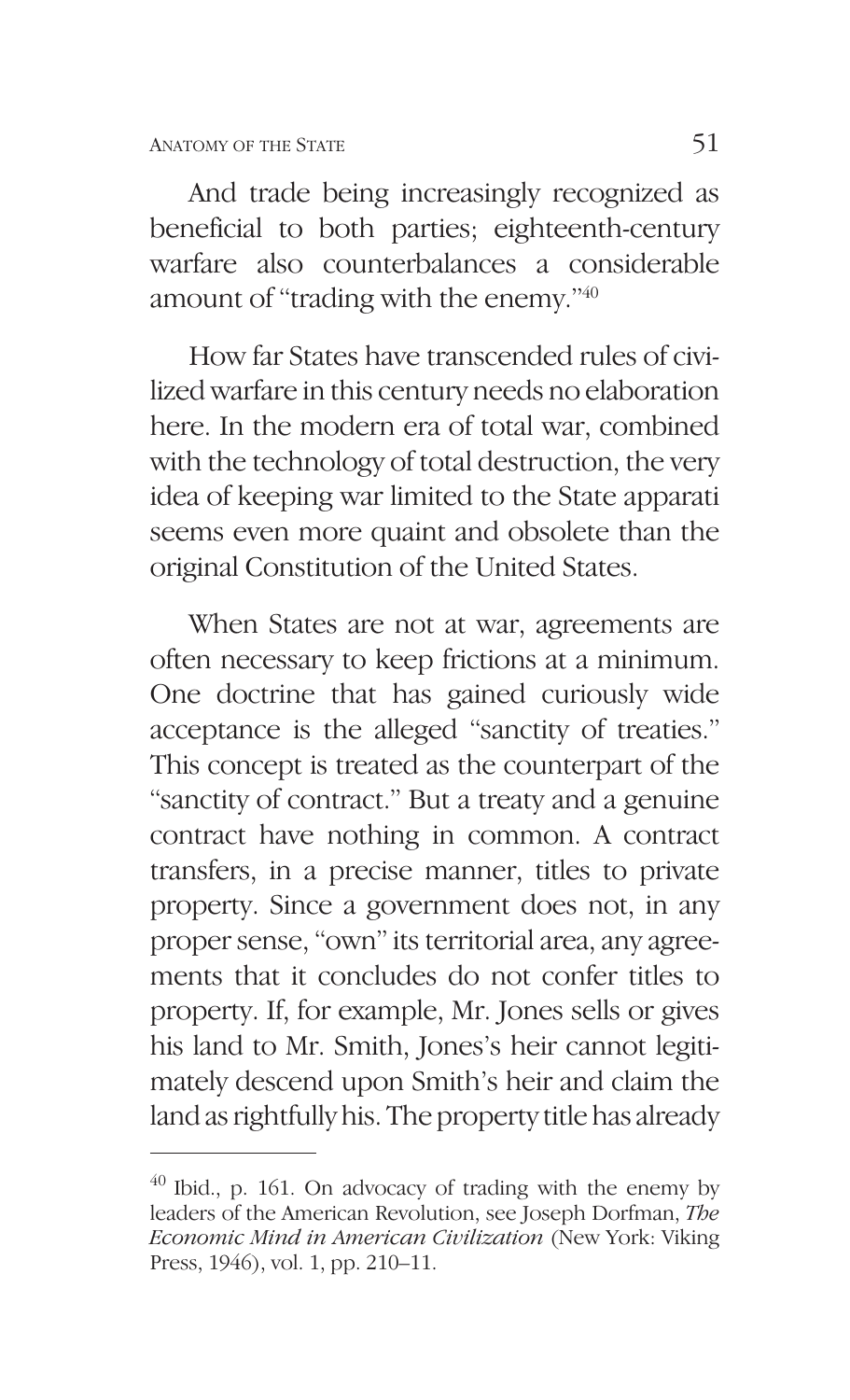been transferred. Old Jones's contract is automatically binding upon young Jones, because the former had already transferred the property; young Jones, therefore, has no property claim. Young Jones can only claim that which he has inherited from old Jones, and old Jones can only bequeath property which he still owns. But if, at a certain date, the government of, say, Ruritania is coerced or even bribed by the government of Waldavia into giving up some of its territory, it is absurd to claim that the governments or inhabitants of the two countries are forever barred from a claim to reunification of Ruritania on the grounds of the sanctity of a treaty. Neither the people nor the land of northwest Ruritania are owned by either of the two governments. As a corollary, one government can certainly not bind, by the dead hand of the past, a later government through treaty. A revolutionary government which overthrew the king of Ruritania could, similarly, hardly be called to account for the king's actions or debts, for a government is not, as is a child, a true "heir" to its predecessor's property.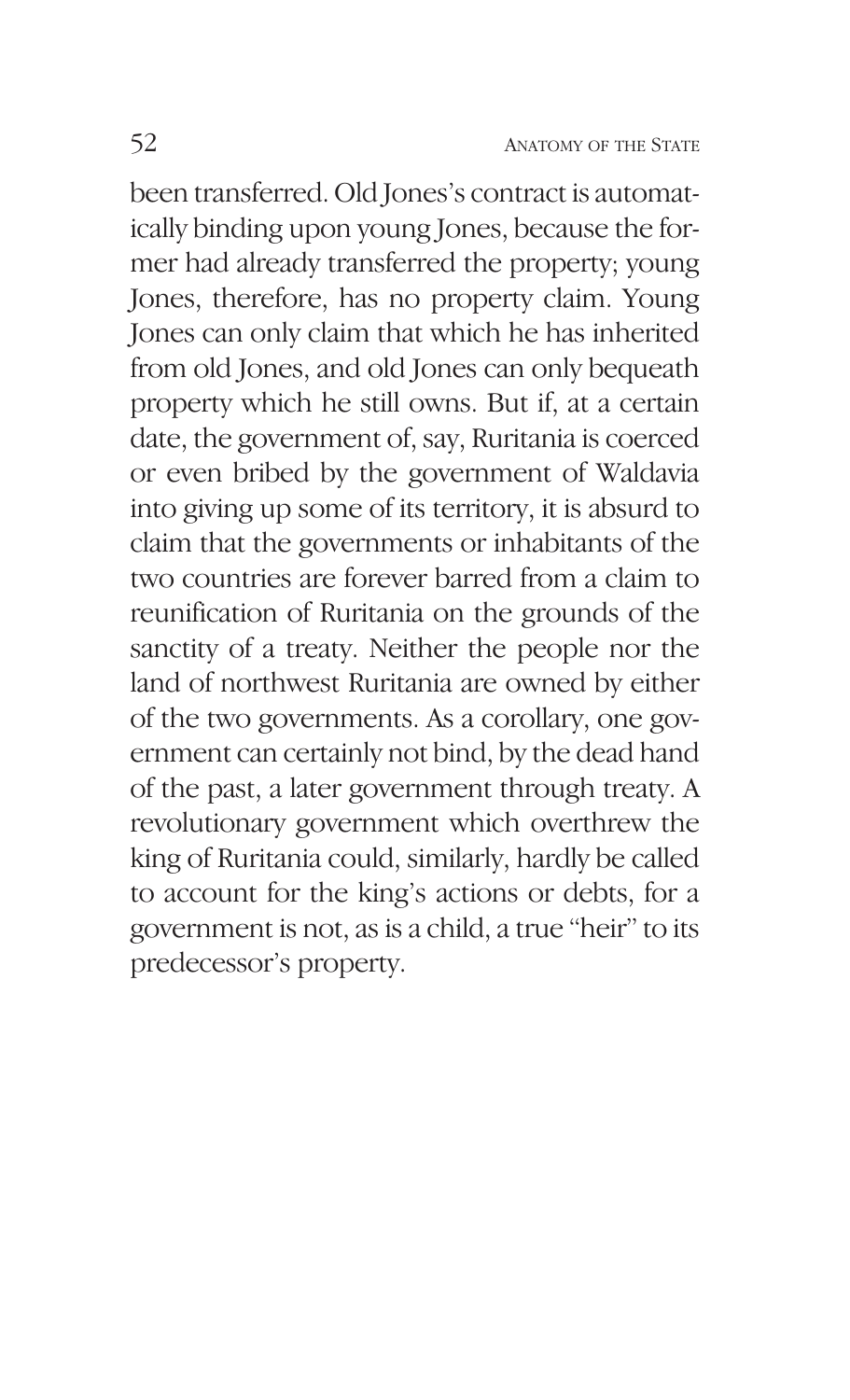# HISTORY AS A RACE BETWEEN STATE POWER AND SOCIAL POWER

 $\int_{\frac{1}{2}}^{\frac{1}{2}}$ ust as the two basic and mutually exclusive interrelations between men are peaceful cooperation or coercive exploitation, production or predation, so the history of mankind, particularly its economic history, may be considered as a contest between these two principles. On the one hand, there is creative productivity, peaceful exchange and cooperation; on the other, coercive dictation and predation over those social relations. Albert Jay Nock happily termed these contesting forces: "social power" and "State power."41 Social power is man's power over

 $41$  On the concepts of State power and social power, see Albert J. Nock, *Our Enemy the State* (Caldwell, Idaho: Caxton Printers, 1946). Also see Nock, *Memoirs of a Superfluous Man*  (New York: Harpers, 1943), and Frank Chodorov, *The Rise and Fall of Society* (New York: Devin-Adair, 1959).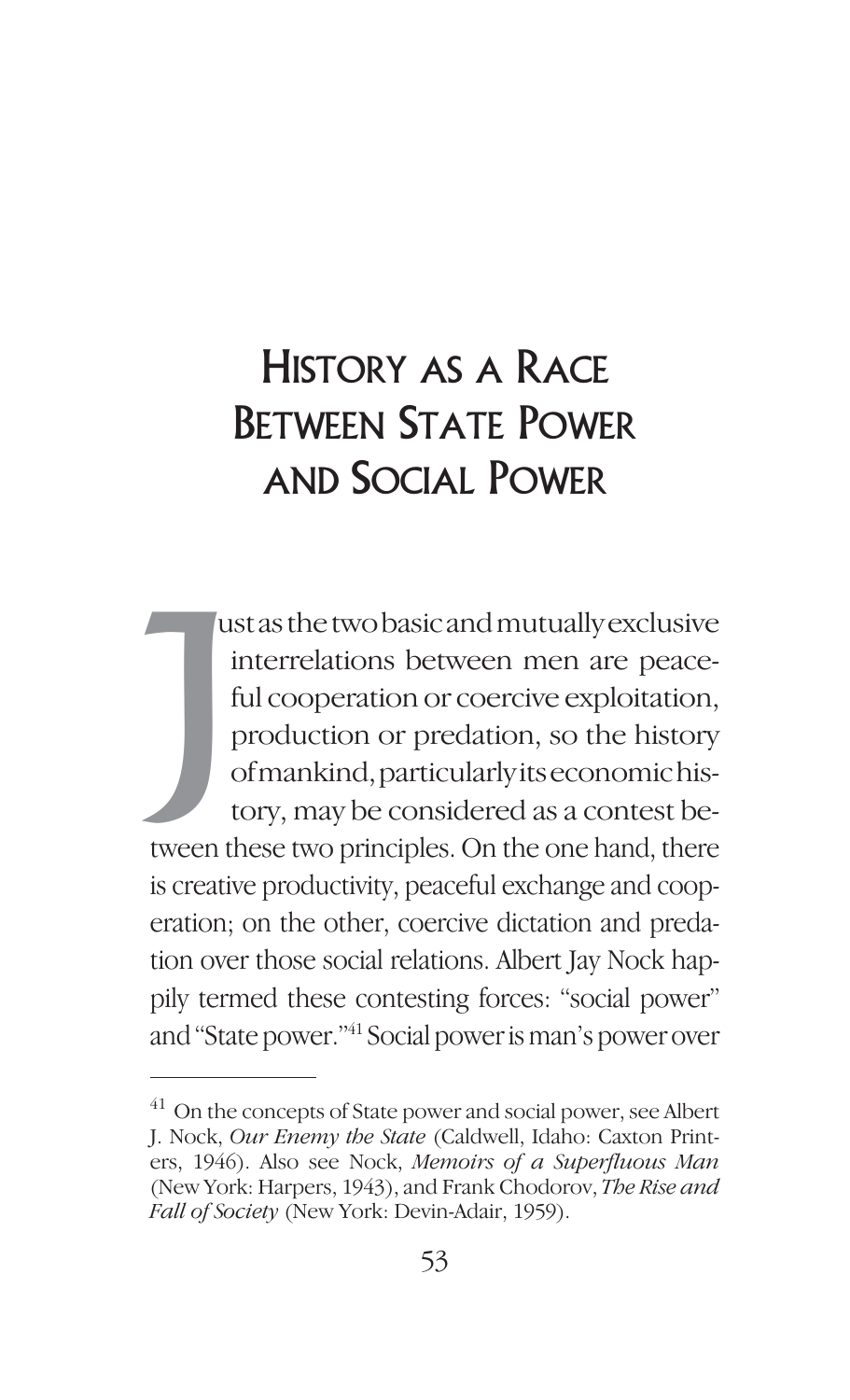nature, his cooperative transformation of nature's resources and insight into nature's laws, for the benefit of all participating individuals. Social power is the *power over nature*, the living standards achieved by men in mutual exchange. State power, as we have seen, is the coercive and parasitic seizure of this production—a draining of the fruits of society for the benefit of nonproductive (actually antiproductive) rulers. While social power is over nature, State power is *power over man*. Through history, man's productive and creative forces have, time and again, carved out new ways of transforming nature for man's benefit. These have been the times when social power has spurted ahead of State power, and when the degree of State encroachment over society has considerably lessened. But always, after a greater or smaller time lag, the State has moved into these new areas, to cripple and confiscate social power once more.42 If the seventeenth through the nineteenth centuries were, in many countries of the West, times of accelerating social power, and a corollary increase in freedom, peace, and material welfare, the twentieth century

 $42$  Amidst the flux of expansion or contraction, the State always makes sure that it seizes and retains certain crucial "command posts" of the economy and society. Among these command posts are a monopoly of violence, monopoly of the ultimate judicial power, the channels of communication and transportation (post office, roads, rivers, air routes), irrigated water in Oriental despotisms, and education—to mold the opinions of its future citizens. In the modern economy, money is the critical command post.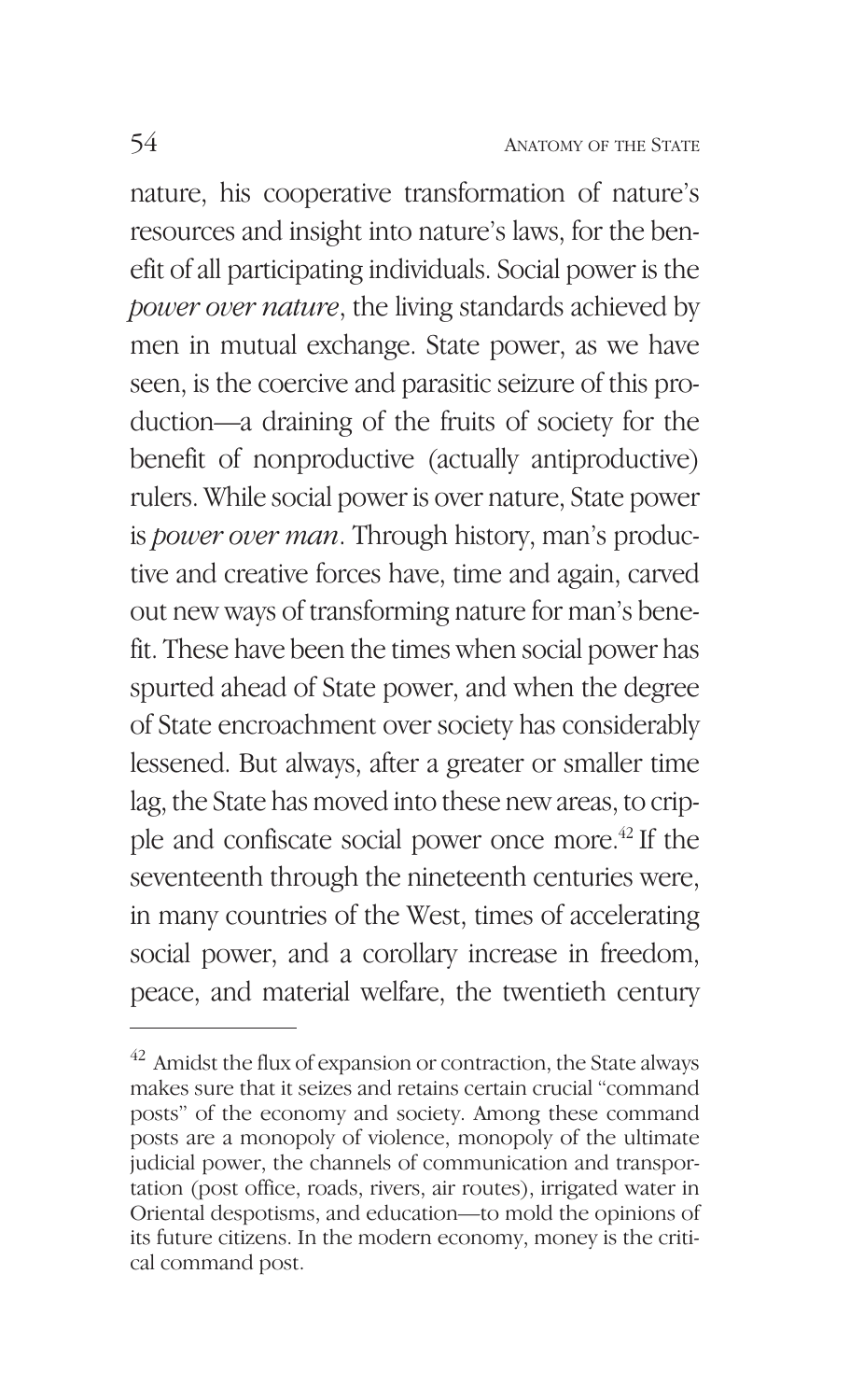has been primarily an age in which State power has been catching up—with a consequent reversion to slavery, war, and destruction.<sup>43</sup>

In this century, the human race faces, once again, the virulent reign of the State—of the State now armed with the fruits of man's creative powers, confiscated and perverted to its own aims. The last few centuries were times when men tried to place constitutional and other limits on the State, only to find that such limits, as with all other attempts, have failed. Of all the numerous forms that governments have taken over the centuries, of all the concepts and institutions that have been tried, none has succeeded in keeping the State in check. The problem of the State is evidently as far from solution as ever. Perhaps new paths of inquiry must be explored, if the successful, final solution of the State question is ever to be attained.<sup>44</sup>

<sup>43</sup> This parasitic process of "catching up" has been almost openly proclaimed by Karl Marx, who conceded that socialism must be established through seizure of capital *previously accumulated* under capitalism.

<sup>&</sup>lt;sup>44</sup> Certainly, one indispensable ingredient of such a solution must be the sundering of the alliance of intellectual and State, through the creation of centers of intellectual inquiry and education, which will be independent of State power. Christopher Dawson notes that the great intellectual movements of the Renaissance and the Enlightenment were achieved by working outside of, and sometimes against, the entrenched universities . These academia of the new ideas were established by independent patrons. See Christopher Dawson, *The Crisis of Western Education* (New York: Sheed and Ward, 1961).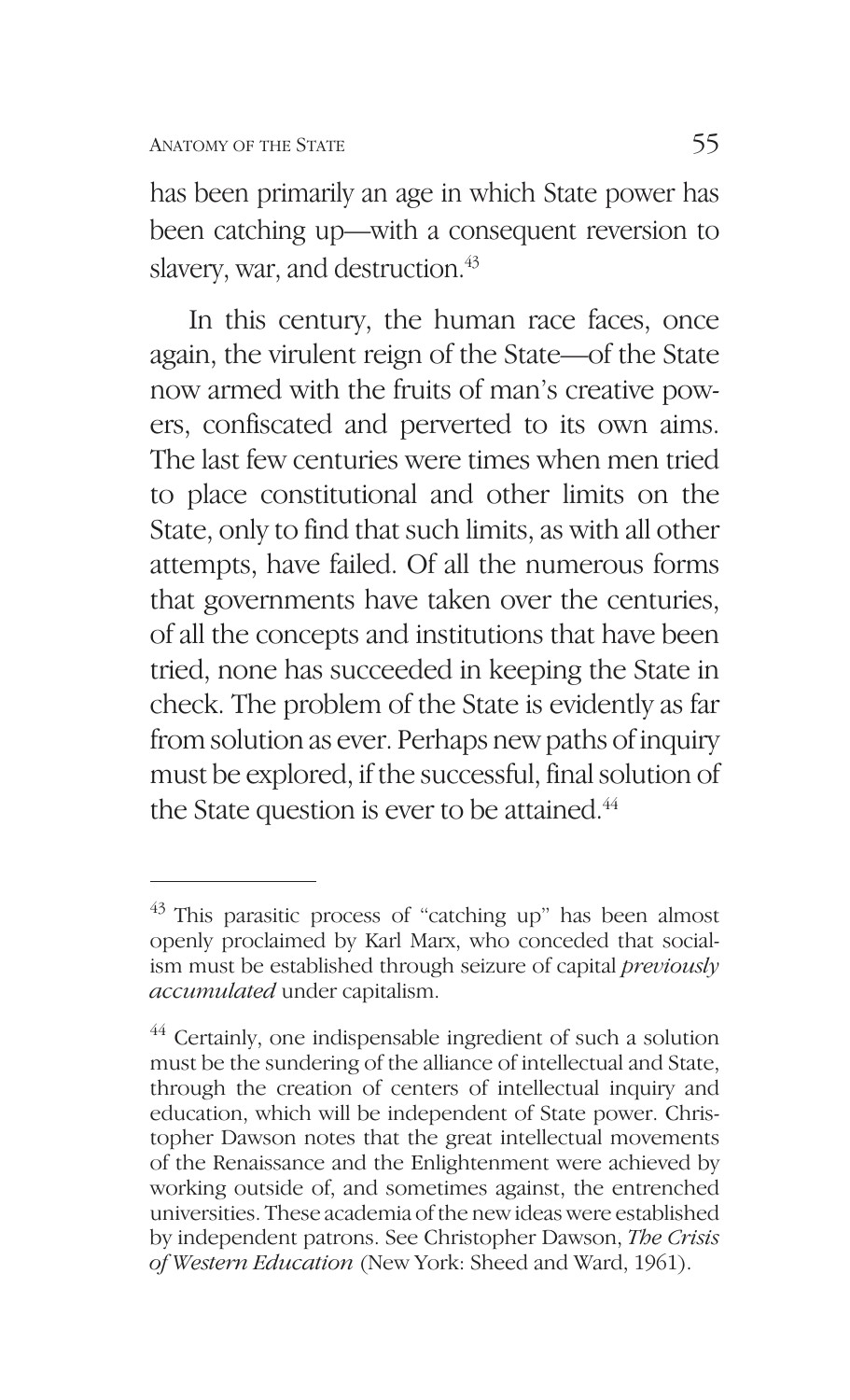#### **INDEX**

American Constitution, 31 *American Historical Review*, 22 Anticapitalist, 42

Barnes, Harry Elmer, 23 Beale, Howard K., 22 Bill of Rights, 31 Black, Charles, 31 Boétie, Étienne de la, 19–20 Bourne, Randolph, 45 Buchanan, James, 41 Burnham, James, 35

Calhoun, John C., 37–41 Chodorov, Frank, 53 Collective security as maximizing extent of war, 48

Dawson, Christopher, 55 *Disquisition* (Calhoun), 37, 38, 41 Dorfman, Joseph, 51

Exchange, 13–15, 53–54

*Faith and Freedom*  (Schwarvtzman), 16 Federal government, 33, 40 Federal law, 39

Government anticapitalist, 42 coercion, 11, 47 conscription, 44 fallacy, 10, 44 fear of conquest and revolutionary overthrow, 44 method of control appear inevitable, 18 appear legitimate, 30–36 church, 23 conspiracy, 26, 27 court "historians," 23 depreciate individual and critical thinking, 25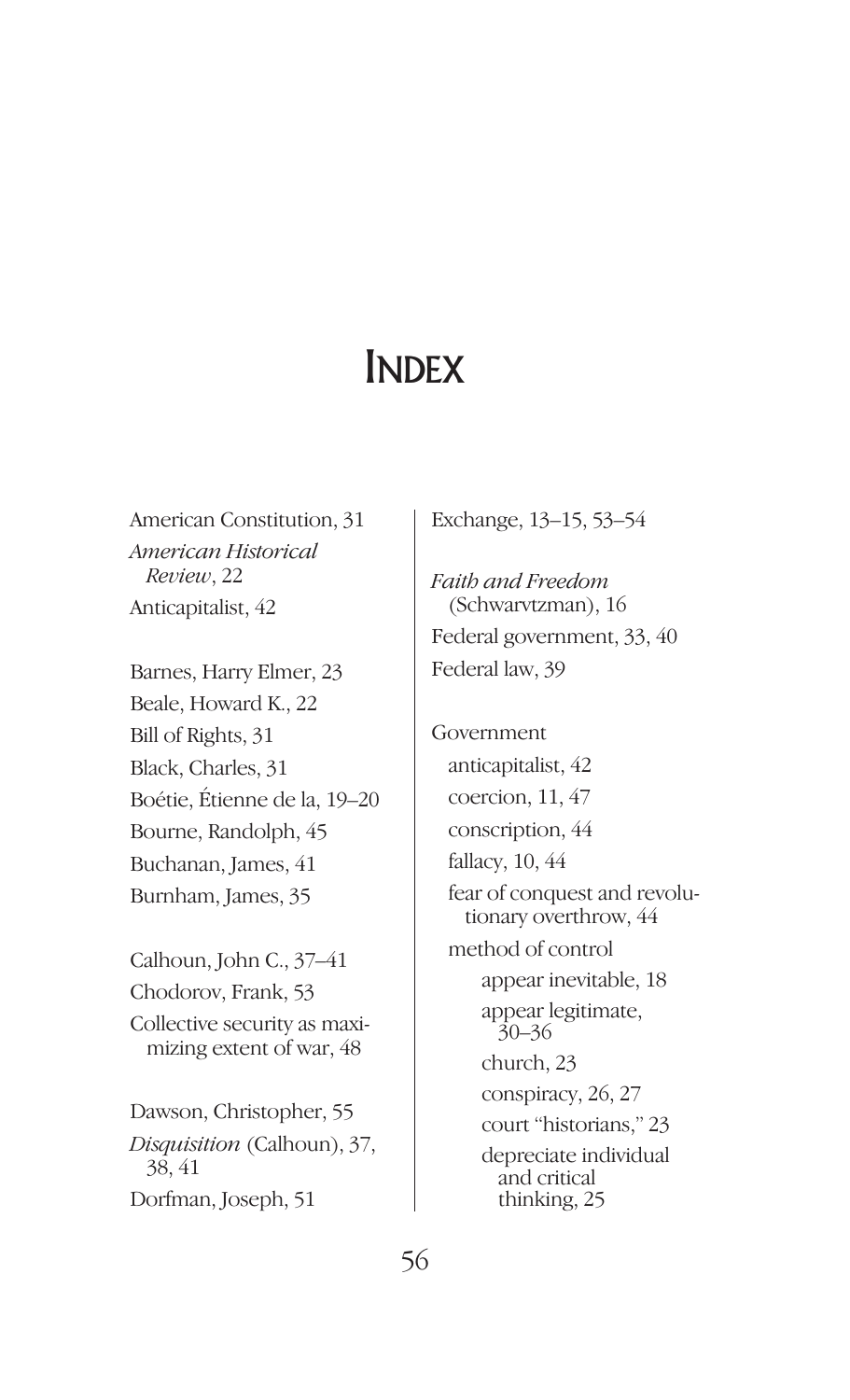education, 54–55 fear of alternative systems, 20 ideology, 20 passive resignation, 18, 26

Hayek, F.A., 21 Henry VIII, 42 Holy Writ, 34 House of Hohenzollern, 21 Hume, 19 Huszar, George B. de, 21

Inducing guilt, 27 Intellectual "rewards," 20 International law civilized war vs. total war, 49 limited inter-state destruction, 48 preserve private citizens of neutral and warring countries, 48 Jacobs, Norman, 23, 26 Jaszi, Oscar, 19 Jouvenel, Bertrand de, 17, 21, 25, 30–31, 42–43 Judicial branch, 31, 32, 34, 35, 54 Keynesian equations, 28 Lewis, 19 Lewis, John D., 19

*Liberation*, 22

Material productive forces, 26 Mencken, H.L., 26, 29, 46 Mises, Ludwig von, 4, 9, 18–19 *Modern Age*, 38

Nazi, 10 Needham, Joseph, 22 Nef, John U., 49–51 *New Individualist Review*, 12 *New York Times Sunday Review of Books*, 22 Nickerson, Hoffman, 50 Nock, Albert J., 16, 53

Oppenheimer, Franz, 14–16 *Owl, The*, 21

*Pacific Historical Review,* 22 Power at war with capitalist authorities, 43

race between man and nature, 53

Property, 14, 45, 48, 51

Raskin, Marcus, 22 Read, Conyers, 22 Ribs, Jeanne, 22 Rothbard, Murray N., 12, 38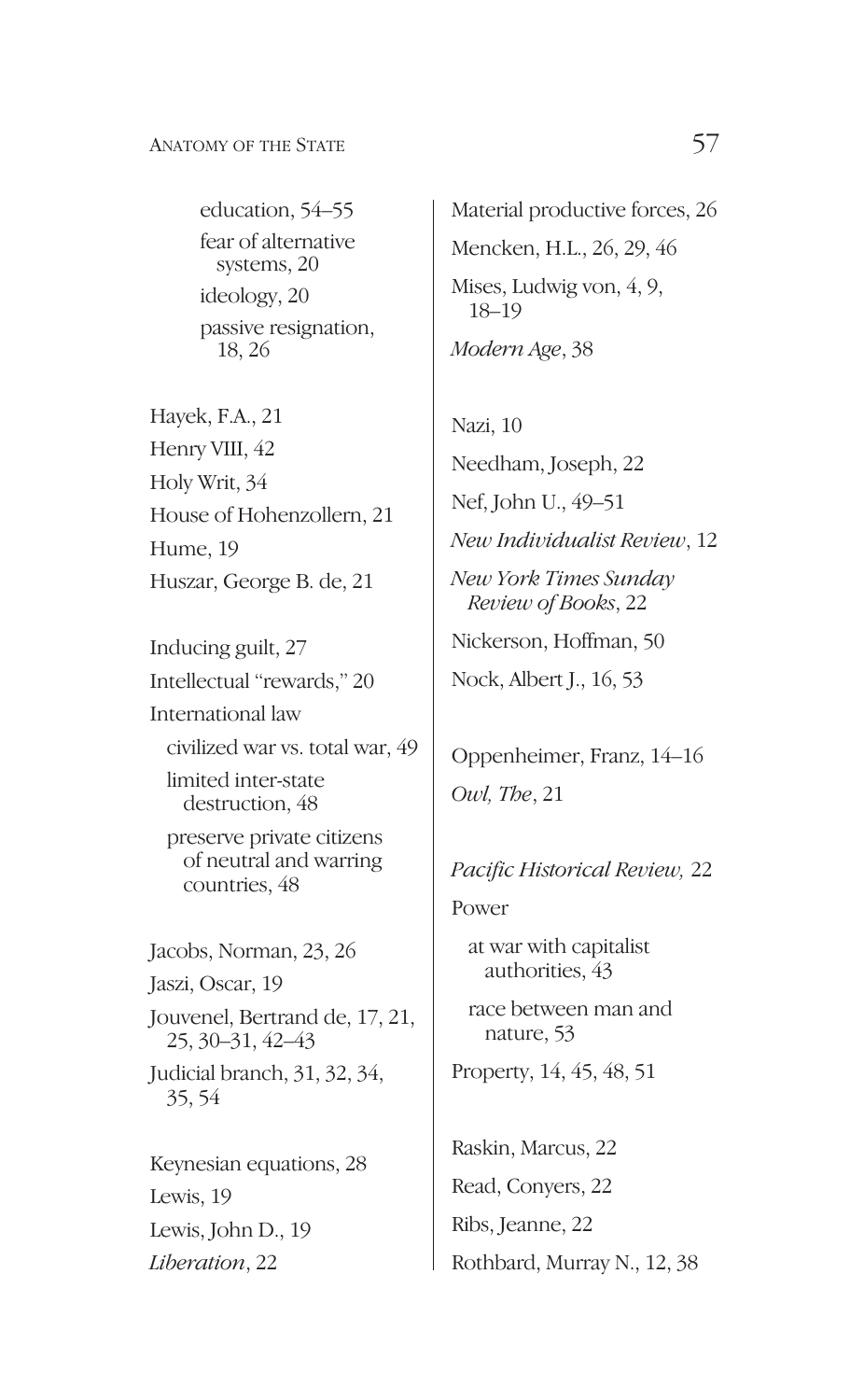Schumpeter, Joseph A., 12, 21 Schwartzman, Jack, 16 Smith, J. Allen, 38–39 Spencer, Herbert, 41 Supreme Court "something of a miracle," 35 changed constitutional power of congress over national economy, 36 imparts legitimacy to state, 36 monopoly of ultimate interpreting power, 38 part of government, 34 violates basic juridical principle, 34 Territorial identification, 11, 47, 51 Theft as economics, 14, 28

Treaties, sanctity of, 51

Tullock, Gordon, 41 Ultrascientific planning by experts, 28 Veale, F.J.P, 49–50 Vested economic interests classic paradigm, 16 myth, 12 permanent opposition to genuinely private capital, 42 predatory, 15 self-preservation, 18 transcends limits transform concepts, 30 Wealth

economic means, 14 political means, 14 Wittfogel, Karl A., 21–23 World War I, 45